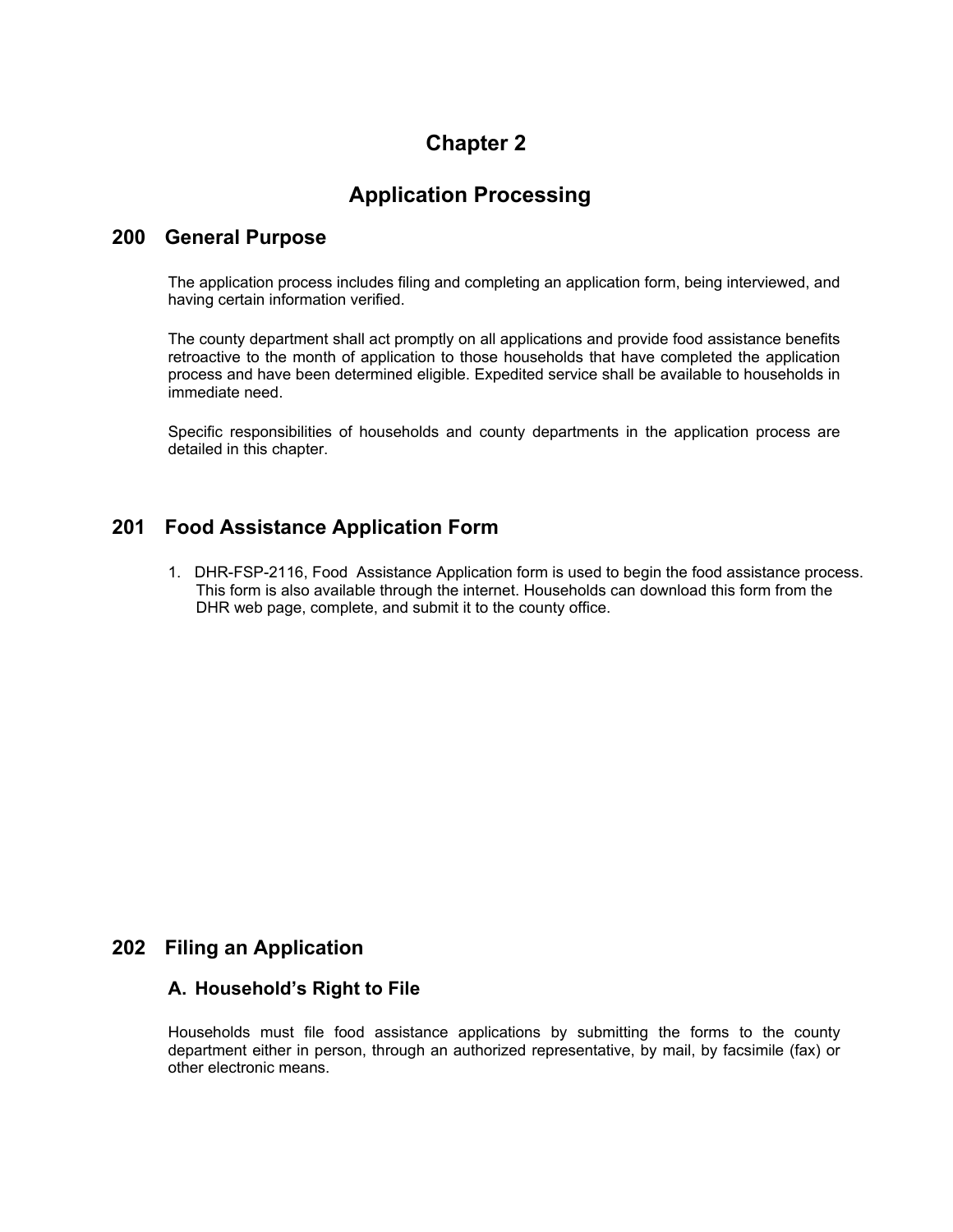The length of time a State agency has to deliver benefits is calculated from the date the applicant returns a signed application form with his name and address on it to the food assistance office (or public assistance office) designated to accept the application, except when a resident of a public institution is jointly applying for SSI and food assistance prior to his/her release from an institution. When a resident of an institution is jointly applying for SSI and food assistance prior to leaving the institution, the filing date on the application is the date of release of the applicant from the institution.

Applications signed with an "X" should also contain a witness' signature. The day after the application is filed is counted as day one for processing standards. An adult household member must sign the perjury statement on the application form. If there is no adult a minor (under age 19) not under parental control may sign as an adult. The signed perjury statement is not required when the application is filed, but must be obtained during the application process.

Each household has the right to file an application form the same day it contacts the food assistance office during business hours. The household shall be advised that it:

- 1. Does not have to be interviewed before filing the application.
- 2. May file an incomplete application as long as the form contains the applicant's name and address, and is signed by a responsible member of the household or the household's authorized representative.

County departments shall document the date the application was filed by recording on the application the date it was received by the county department.

## **B. Contacting the Food Assistance Office**

County departments shall encourage households to file an application form the same day the household or its representative contacts the county department in person or by telephone and expresses interest in obtaining food assistance. The household should be given the application form that is appropriate to the household's circumstances (See Section 201). The household will not be penalized in any way regardless of which application form is received. Submission of either form containing the minimum information in Section 202A begins the application process. The appropriate form can be obtained by mailing or giving the household such form prior to or at the interview.

- 1. If a household contacting the office by phone does not wish to come to the appropriate office to file the application that same day and instead prefers receiving an application through the mail, the county department shall mail an application form to the household on the same day the phone request is received.
- 2. An application shall also be mailed on the same day a written request for food assistance is received.
- 3. Where a project area a project area has designated certification offices to serve specific geographic areas within the project area, households may contact an office other than the one designated to service the area in which they reside. When a household contacts the wrong certification office within a project area in person or by telephone, the certification office shall, in addition to meeting the requirements in Section B, above, give the household the address and telephone number of the appropriate office. The certification office shall also offer to forward the household's application to the appropriate office that same day if the household has completed enough information on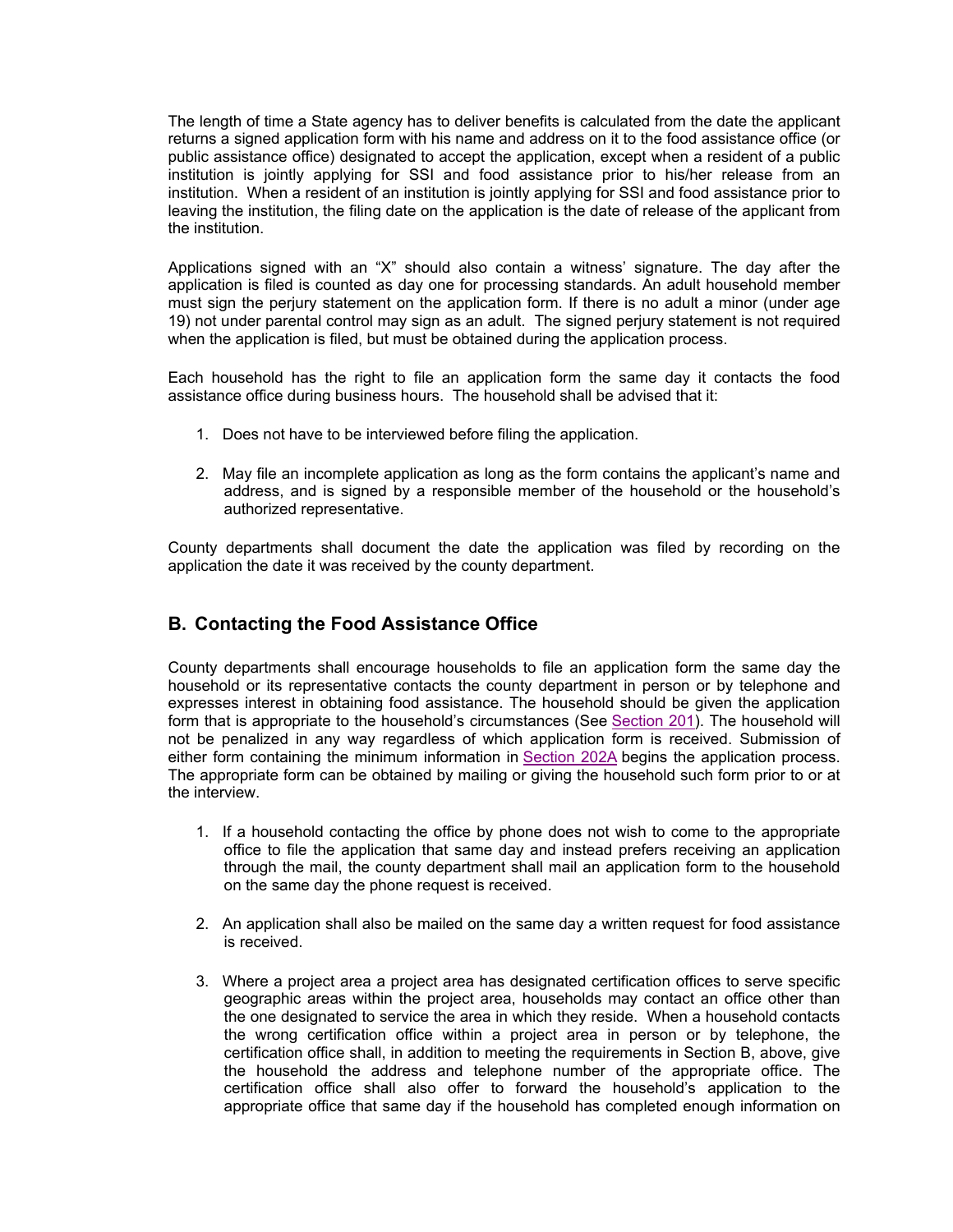the application to file, or forward it the next day by fax or any means that ensures the application arrives in the appropriate office the day it is forwarded.

- 4. The household shall be informed that its application will not be considered filed and the processing standards shall not begin until the application is received by the appropriate office.
- 5. If the household has mailed its application to the wrong office within a project area, the certification office shall mail the application to the appropriate office on the same day, or forward it the next day by fax or any means that ensures the application arrives in the appropriate office the day it is forwarded.

## **C. Availability of the Application Form**

The county department shall make application forms readily accessible to anyone who requests the form.

### **D. Notice of Right to File**

The county department shall post signs in the certification office which explain the application processing standards, and the right to file an application on the day of initial contact.

## **E. Withdrawing an Application**

The household may voluntarily withdraw its application at any time prior to the determination of eligibility. The county department shall document in the case file the reason for withdrawal, if any was stated by the household, and that contact was made with the household to confirm the withdrawal. The household shall be advised of its right to reapply at any time subsequent to a withdrawal.

## **203 Household Cooperation**

### **A. Cooperation with the County Department to Determine Eligibility**

To determine eligibility:

- 1. The application form must be completed and signed.
- 2. The household or its authorized representative must be interviewed.
- 3. Certain information on the application must be verified.

If the household refuses to cooperate with the county department in completing the above process, the application shall be denied at time of refusal. For a determination of refusal to be made, the household must be able to cooperate, but clearly demonstrate that it will not take actions that it can take and that are required to complete the application process. For example, to be denied for refusal to cooperate, a household must refuse to be interviewed not merely failing to appear for the interview.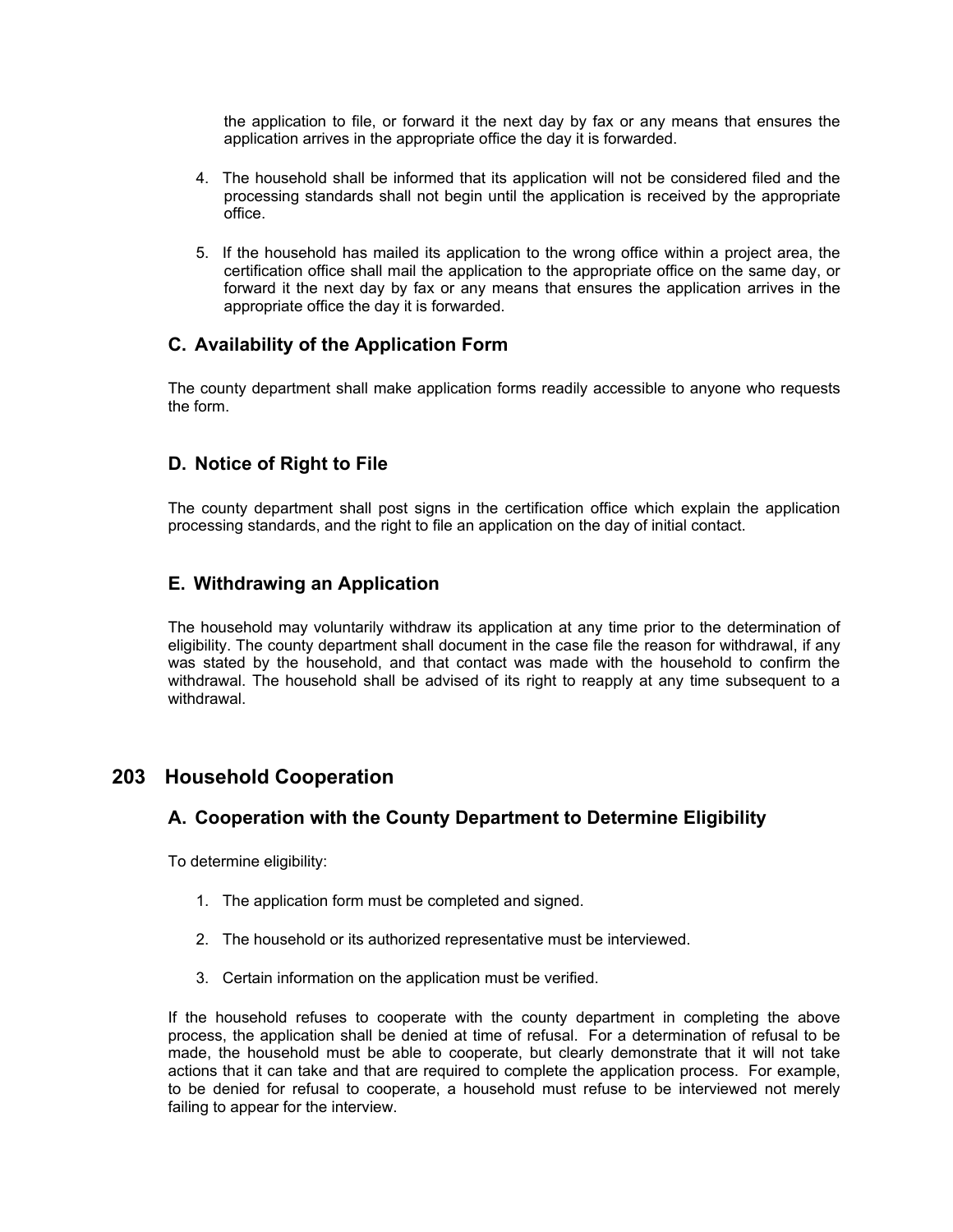If there is any question as to whether the household has merely failed to cooperate, as opposed to refused to cooperate, the household shall not be denied, and the agency must assist the household in obtaining required verification provided the household is cooperating with the state agency. The household shall also be determined ineligible if it refuses to cooperate in any subsequent review of its eligibility, including reviews generated by reported changes and applications for recertification.

Once denied or terminated for refusal to cooperate, the household may reapply but shall not be determined eligible until it cooperates with the State agency.

## **B. Cooperation with Quality Control**

In addition, the household shall be determined ineligible if it refuses to cooperate in any subsequent review of its eligibility as a part of a quality control review. If a household is terminated for refusal to cooperate with a quality control reviewer, the household may reapply, but shall not be determined eligible until it cooperates with the quality control reviewer.

- 1. If a household is terminated for refusal to cooperate with a State quality control reviewer reapplies after 95 days from the end of the annual review period (September 30 is the end of the annual review period), the household shall not be determined ineligible for its refusal to cooperate with a State quality control reviewer during the completed review period, but must provide verification in accordance with Section 205.
- 2. The disqualification shall not follow any household members who leave and become members of a new household.
- 3. If a household is terminated for refusal to cooperate with a Federal quality control reviewer reapplies after seven months from the end of the annual review period (September 30), the household shall not be determined ineligible for its refusal to cooperate with a Federal quality control reviewer during the completed review period, but must provide verification in accordance with Section 205.

### **204 Interviews**

All applicant households are entitled to an interview as specified in A. or B. below.

### **A. Office Interview**

Applicant households, including those submitting applications by mail, shall have face-to-face interviews in a food assistance office or other certification site with a qualified eligibility worker prior to initial certification and all re-certifications, unless such interview is waived as discussed in Section B below.

1. The individual interviewed may be the head of household, spouse, any other responsible member of the household, or an authorized representative. The applicant may bring any person he or she chooses to the interview.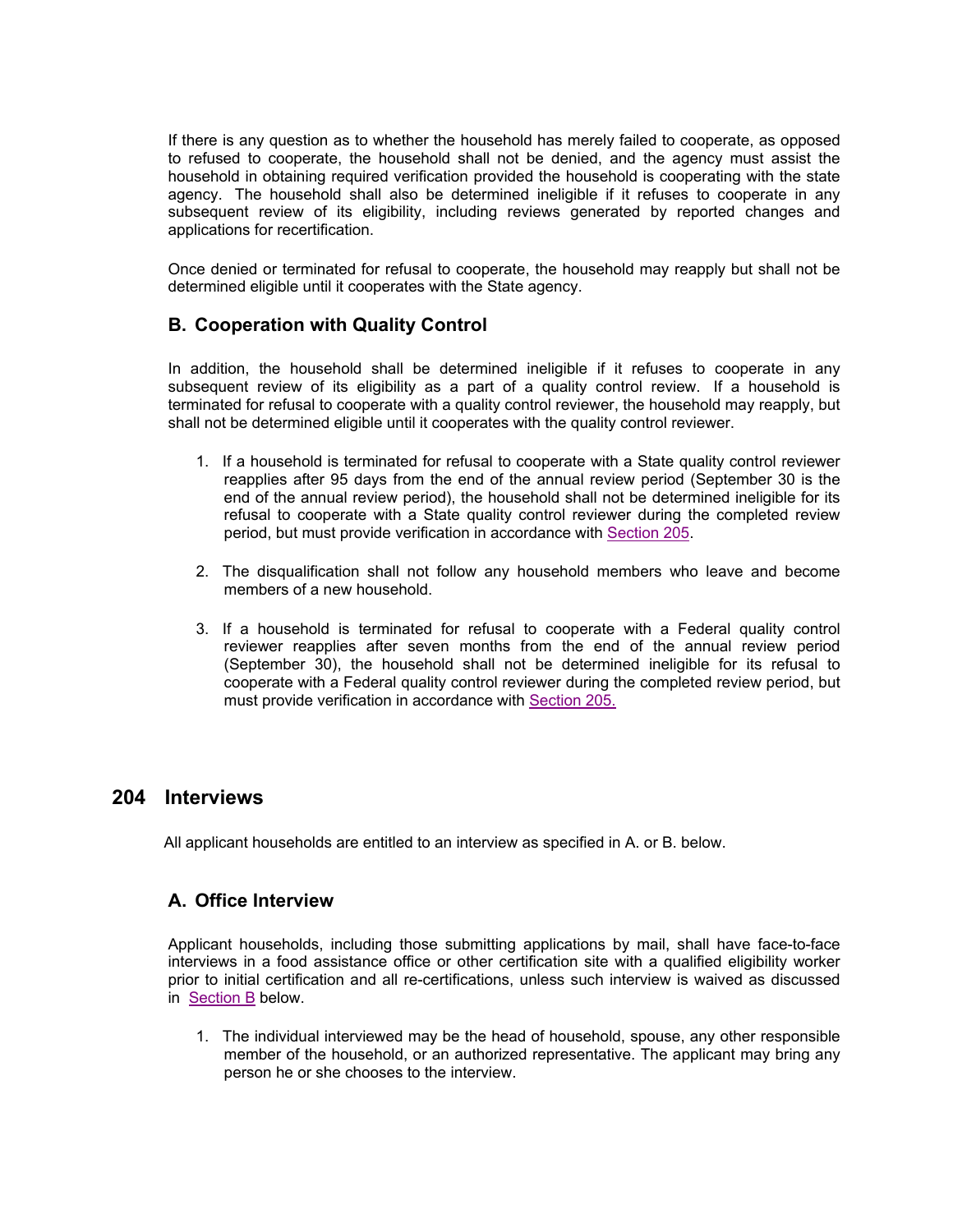- 2. The interviewer shall not simply review the information that appears on the application, but shall explore and resolve with the household unclear and incomplete information.
- 3. Households shall be advised of their rights and responsibilities during the interview, including the appropriate application processing standard and the household's responsibility to report changes.
- 4. The interview shall be conducted as an official and confidential discussion of household circumstances. The applicant's right to privacy shall be protected during the interview. Facilities shall be adequate to preserve the privacy and confidentiality of the interview.

### **B. Waiver of the Office Interview**

The office interview shall be waived if requested by any household which has no earned income, all members are elderly or disabled and the household is unable to appoint an authorized representative.

The county department shall also waive the office interview on a case-by-case basis for any household which is:

- 1. Unable to appoint an authorized representative and which has no household members able to come to the food assistance office because of hardships, which the county department determines warrant a waiver of the office interview. These hardship conditions include, but are not limited to:
	- a) Illness
	- b) Transportation difficulties.
	- c) Care of a household member.
	- d) Hardships due to residency in a rural area.
	- e) Prolonged severe weather.
	- f) Work hours which preclude an in-office interview.
	- g) Training or school hours which preclude an in-office interview.
- 2. The county department shall determine if the hardship reported by a household warrants a waiver of the office interview and shall document in the case file why a request for a waiver was granted or denied.

The county department has the option of conducting a telephone interview or a home visit for those households for whom the office interview is waived. Home visits shall be used only if the time of the visit is scheduled in advance with the household.

Waiver of the face-to-face interview does not exempt the household from the verification requirements, although special procedures may be used to permit the household to provide verification and thus obtain its benefits in a timely manner, such as substituting a collateral contact in cases where documentary verification would normally be provided. Waiver of the face-to-face interview shall not affect the length of the household's certification period.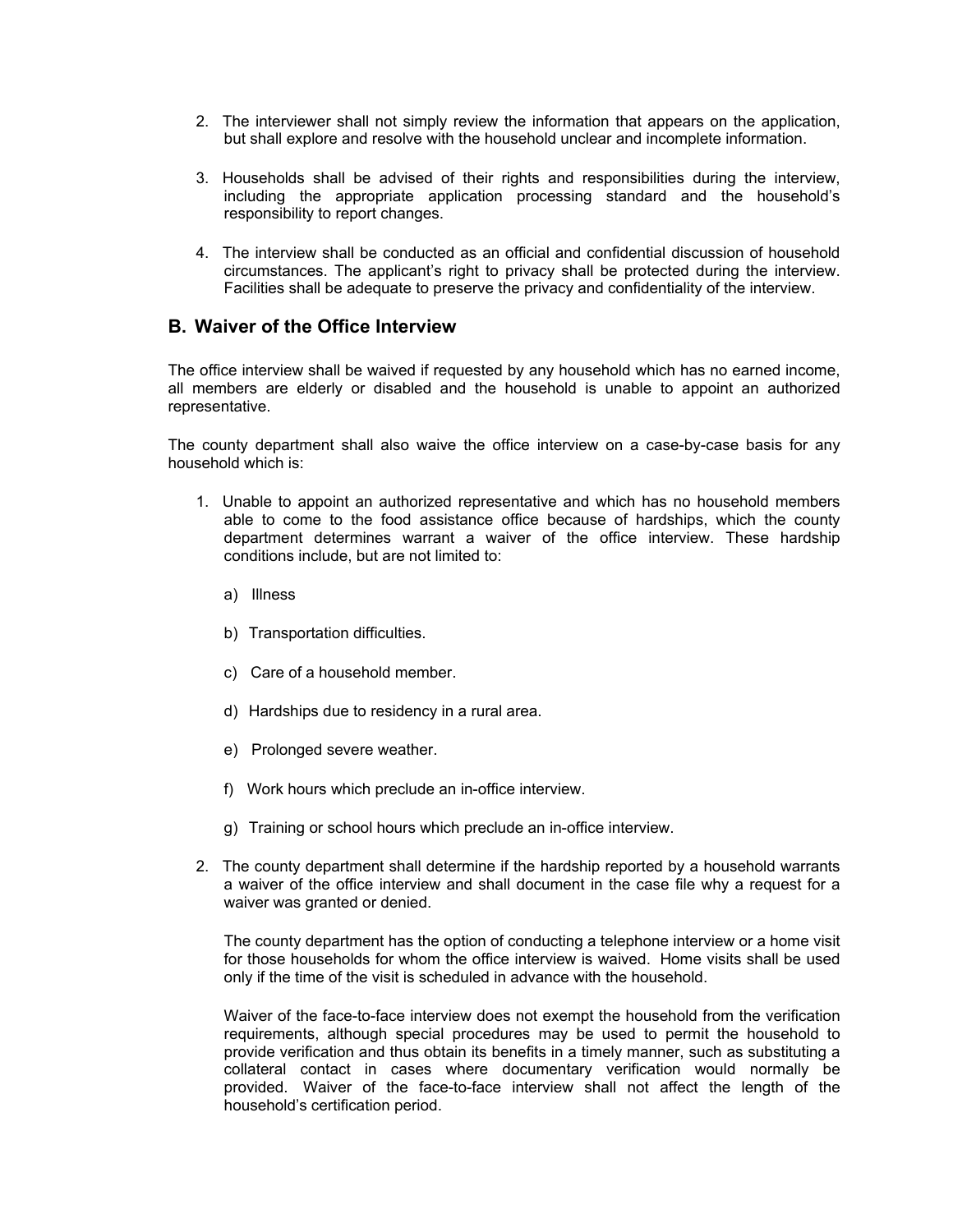## **C. Scheduling Interviews for Applications with 30-Day Processing Standards**

The county department shall schedule all interviews as promptly as possible to ensure eligible households receive an opportunity to participate within 30 days after the application is filed. See How do I look for appointment?

If a household fails to appear for the first interview, the county department must notify the household that it is responsible for requesting a second appointment. Form DHR-FSP-2100, Notice of Missed Appointment, shall be used. If the household does not appear for their first scheduled interview, their application cannot be denied until the 30th day even if the household does not contact the agency for a second appointment.

1. If the household contacts the county department on or before the 30th day from the date of application, the county department must schedule a second appointment.

2. If the second appointment cannot be scheduled to allow the household at least 10 days to provide all requested verifications, the application must not be denied on the 30th day. A DHR Form 660, Notice of Pending Status, must be sent to the household on the 30th day.

3. If the household keeps the second appointment and provides all required verifications on or before the 10th day from the date of the interview, benefits are prorated from the original date of application.

4. If the household misses the second scheduled appointment scheduled in the 2nd 30 days, the application must be denied and the household must reapply.

5. If the household does not provide all required verifications on or before the 10th day, the application must be denied for failure to provide verification. The household has until the 60th day from the original date of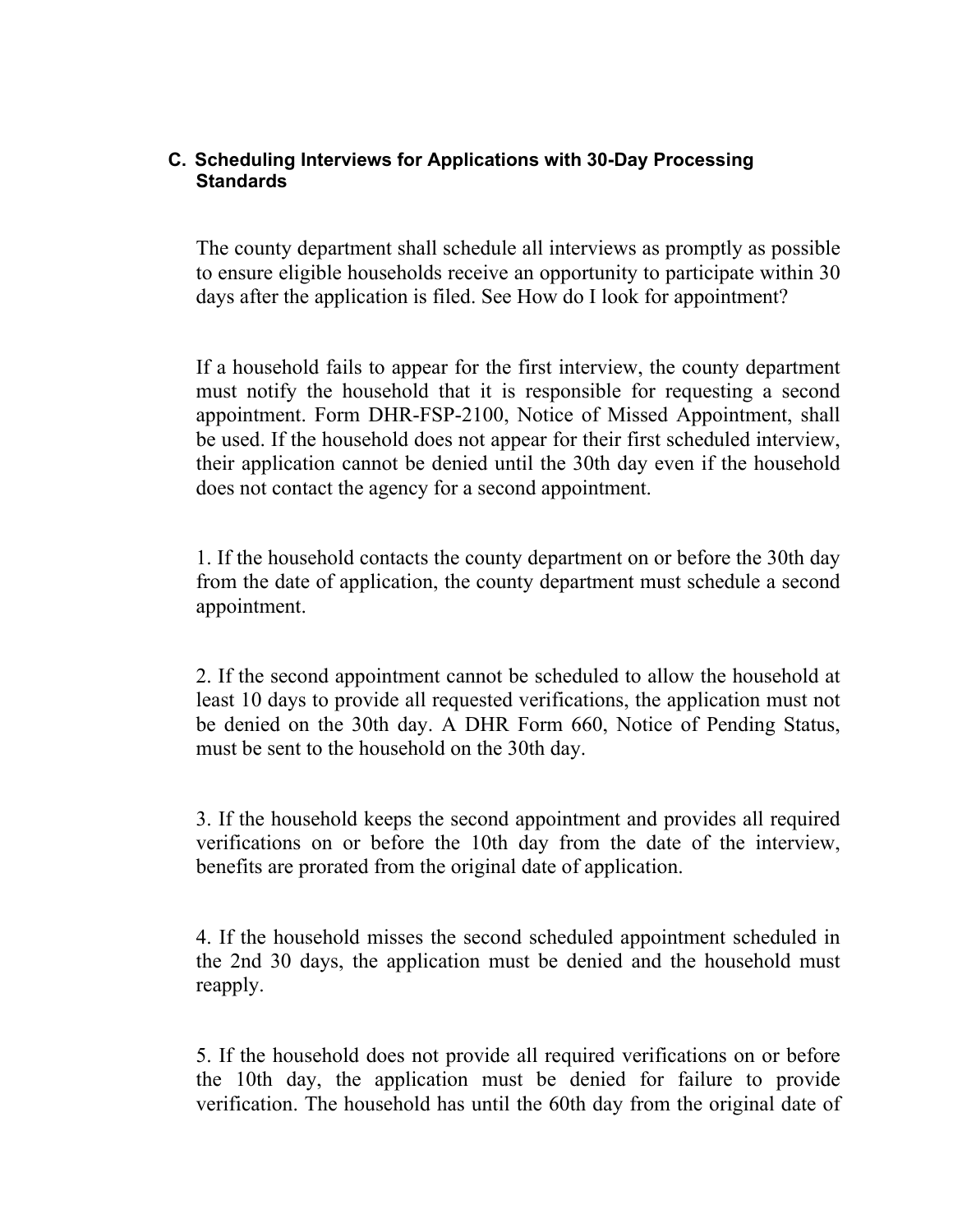application to provide all required verifications without a new application. A DHR Form 660, Notice of Denial, must be sent notifying the household of the denial for failure to provide required verification. The household must also be informed that it has 60 days from the original date of application to return all requested required verifications.

If the household requests a second appointment on or before the 30th day from the date of application, but the interview cannot be scheduled until after the 30th day (county office delay), the application must not be denied on the 30th day. A DHR Form 660, Notice of Pending Status, must be sent to the household. If the household attends the second interview and provides the requested verifications by the 10th day from the date of the interview, benefits must be awarded retroactive to the original date of application. If the household does not attend the second interview and makes no further contact with the county office, the application must be denied and the household must reapply.

## **205 Verification**

Verification is the use of third party information or documentation to establish the accuracy of statements on the application. County departments shall verify the following information prior to certification for households initially applying:

### **A. Mandatory Verification**

### **Gross Nonexempt Income**

Gross nonexempt income shall be verified for all households prior to certification. However, where all attempts to verify the income have been unsuccessful because the person or organization providing the income has failed to cooperate with the household and the State agency, and all other sources of verification are unavailable, the eligibility worker shall determine an amount to be used for certification purposes based on the best available information.

### **Alien Eligibility**

Eligibility workers must inform applicant non-citizen households that household members may choose not to seek benefits and that they will not be required to answer questions about citizenship/immigration information for those who choose not to seek benefits. Applicant non-citizen households must be informed that they must supply information about citizenship or immigration for household members seeking benefits; that the amount of benefits will depend on the number of people requesting benefits; that eligible household members who apply will be able to get benefits even though some members in the household are not seeking benefits; and that household members who are not seeking benefits must provide their financial information to determine the eligibility for household members who are seeking benefits. The applicant should then be allowed to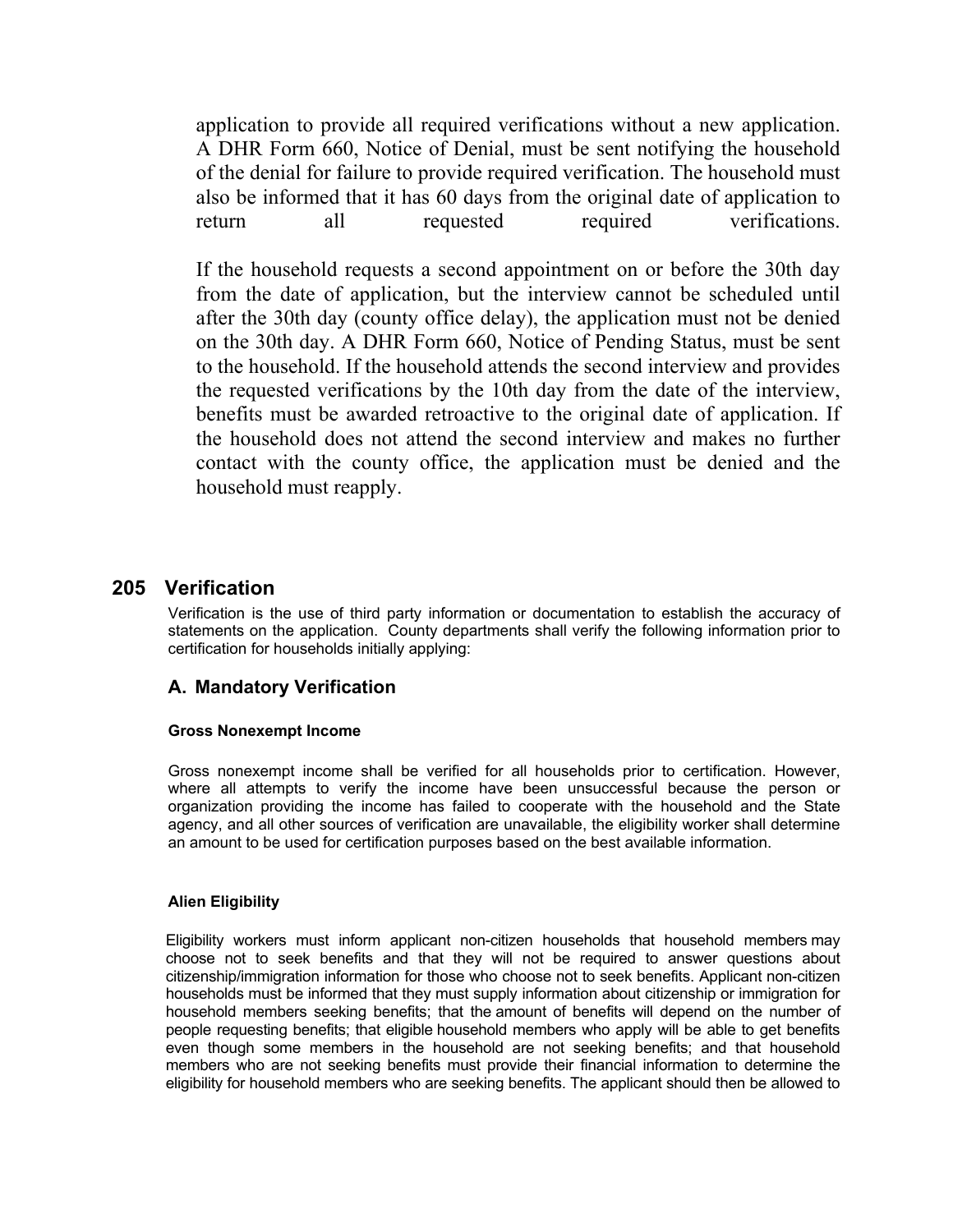identify which household members are seeking benefits and which members are not seeking benefits (known as "opting out"). [2]

- 1. The eligibility worker must verify the eligible status of applicant aliens. If an alien does not wish the county to contact INS to verify immigration status, the eligibility worker must give the household the option to withdraw its application or participate without that member. One adult household member must attest under penalty of perjury to the citizenship or alien status of each household member. This is to be done at each certification and recertification.
- 2. If an applicant is not a citizen and wishes to apply for food assistance benefits, he must provide documentation issued by the Immigration and Naturalization Service (INS) that contains his Alien Registration Number (A-Number) or other documents that provide reasonable evidence of current immigration status. This documentation must be verified by the county department through the Systematic Alien Verification for Entitlement (SAVE) program developed by INS. Verification of alien eligibility should only be done if the applicant appears otherwise eligible for benefits.

The household's written consent to contact INS for verification is not required when the county is using the SAVE system to validate documentation (either INS documentation or other acceptable documentation) which supports the alien's eligible status for the Food Assistance Program.

### **Procedures for Verification of Immigration Status**

Primary verification is made through the Systematic Alien Verification for Entitlement (SAVE) program by submitting information/documentation to the Food Assistance Policy Desk from documents issued by INS to the non-citizen. The county office must send an e-mail to the Food Assistance Policy Desk with the name, date of birth, country of birth (if known) and the A-number of the individual(s) for whom verification is requested. The county office must maintain copies of all immigration documents provided by the household in the food assistance case record and submit a copy of these documents (scan or fax) to the Food Assistance Policy Desk. Upon receipt of verification through the SAVE Program, an e-mail response will be sent providing the county office with the information obtained. In addition, SAVE verification is available through a manual process, known as secondary verification when primary verification reveals material discrepancies or when the user is directed to do so by SAVE.<sup>[3]</sup>

#### **Primary Verification Process**

Documentation of immigration status presented by an applicant includes, but is not limited to the following forms. Unless indicated, each shows the A-Number of the bearer. Some forms have expiration dates which must be checked and noted during the worker's visual examination of documentation, and any supporting documents shall be placed in the case record. Documents that demonstrate lawful status include the following:

- 1. Alien Lawfully Admitted for Permanent Residence
	- a) I-551 (Alien Registration Receipt Card, commonly known as a "green card") or
	- b) Unexpired temporary I-551 stamp in foreign passport or on I-94.
- 2. Asylee
	- a) I-94 annotated with stamp showing grant of asylum under Section 208 of the Immigration and Nationality Act (the "INA").
	- b) I-688B (Employment Authorization Card) annotated "274a.12 (a) (5).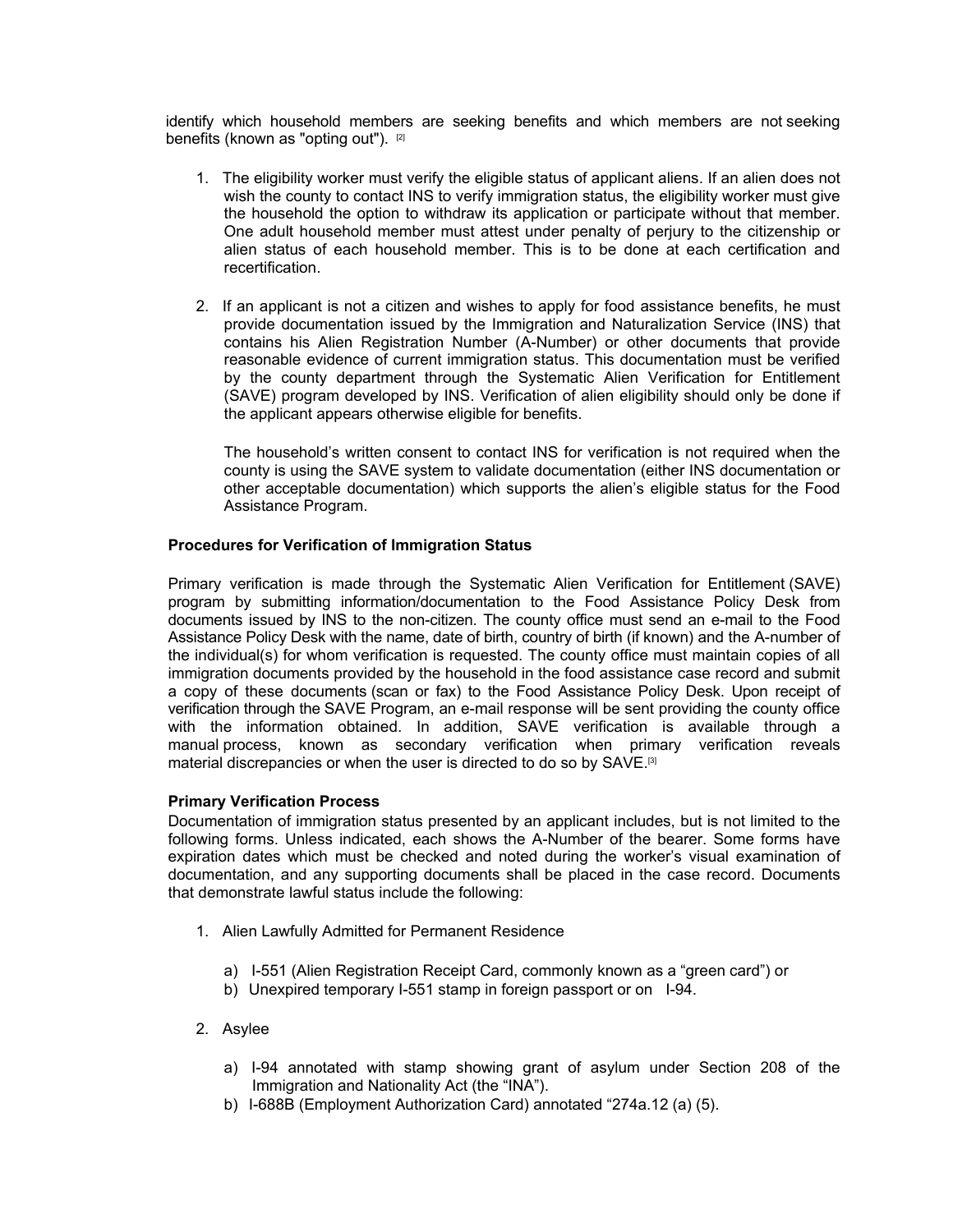- c) I-766 (Employment Authorization Document) annotated "A5".
- d) Grant letter from the Asylum Office of INS or
- e) Order of an immigration judge granting asylum.
- 3. Refugee
	- a) I-94 annotated with stamp showing admission under Section 207 of the INA.
	- b) I-688B (Employment Authorization Card) annotated "274a.12 (a) (3).
	- c) I-766 (Employment Authorization Document) annotated "A3" or
	- d) I-571 (Refugee Travel Document)
- 4. Alien paroled Into the U. S. for at least one year.
	- a) I-94 with stamp showing admission for at least one year under Section 212(d) (5) of the INS.
- 5. Alien whose deportation or removal was withheld.
	- a) I-688B (Employment Authorization Card) annotated "274a.12 (a) (10)"
	- b) I-766 (Employment Authorization Document) annotated "A10" or
	- c) Order from an immigration judge showing deportation withheld under Section 243(h) of the INA as in effect prior to April 1, 1997, or removal withheld under Section 241(b) (3) of the INA.
- 6. Alien granted conditional entry.
	- a) I-94 with stamp showing admission under Section 203(a) (7) of the INA
	- b) I-688B (Employment Authorization Card) annotated "274a.12 (a) (3)" or
	- c) I-766 (Employment Authorization Document) annotated "A3"
- 7. Cuban/Haitian entrant.
	- a) I-551 (Alien Registration Receipt Card, commonly known as a "green card") with the code CU6, CU7, or CH6.
	- b) Unexpired temporary I-551 stamp in foreign passport or on I-94 with the code CU6 or CU7 or
	- c) I-94 with stamp showing parole as "Cuban/Haitian Entrant" under Section 212(d) (5) of the INA.

Note that some forms have been released in several editions so that valid documentation presented by different individuals may not be identical. Any questions about specific cases should be directed to Food Assistance Division.

Under most circumstances, the eligibility worker should proceed with the primary verification process. However, if alien status cannot be established through the primary verification process initiate the secondary verification process immediately.

If there are no material differences between the data obtained through SAVE and the information in the alien's immigration documentation and if the eligibility worker is not instructed by SAVE to initiate secondary verification, no further check is required. The county department must make certain, however, that biographical data given matches the alien applicant/recipient. If not, secondary verification must be initiated. Benefits will not be denied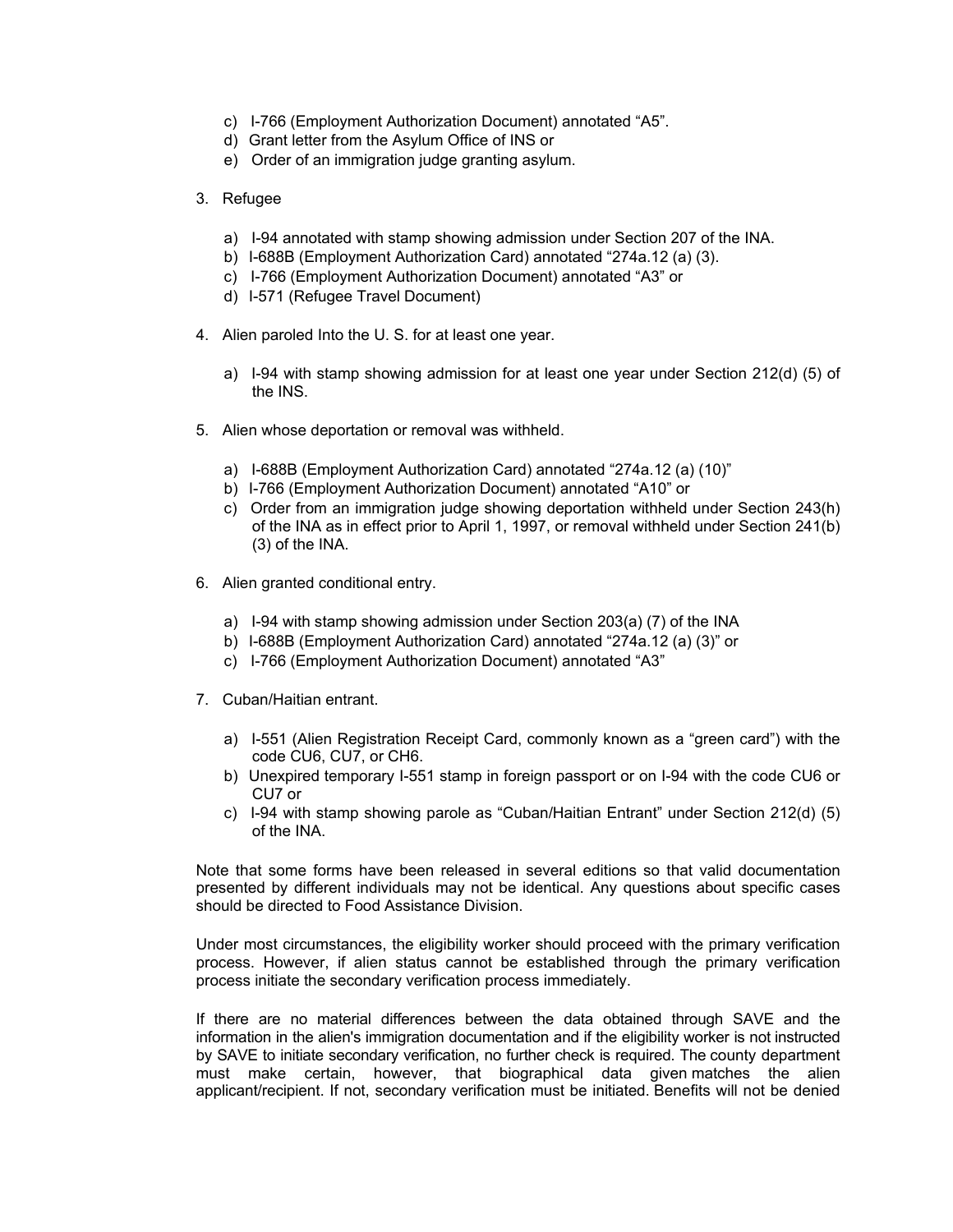or terminated or reduced because of the alien's immigration status without first receiving a response to the secondary verification process.[4]

#### **Secondary Verification Process**

The secondary verification process provides a more extensive validation process, including a search of all automated and paper INS files, when problems arise during the visual verification of documentation on the primary check. Secondary verification must be completed prior to the delay, denial, reduction, or termination of benefits to any alien applicant/recipient for reasons of immigration status. Secondary verification in most cases can be accomplished through SAVE. If not, the county office must follow the instructions below.

To obtain secondary verification, the county department must forward a completed Document Verification Request, Form G-845, with full readable photocopies of original immigration documents to the following INS File Control Office (FCO) for review:

### U.S. Citizenship and Immigration Services 10 Fountain Plaza, 3rd Floor Buffalo, NY 14202 Attn: Immigration Status Verification Unit

A separate G-845 and the G-845 supplement (if required) must be completed for each applicant/recipient and should include copies of the documents for that individual only. If a family unit has applied, each member will require a separate G-845.

It is recommended that when the G-845 is completed, a copy of the completed form and all documentation is maintained in the case record. All original documentation must be returned to the alien.[5]

#### **Additional Information**

- 1. Refer to Chapter 4 for other factors which may be relevant to the eligibility of certain aliens and which should be verified if applicable, such as:
	- a) The date of admission or date status was granted.
	- b) Military connection.
	- c) Battered status.
	- d) If the alien was lawfully residing in the United States on August 22, 1996.
	- e) Membership in certain Indian tribes.
	- f) If the person was age 65 or older on August 22, 1996.
	- g) If a lawful permanent resident can be credited with 40 qualifying quarters of covered work and if any Federal means-tested public benefits were received in any quarter after December 31, 1996.
	- h) If the alien was a member of certain Hmong or Highland Laotian tribes during a certain period of time or is the spouse or unmarried dependent of such a person.
- 2. An alien is ineligible until acceptable documentation is provided unless one of the following applies: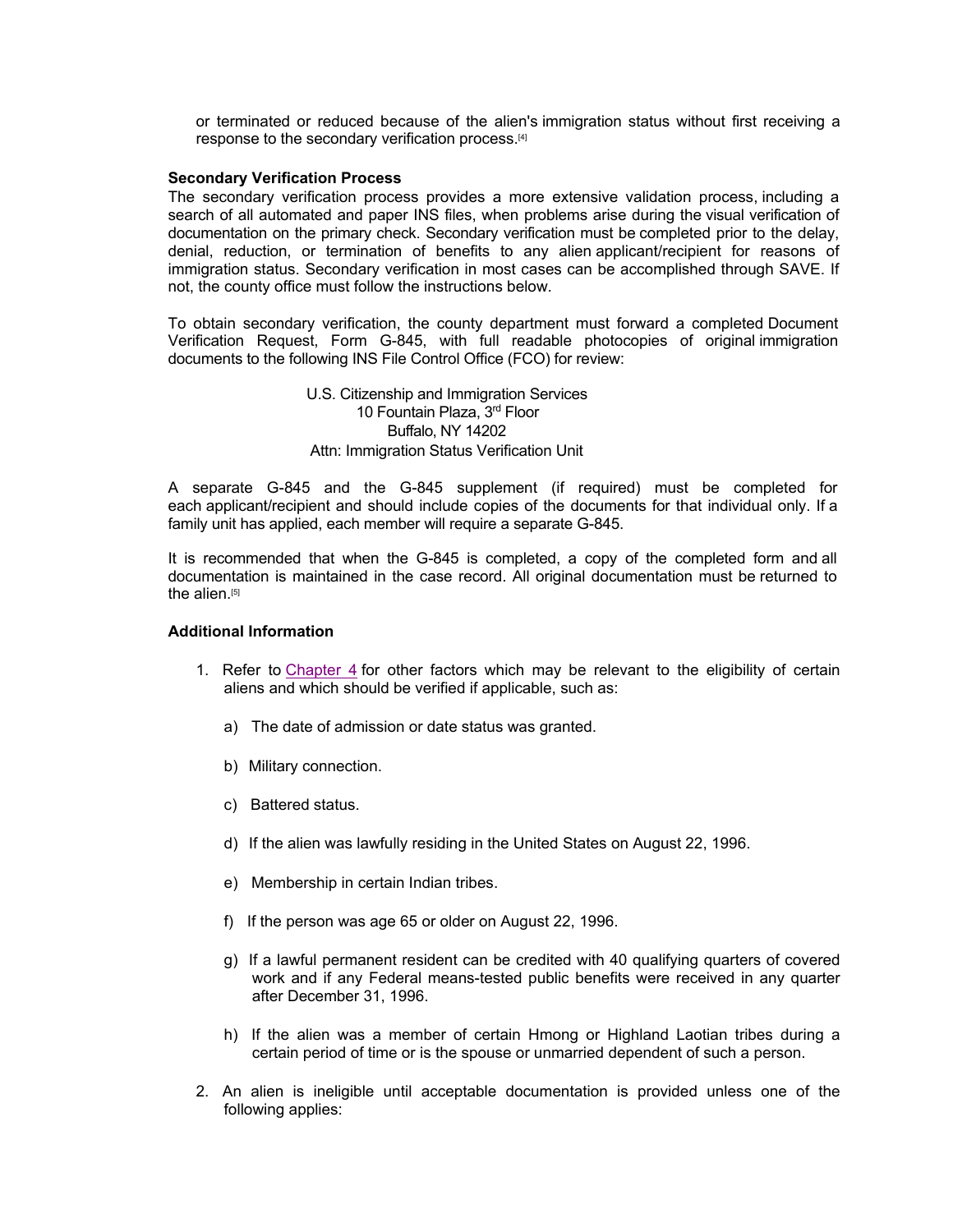- a) The county has submitted a copy of a document provided by the household to INS for verification.
- b) The applicant or the county department has submitted a request to Social Security Administration for information regarding the number of quarters of work. If SSA verifies that the individual has fewer than 40 quarters and that they are conducting an investigation to determine if more quarters can be credited, the county department must certify the individual pending the results of the investigation for up to 6 months from the date of the original determination of insufficient quarters.
- c) The applicant or the county has submitted a request to a Federal agency for verification of information which bears on the individual's eligible alien status. The county department must certify the individual pending the results of the investigation for up to 6 months from the date of the original request for verification.

#### **Utility Expenses**

- 1. The county department will accept the household's statement of expenses incurred as verification of entitlement to the appropriate utility standard.
- 2. If the household is not entitled to the SUA or BUA, actual expenses must be verified if the household wishes to claim these expenses and the expenses would actually result in a deduction.

#### **Medical Expenses**

1. The amount of any allowable medical expenses in excess of \$35 (including the amount of reimbursements) shall be verified prior to initial certification.

 Households that incur out-of-pocket medical expenses in excess of \$35 are entitled to a standard medical deduction of \$175. These expenses must be verified before a deduction is allowed in the budget.

Households that incur out-of-pocket medical expenses in excess of the standard medical deduction (\$175) must verify the actual amount of these expenses before a deduction for the actual amount in excess of \$175 may be allowed in the budget. If the amount verified is more than \$35 and is equal to or less than \$175, the household would only be entitled to the standard medical deduction.

- 2. If the verification of the medical expenses and reimbursement may delay the household's certification, the county department shall advise the household that its eligibility and benefit level may be determined without providing a deduction for the claimed but unverified expense.
- 3. Verification of other factors such as the allowable services provided or the eligibility of the person incurring the cost shall be required if questionable.
- 4. For households which claim no reimbursement potential (no insurance, non-SSI recipient, etc.), the household's statement that no reimbursement will be received should be accepted, unless there is reason to question this statement, such as it is known that employer provides group medical insurance plan. If the household's statement is not questionable, the deduction would be allowed at that time.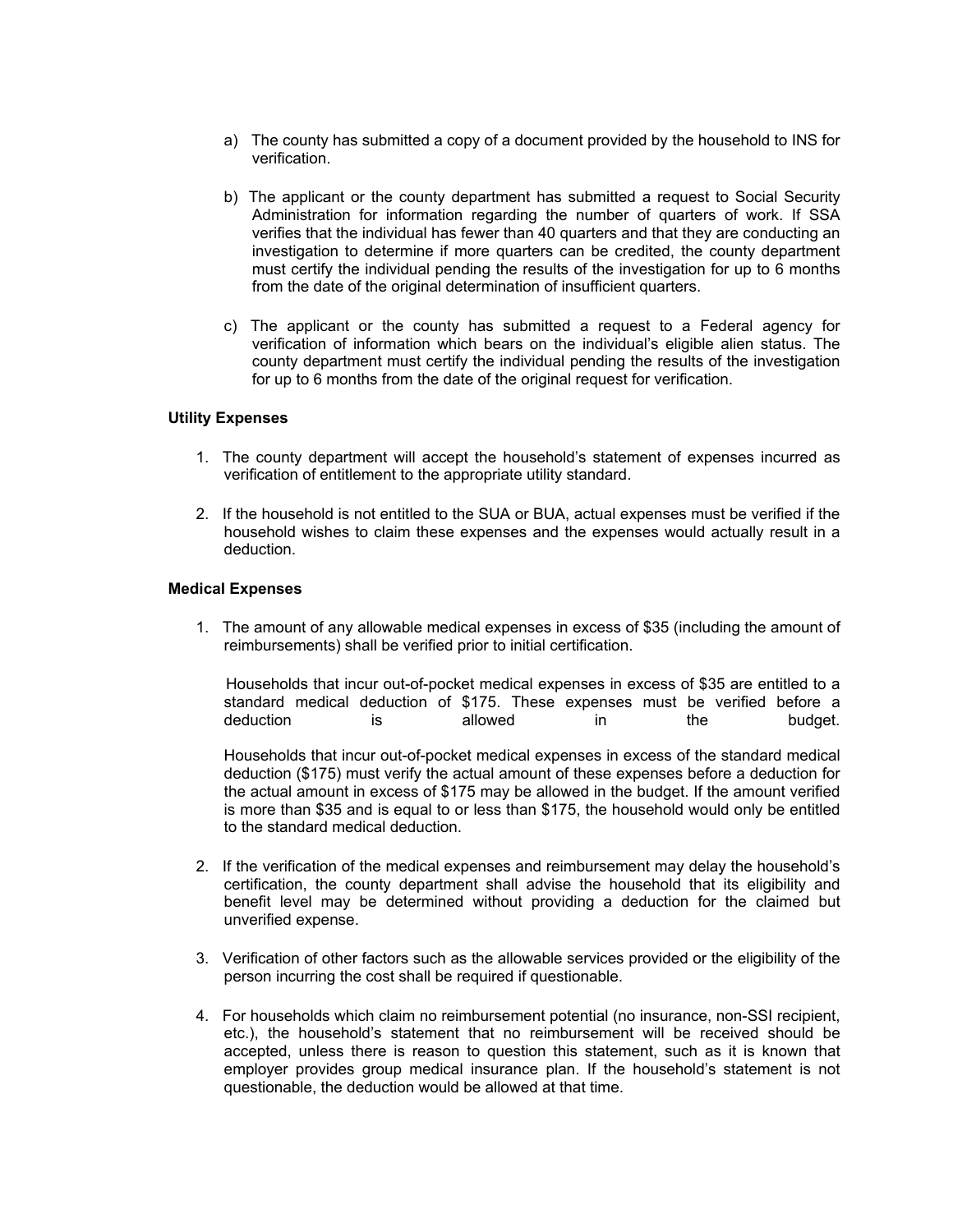5. Any currently existing bill for allowable medical expenses which is received by a client who has Medicaid shall be accepted by the county department as verification that Medicaid will not cover this bill, and the client is liable for the expense.

If the client has insurance in addition to Medicaid, reimbursement of the expense must be verified from the other insurance before allowing the expense.

- 6. The county department must verify if an individual (who is entitled to a medical deduction) is covered by Qualified Medicare Beneficiaries Program before allowing a medical deduction. This may be accomplished by:
	- a) The Medicaid card: If the client is a QMB recipient, QMB will be listed on the card in the blank entitled "Scope of Coverage".
	- b) Use of the MSEV screen
		- ❖ Sign onto DHR/CICS.
		- Clear screen.
		- Enter MSEV space enter SSN.
		- ❖ Press enter
	- c) The PSPWB 525-A Pars Referral to Food Assistance, Social Service and ES. This printout is printed down line each day for categories A, B, and D cases.

#### **Social Security Numbers**

Verification of social security numbers reported by the household is accomplished through a monthly computer enumeration tape match with the Social Security Administration.

- 1. The household is not required to verify SSN's provided for each member, but may verbally state the numbers to the worker.
- 2. The county department shall not delay the certification or issuance of benefits to an otherwise eligible household solely for the monthly enumeration tape match.
- 3. The county department shall accept as proof of application for a social security number from SSA-2853, Hospital Enumeration at birth or a birth certificate or other documentary evidence which indicates the hospital has submitted the application for a social security number.

These enumerations will not be accomplished by the monthly computer enumeration tape match. Therefore, it is the household's responsibility to verify the number upon receipt. If the household fails without good cause to notify the county office by the next certification period or six months, whichever comes later after the SSA-2853 has been provided, the household member would be disqualified in accordance with procedures in Chapter 6.

#### **Residency**

1. The residency requirements of Chapter 3 shall be verified except in unusual cases (such as homeless households, some migrant farm worker households, or households newly arrived in a project area) where verification of residency cannot reasonably be accomplished.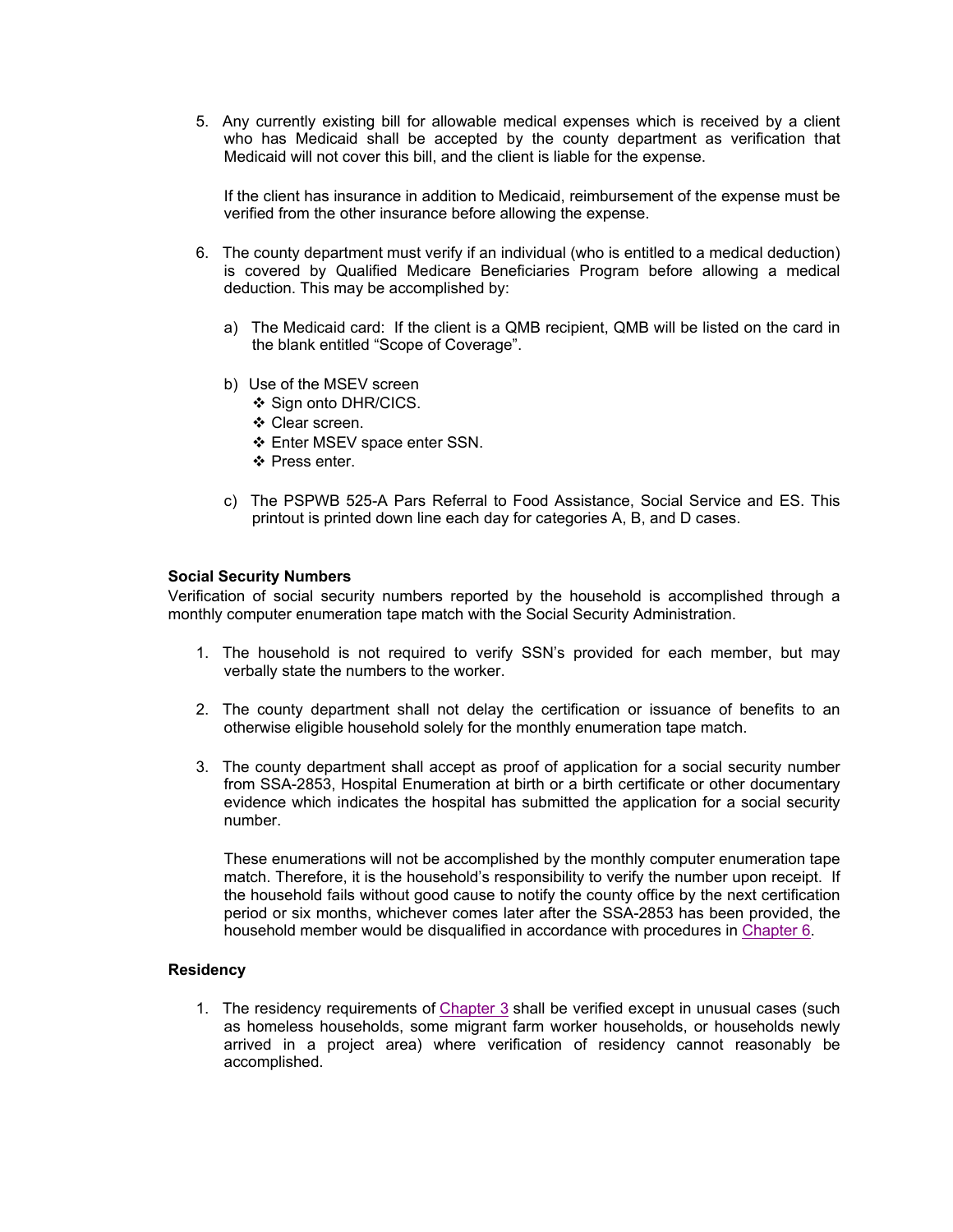- 2. Verification of residency should be accomplished to the extent possible in conjunction with the verification of other information such as, but not limited to, rent and mortgage payments, utility expenses, and identity.
- 3. If verification cannot be accomplished in conjunction with the verification of other information, then the county department shall use a collateral contact or other readily available documentary evidence. Documents used to verify other factors of eligibility should normally suffice to verify residency as well. Any documents or collateral contacts which reasonably establish the applicant's residency must be accepted and no requirement for a specific type of verification may be imposed.
- 4. No durational residency requirement shall be established.

### **Identity**

- 1. The identity of the person making application shall be verified. Where an authorized representative applies on behalf of a household, the identity of both the authorized representative and the head of the household shall be verified.
- 2. Identity may be verified through readily available documentary evidence, or if this is unavailable, through a collateral contract. Examples of acceptable documentary evidence which the applicant may provide include, but are not limited to:
	- a) A driver's license.
	- b) A work or school ID.
	- c) An ID for health benefits or for another assistance or social services program.
	- d) A voter registration card.
	- e) Wage stubs.
	- f) Birth certificate.
- 3. Any documents which reasonably establish the applicant's identity must be accepted and no requirements for a specific type of document, such as a birth certificate may be imposed.

### **Disability**

The county department shall verify disability as defined in the Glossary Manual as follows:

- 1. For individuals to be considered disabled due to receipt of SSI, receipt of disability or blindness payments under Titles I, II, X, or XIV, or XVI of the Social Security Act, receipt of State SUP benefits, or receipt of disability retirement benefits from a governmental agency, the household shall provide proof that the disabled individual is receiving these benefits.
- 2. For individuals to be considered a disabled veteran the household must present a statement from the Veteran's Administration (VA) which clearly indicates that the disabled individual is receiving VA disability benefits for a service connected or non-service connected disability and the disability is rated as total or paid at the total rate by VA.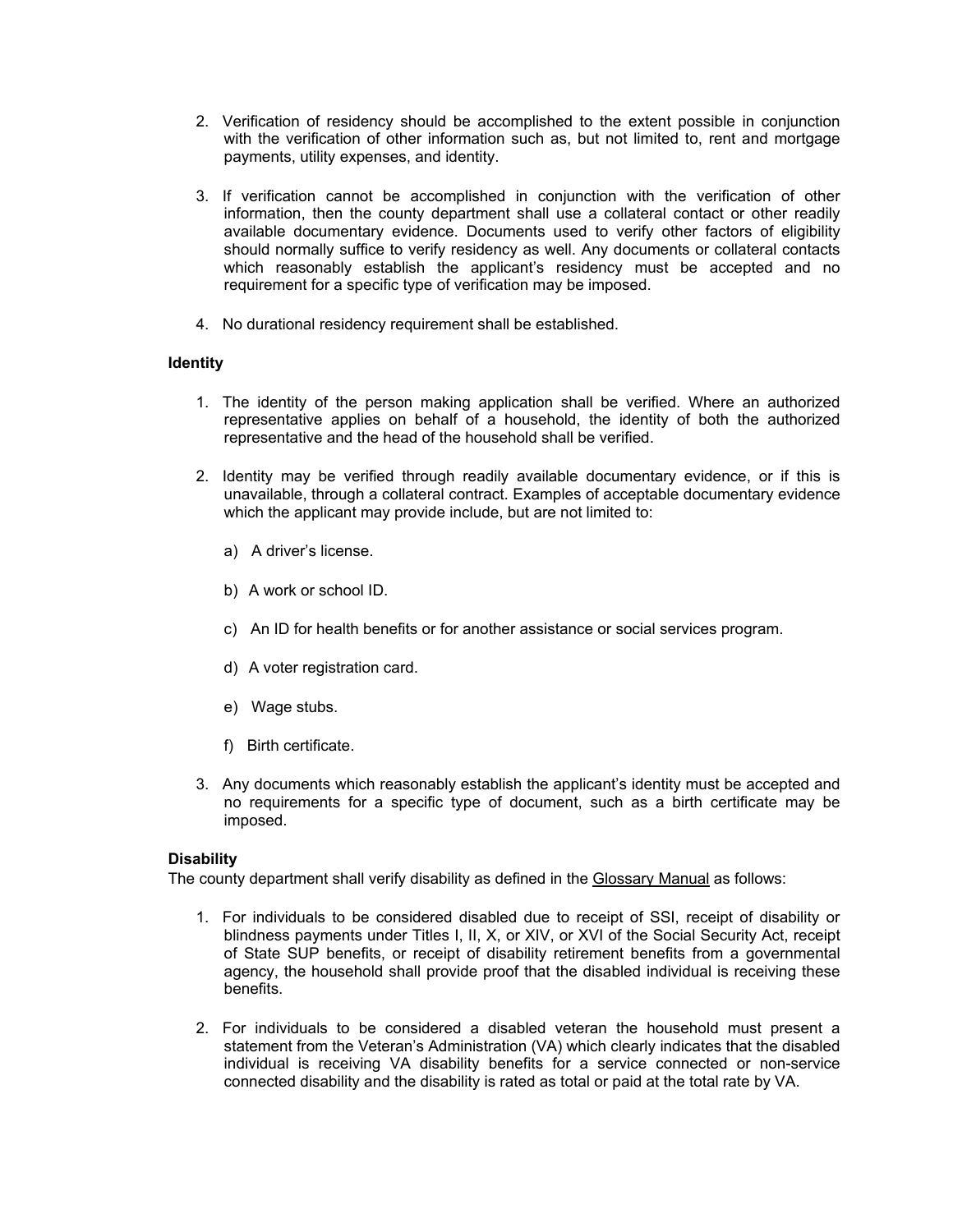- 3. For individuals to be considered a veteran determined by the VA to be in need of regular aid and attendance or permanently housebound under Title 38 of the U.S. Code, or a surviving, disabled spouse or child of a veteran, proof by the household that the disabled individual is receiving VA disability benefits is sufficient verification of disability.
- 4. For individuals to be considered disabled due to receiving disability retirement benefits from a governmental agency because of a disability considered permanent under Section 221(i) of the Social Security Act, or who are surviving spouses or children of a veteran considered by the VA to be entitled to compensation for a service connected death under Title 38 of the United States Code and has a disability considered permanent under Section 221(i) of the Social Security Act, the county department shall use the Social Security Administration's most current list of disabilities considered permanent under the Social Security Act for verifying disability. (See Glossary Manual).
	- a) If it is obvious to the caseworker that the individual has one of the listed disabilities, the household shall be considered to have verified disability.
	- b) If the disability is not obvious to the caseworker, the household shall provide a statement from a physician or licensed or certified psychologist certifying that the individual has one of the disabilities listed.
- 5. For individuals to be considered disabled due to receipt of Railroad Retirement disability annuity from the Railroad Retirement Board and has been determined to qualify for Medicare, the household shall provide proof that the individual receives these benefits.
- 6. For disability determinations which must be made relevant to separate household status for an elderly, disabled individual unable to purchase and prepare meals separately, the county department shall use the SSA's most current list of disabilities as the initial step for verifying the disability.
	- a) Individuals who suffer from one of the disabilities mentioned in the SSA list who are unable to purchase and prepare meals because of such disability shall be considered disabled for the purpose of this provision.
	- b) If it is obvious to the worker that the individual is unable to purchase and prepare meals because he/she suffers from a severe physical or mental disability, the individual shall be considered disabled for the purpose of the provision even if the disability is not specifically mentioned on the SSA list.
	- c) If the disability is not obvious to the caseworker, he/she shall verify the disability by requiring a statement from a physician or licensed or certified psychologist certifying that the individual (in the physician's/psychologist's opinion) is unable to purchase and prepare meals because he/she suffers from some other severe, permanent physical or mental disease or non-disease related disability.
	- d) The elderly and disabled individual (or his/her authorized representative) shall be responsible for obtaining the cooperation of the individuals with whom he/she resides in providing the necessary income information about the others to the State agency for purposes of this provision.
- 7. Recipients of interim assistance benefits pending the receipt of supplemental security income. These are individuals that continue receiving SSI benefits pending an appeals decision by the Social Security Administration.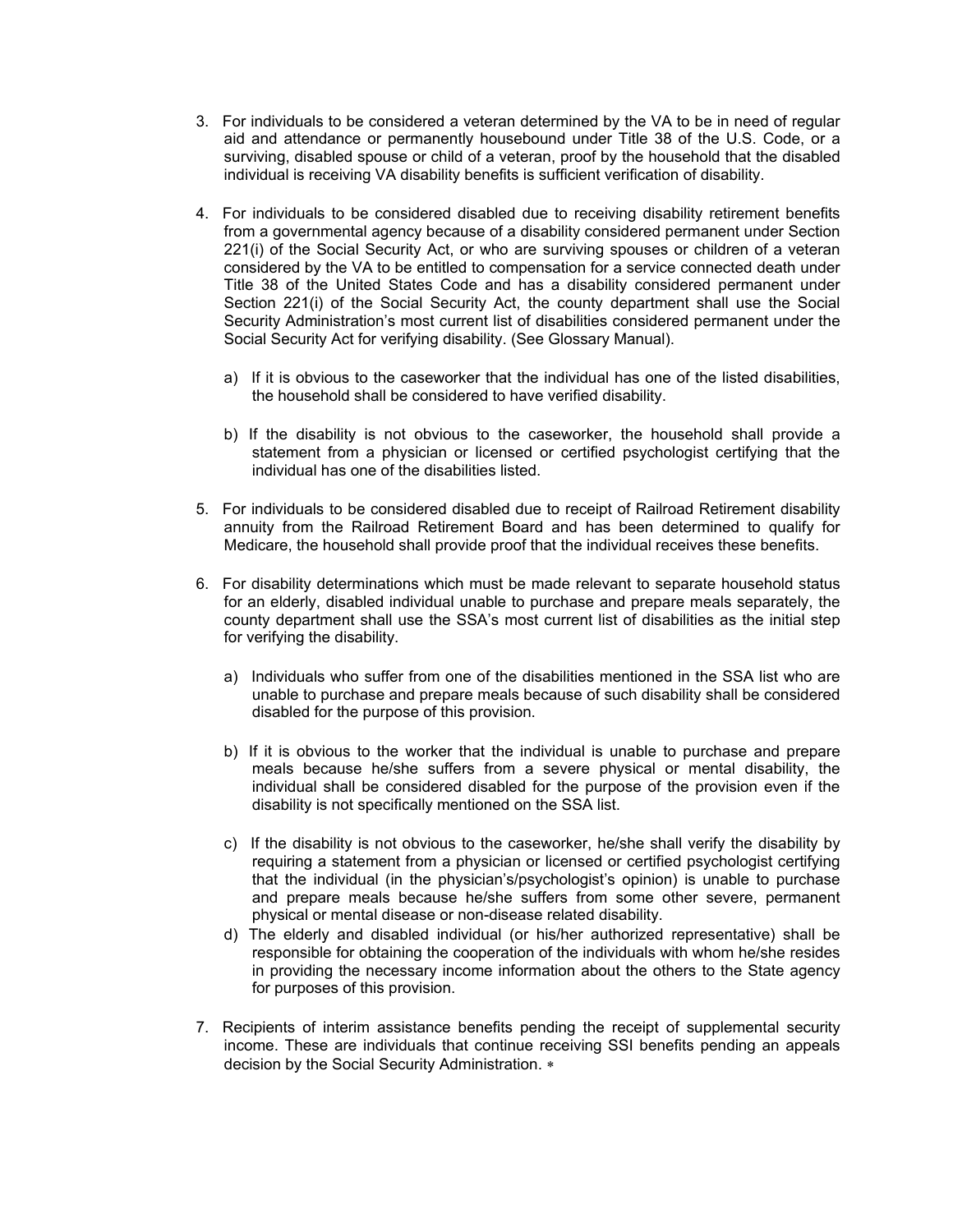- 8. Recipients of disability-related medical assistance benefits under Title XIX of the Social Security Act which are persons qualified for QMB.
- 9. Recipients of disability-based State general assistance benefits. \*
	- \* These disability categories which are based upon disability or blindness criteria which are at least as stringent as those used under Title XVI of the Social Security Administration.

### **Verification for Households Previously Terminated Due to Refusal to Cooperate with Quality Control**

- 1. County departments shall verify all factors of eligibility for households who have been terminated for refusal to cooperate with a state quality control reviewer, and reapply after 95 days from the end of the annual review period.
- 2. County departments shall verify all factors of eligibility for households who have been terminated for refusal to cooperate with a Federal quality control reviewer and reapply after seven months from the end of the annual review period.

### **Household Composition**

- 1. County departments shall verify household composition, if questionable.
- 2. Individuals who claim to be a separate household from those with whom they reside shall be responsible for proving that they are a separate household to the satisfaction of the county department.
- 3. Individuals who claim to be a separate household from those with whom they reside based on the various age and disability factors for determining separateness shall be responsible for proving a claim of separateness (at the county department's request) in accordance with the verification of disability noted above in the Disability area of this section.

### **Child Support Deduction**

The household shall be responsible for verifying the household's legal obligation to pay child support, the amount of the legal obligation, and the monthly amount the household actually pays.

- 1. The legal obligation and the obligated amount may be verified by a court order, administrative order, a legally enforceable separation agreement, etc.
- 2. The household's actual payment of child support may be verified by a canceled check, a statement from the custodial parent, wage withholding statements, verification of withholding from unemployment compensation, etc. Documents that are accepted as verification of the household's legal obligation to pay child support shall not be accepted as verification of the household's actual child support payment.

### **Able-Bodied Adults without Dependents (ABAWDS)**

1. County departments must verify work hours for individuals who are subject to the ABAWD time limit.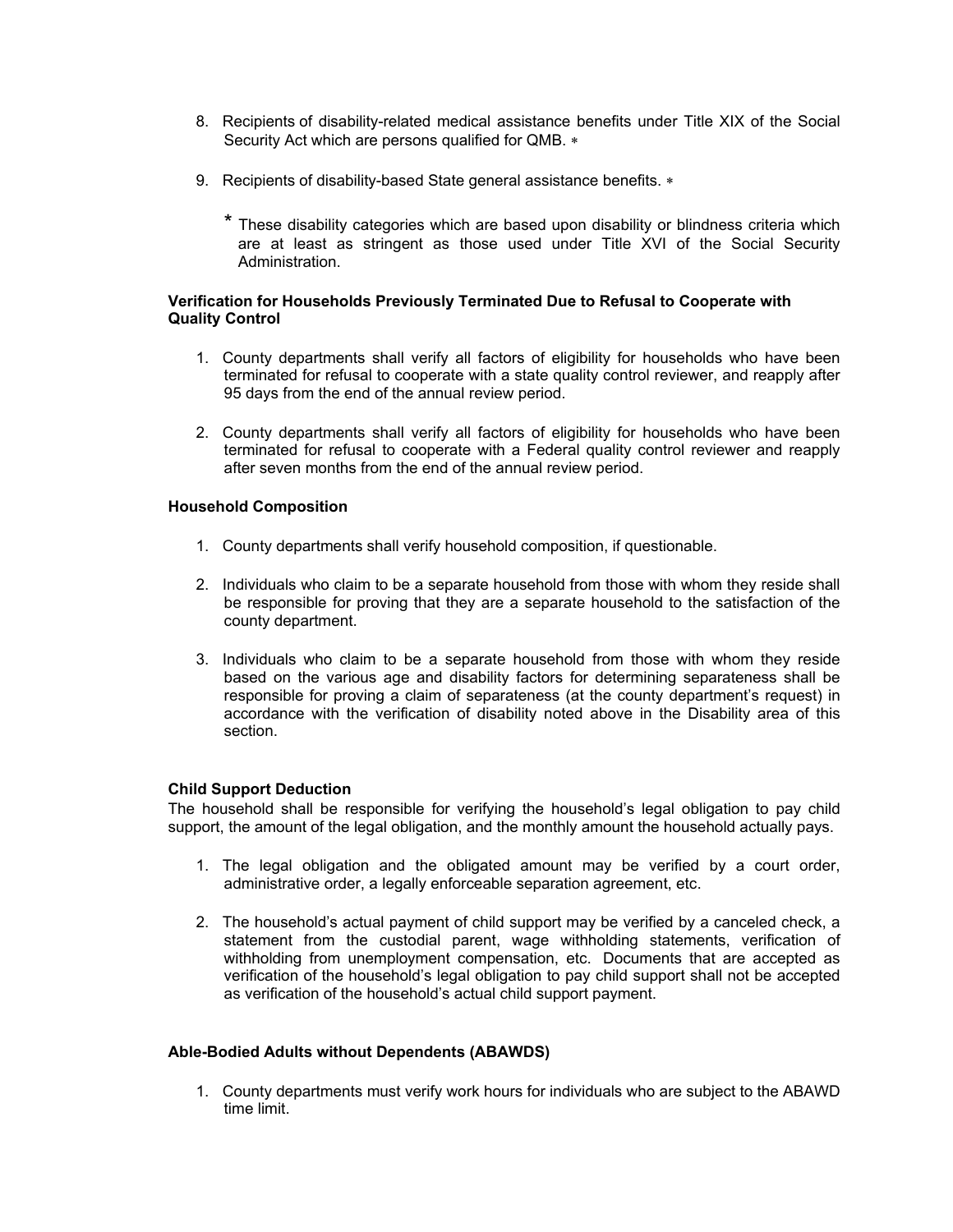Work hours must be verified for ABAWDS who are satisfying the work requirement by working, by combining work and participation in a work program, or by participating in a work or workfare program that is not operated or supervised by the State agency. This may be done in conjunction with verification of earned income.

2. County departments must verify the number of countable months an ABAWD has used in another State within normal processing standards if there is an indication that the ABAWD participated in that State.

The county department may accept another State's affirmation as to the number of countable months the ABAWD used in that state as well as the 36 month time frame used in that state.

### **B. Verification of Questionable Information**

The county department shall verify, prior to certification of the household, all other factors of eligibility which the county department determines are questionable and affect the household's eligibility and benefit level.

Examples of possible questionable information are:

- 1. When information on the application is inconsistent with statements made by the applicant.
- 2. When information on the application is inconsistent with the other information on the application.
- 3. When information on the application is inconsistent with information on previous application.
- 4. When information received by the county department is inconsistent with information on the application.
- 5. When a household reports expenses exceeding its income (prior to deductions) or has managed payment of shelter costs, personal needs, and food with no reported income.
- 6. When a change is reported by the household that is inconsistent with previous statements by the household.

#### **Questionable U.S. Citizenship**

When a household's statement that one or more of its members are U.S. citizens is questionable, the household shall be asked to provide acceptable verification, which includes:

- 1. Birth certificates.
- 2. Religious records.
- 3. Voter registration cards.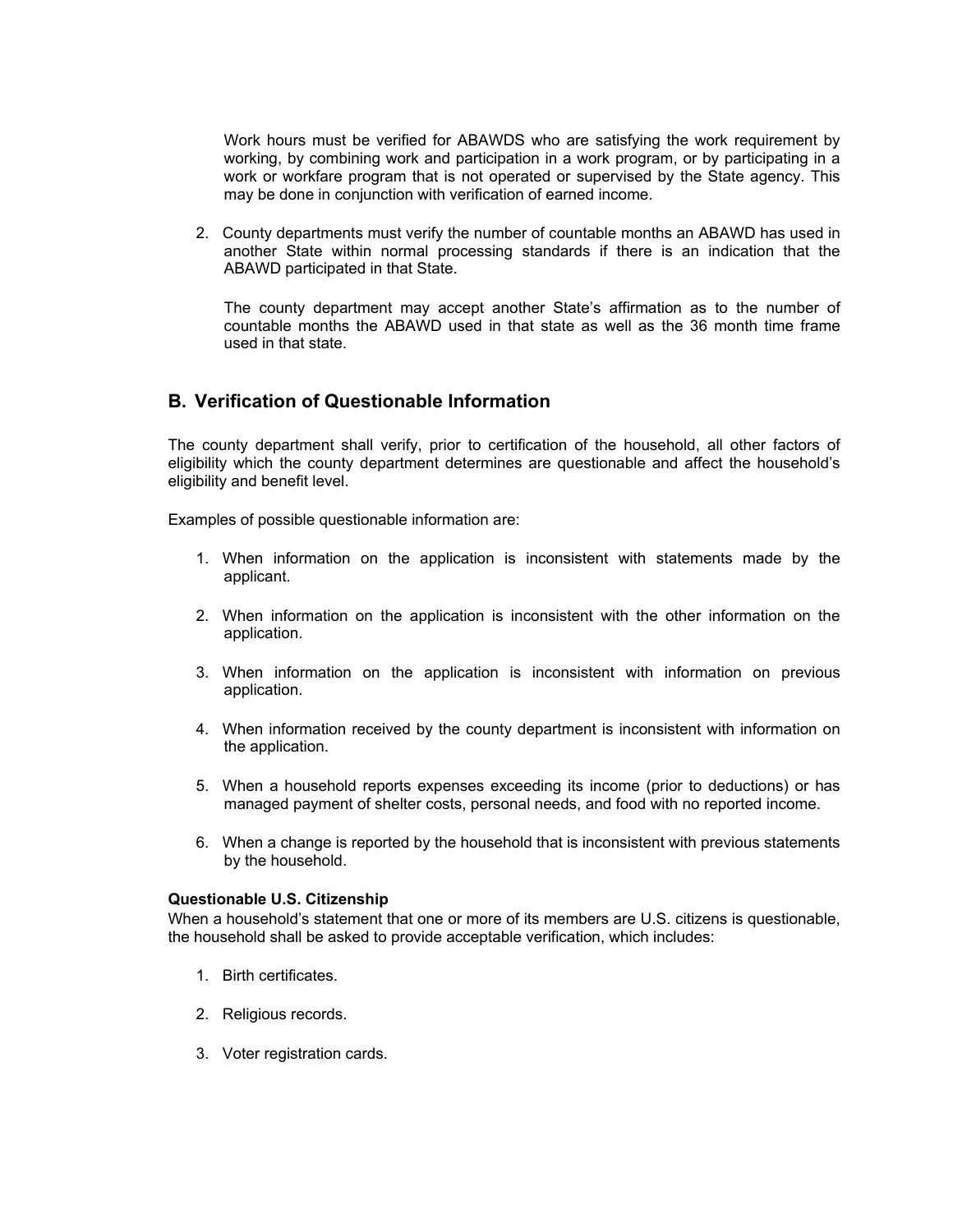- 4. Certificates of citizenship or naturalization provided by INS, such as identification cards for use of resident citizens in the United States (INS Form I-79 or INS Form I-197), or U.S. passports.
- 5. Participation in the AFDC program if verification of citizenship was obtained for that program.

If the above forms of verification cannot be obtained and the household can provide a reasonable explanation as to why verification is not available, the State agency shall accept a signed statement from someone who is a U.S. citizen which declares, under penalty of perjury, that the member in question is a U.S. citizen. The signed statement shall contain a warning of the penalties for helping someone commit fraud, such as: If you intentionally give false information to help this person get food assistance, you may be fined, imprisoned, or both.

Unless the household is entitled to expedited service, the member whose citizenship is in question shall be ineligible to participate until proof of U.S. citizenship is obtained. The member whose citizenship is in question will have his or her income, less a prorated share, and all of his or her resources considered available to any remaining household members as set forth in Section 1102.

If the household is entitled to expedited service, the member whose citizenship is in question, shall be included in the household for the first month of certification only; he cannot participate in the remaining months of the certification period until proof of citizenship is provided. The member's resources shall be counted in their entirety and his or her income, less a prorated share shall be counted while the member is not in the household.

### **C. Verification of Shelter and Dependent Care Expenses**

Shelter and dependent care expenses shall be verified prior to allowing as a deduction. If verification of shelter (rent, mortgage, and taxes and insurance separate and apart from the mortgage) and dependent care expenses may delay the household's certification, the county department shall advise the household that its eligibility and benefit level may be determined without providing a deduction for the claimed but unverified expense.

If the expense cannot be verified within the 30 days of the date of application, the county department shall determine the household's eligibility and benefit level without providing a deduction of the unverified expense. If the household subsequently provides the missing verification, the county department shall handle this as a reported change during the certification period. If the expense could not be verified within the 30 day processing day because the county department failed to allow the household sufficient time (10 days minimum) to verify the expense, the household shall be entitled to the restoration of benefits retroactive to the month of application, provided that the missing verification is supplied in accordance with Section 207C.

## **D. Sources of Verification**

### **Documentary Evidence**

1. County departments shall use documentary evidence as the primary source of verification for all items except residency, household size and interest income, if the household states the interest income does not exceed \$10 per month or \$120 per year and this is not questionable. Residency and household size may be verified either through readily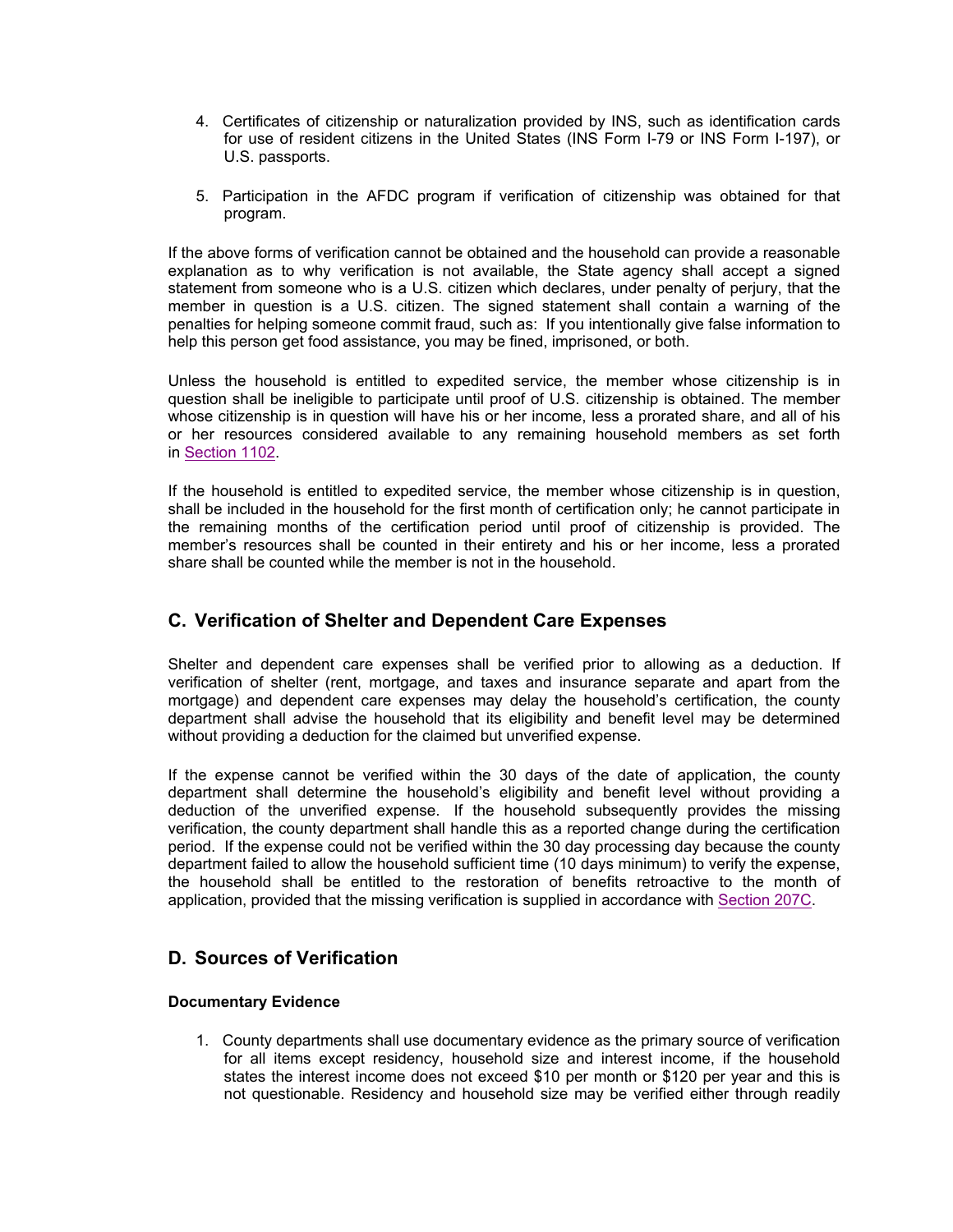available documentary evidence or through a collateral contact; without a requirement being imposed that documentary evidence must be the primary source of verification.

- 2. Documentary evidence consists of a written confirmation of a household's circumstances. Examples of documentary evidence include but are not limited to:
	- a) Wage stubs.
	- b) Rent receipts.
	- c) Utility bills.
- 3. Although documentary evidence shall be the primary source of verification, acceptable verification shall not be limited to any single type of document and may be obtained through the household or other source.
- 4. Whenever documentary evidence cannot be obtained or is insufficient to make a firm determination of eligibility or benefit level, the eligibility worker may require collateral contacts or home visits.

For example, documentary evidence may be considered insufficient when the household presents pay stubs which do not represent an accurate picture of the household's income (such as out-dated pay stubs) or identification papers that appear to be falsified.

### **Collateral Contacts**

- 1. A collateral contact is an oral confirmation (in person or by phone) of a household's circumstances by a person outside of the household.
- 2. The eligibility worker may select a collateral contact if the household fails to designate one or designates one which is unacceptable. Examples of acceptable collateral contacts may include employers, landlords, social services agencies, migrant service agencies, and neighbors of the household who can be expected to provide third-party verification.
- 3. The eligibility worker must protect the household's right to confidentiality when talking to collateral contacts. The eligibility worker should disclose to the collateral contact only enough information to obtain the information needed from them. The eligibility worker should not disclose information the household has provided, or disclose that the household is applying for or receiving food assistance benefits or may be suspected of any wrong doing.

### **Home Visits**

Home visits may be used as verification only when documentary evidence is insufficient to make a firm determination of eligibility or benefit level, or cannot be obtained, and the home visit is scheduled in advance with the household.

### **Discrepancies**

Where unverified information from a source other than the household contradicts statements made by the household, the household shall be afforded a reasonable opportunity to resolve the discrepancy prior to a determination of eligibility or benefits.

1. The county department may verify the information directly and contact the household only if such direct verification efforts are unsuccessful.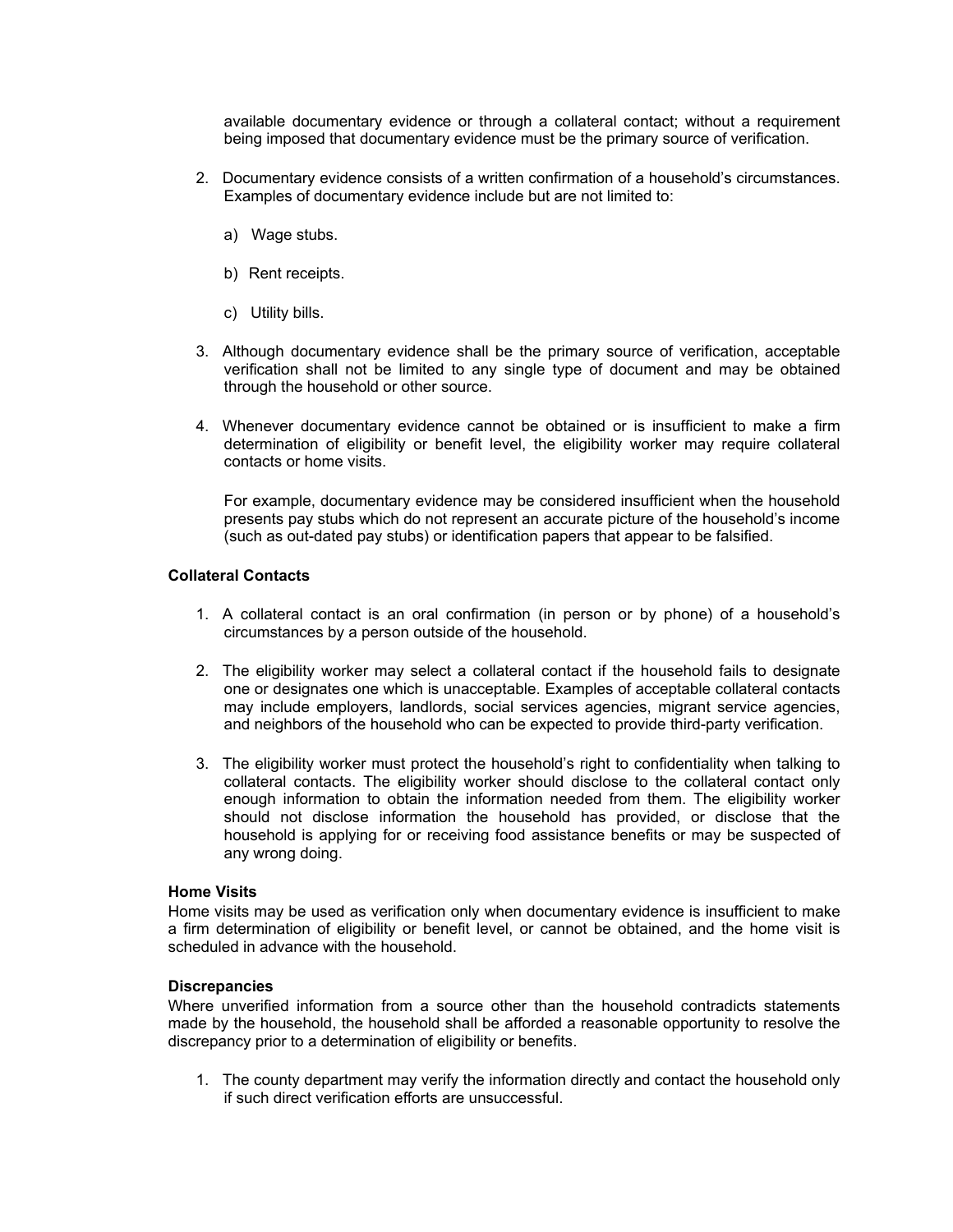2. If the unverified information is received through IEVS, the county department may obtain verification from a third party as specified in Section 205 I.

### **E. Responsibility for Obtaining Verification**

The household has primary responsibility for providing documentary evidence to support statements on the application and resolve any questionable information. The eligibility worker must assist the household in obtaining this verification as long as the household is cooperating with the county department.

Households may supply documentary evidence in person, through the mail, by facsimile or other electronic device, or through an authorized representative. The eligibility worker must not require the household to present verification in person at the food assistance office.

The eligibility worker must accept any reasonable evidence provided by the household and must be primarily concerned with how adequately the verification proves the statements on the application.

Whenever documentary evidence is insufficient to make a firm determination of eligibility or benefit level, or cannot be obtained, the county department may require a collateral contact or a home visit. The county department, generally, shall rely on the household to provide the name of any collateral contact. The household may request assistance in designating a collateral contact. The county department is not required to use a collateral contact designated by the household if the collateral contact cannot be expected to provide accurate third-party verification. When the collateral contact designated by the household is unacceptable, the county department shall either designate another collateral contact, ask the household to designate another collateral contact or to provide an alternative form of verification, or substitute a home visit. The county department is responsible for obtaining verification from acceptable collateral contacts.

### **F. Documentation**

Case files must be documented to support determinations of eligibility, ineligibility and benefit level. This includes documentation in sufficient detail to permit a reviewer to determine the reasonableness and accuracy of determinations made at initial certification, recertification and changes during the certification period. Documentation includes any written documents that support the household statements as well as narrative recordings that chronologically outline case actions.

The case file must contain: a signed application form, validated TAD's, reports submitted during the certification period, documentation providing sufficient information about how eligibility was determined, benefit level and income computations, verification documents and written notes of verification obtained orally, copies of manually prepared notices provided to households, information/verification obtained through computer matches including follow-up actions required to complete the process, related eligibility referrals and correspondence with other units/agencies.

## **G. State Data Exchange (SDX) and Beneficiary Data Exchange (BENDEX)**

The county department may verify SSI benefits through SDX and Social Security benefits through BENDEX, or through verification provided by the household. The county department may use SDX and BENDEX data to verify other information; however, the household shall be given an opportunity to provide verification from another source if the SDX or BENDEX information is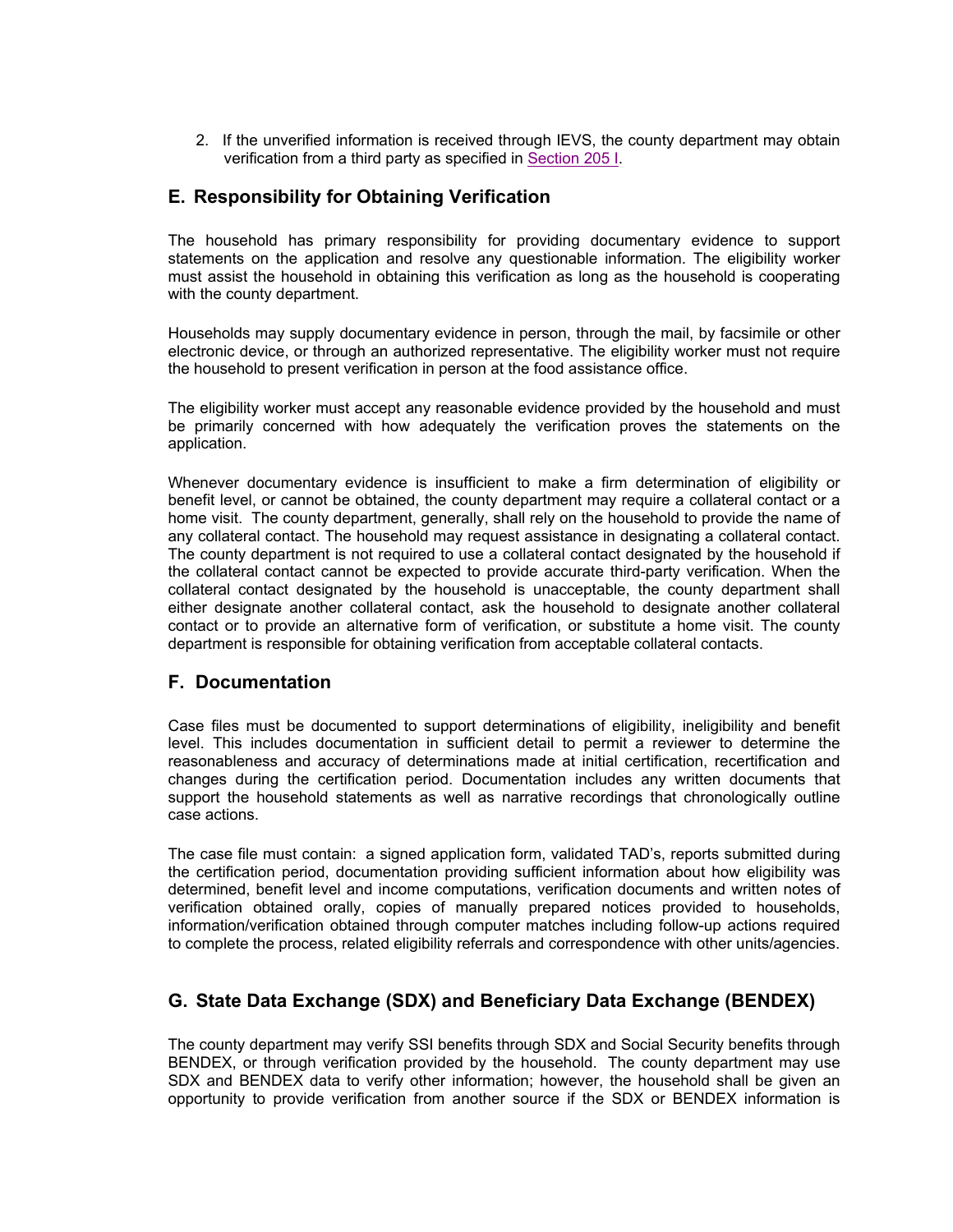contradictory to the information provided by the household. Determination of the household's eligibility and benefit level shall not be delayed past the application processing time standards of this section if SDX or BENDEX data is unavailable.

### **H. Verification Subsequent to Initial Certification**

### **Recertification**

At recertification, the county department shall verify the following for all households:

- 1. Gross nonexempt earned income.
- 2. Unemployment Compensation Benefits
- 3. SSI benefits.
- 4. Child Support income.
- 5. Family Assistance (FA) grants.
- 6. All other gross, nonexempt unearned income for the household if from a new source or if changed by \$50 or more from previous certification.

(For quarterly reporting households, any change shall be verified with the exception of interest income which the household states does not exceed \$10 per month or \$120 per year.)

- 7. Dependent care expenses, if changed.
- 8. Child Support deduction.

A household eligible for the child support deduction must verify any changes in the legal obligation to pay child support, the obligated amount, and the amount of the legally obligated child support a household member pays to a non-household member. The worker shall verify reported unchanged child support information only if the information is incomplete, inaccurate, and inconsistent or outdated.

9. Medical expenses.

 Households that are receiving the standard medical deduction (\$175) may continue to receive the standard medical deduction when a household member continues to incur out-of-pocket medical expenses in excess of \$35. Document the household's statement, unless the statement is questionable. If questionable, verification must be provided before the standard medical deduction is allowed.

Households that report incurring out-of-pocket medical expenses in excess of the standard medical deduction (\$175) must provide verification of the actual amount of medical expenses. If the actual amount verified is not in excess of \$175 but is more than \$35 and is equal to or less than \$175, the household is entitled to the standard medical deduction.

- 10. Alien status/citizenship, if questionable.
- 11. ABAWDS subject to "Time Limit"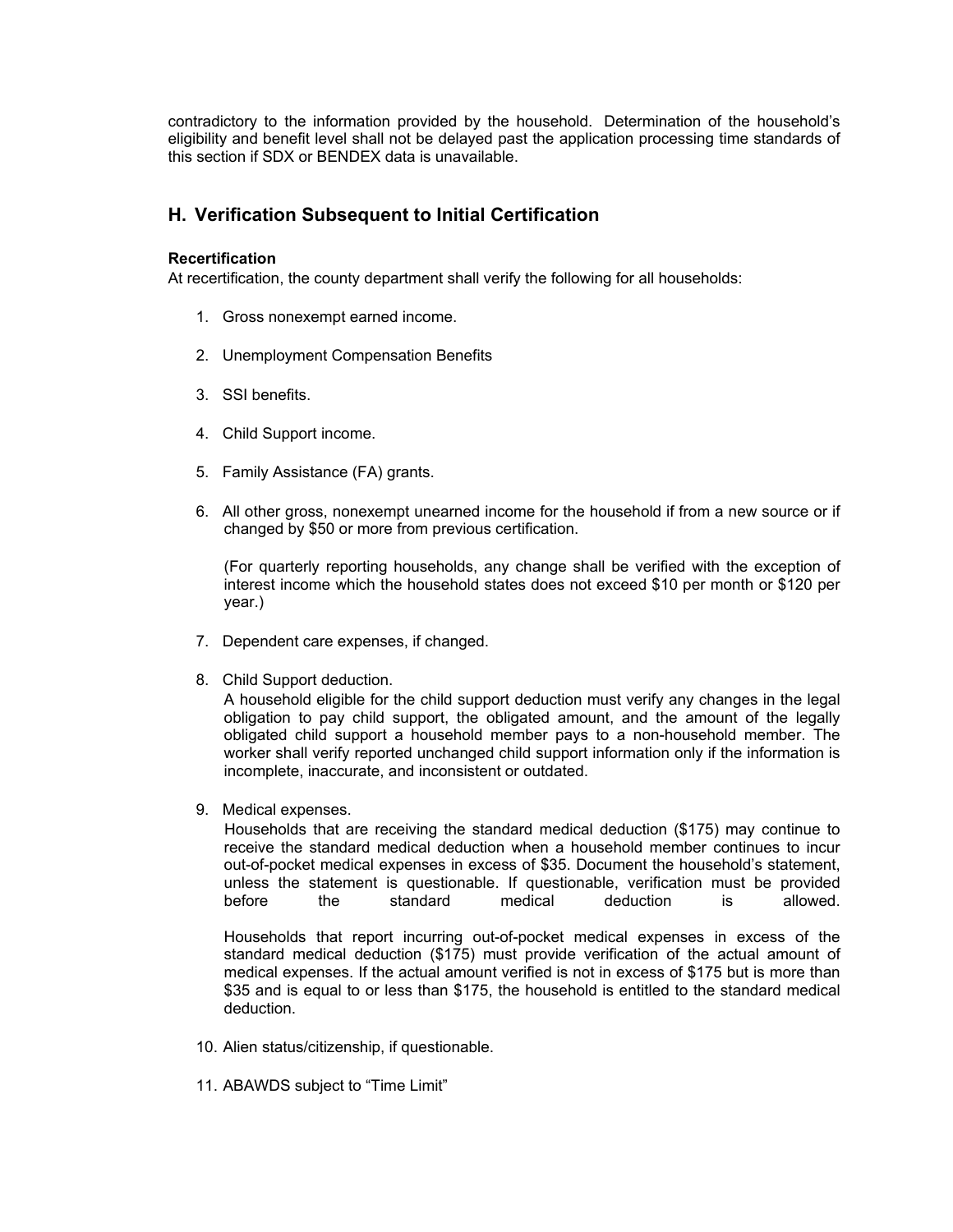Work hours must be verified for ABAWDS who are satisfying the work requirement by working, by combining work and participation in a work program, or by participating in a work program that is not operated or supervised by the State agency.

- 12. Questionable information.
- 13. Actual utility expenses if change is more than \$25.00 and the household does not qualify for the BUA or SUA.
- 14. Newly obtained social security numbers for current household members or social security numbers of new household members shall be verified through the monthly enumeration tape match with SSA.

Verification at recertification shall be subject to the same verification procedures as apply during initial verification.

#### **Changes**

See Chapter 12.

### **I. Use of IEVS**

- 1. The following information obtained through IEVS is considered verified upon receipt:
	- a) Unemployment Compensation Benefits from the Department of Industrial Relations.
	- b) FA grants (from Clearinghouse Report)
	- c) Social Security Benefits (From SSA)
	- d) SSI Benefits (From SSA)

The county department shall take action, including proper notices to households, to terminate, deny, or reduce benefits, or increase benefits based on the information from IEVS which is considered verified upon receipt. If the county department has information that the IEVS obtained information about a particular household is questionable, this information shall be considered unverified upon receipt and the county office shall independently verify with the household. When the independent verification is received, the county department shall process the information if it is different from the current case information and the appropriate notices shall be sent to the household.

- 2. The following information obtained through IEVS is considered unverified upon receipt:
	- a) Unearned income from the Internal Revenue Service (IRS).
	- b) Wage information from SSA and wage and employment (New Hire) information from the Department of Industrial Relations.
	- c) Questionable IEVS information (i.e. information from IEVS which is considered verified upon receipt but for which the county department has conflicting information).(See #1 above)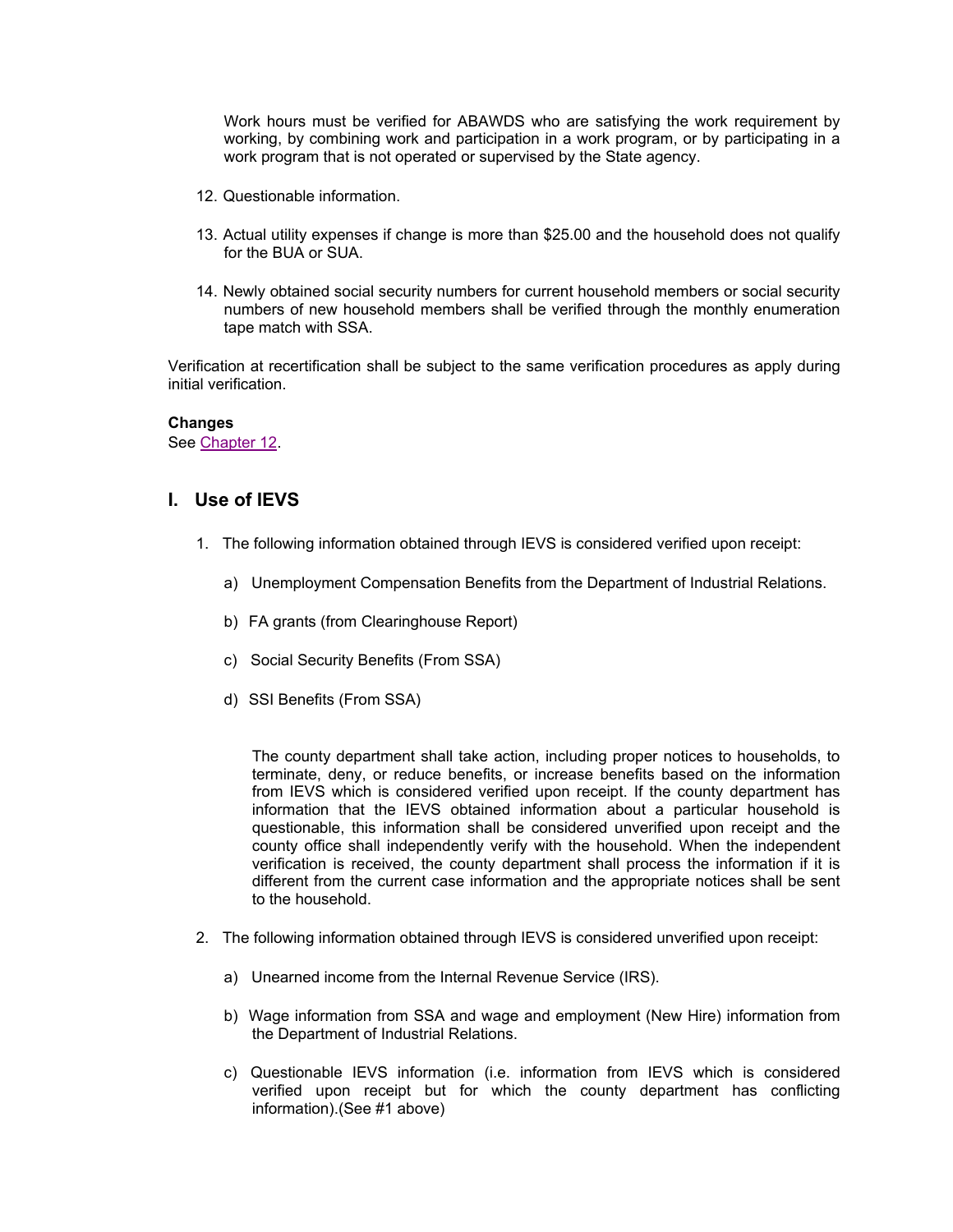- d) Information from the Prisoner Verification System. (PVS) (See #3 below)
- e) National Directory of New Hire (NDNH) information (New Hire, Quarterly Wage, and Unemployment Insurance).

Prior to terminating, denying, or reducing benefits based on information obtained through IEVS which is considered unverified upon receipt, the county department shall independently verify the information.

Independent verification of the asset and/or ownership, or amount of income involved whether the household actually has or has had access to such asset or income such that it would be countable income or resources for food assistance purposes, and the period during which such access occurred. Except with respect to unearned income from the IRS, if the county department has information which indicates the independent verification is not needed, such verification is not required.

The county department shall obtain independent verification of unverified information from IEVS by contacting the household and/or the appropriate income, resource, or benefit source. If the county department contacts the household, it must do so in writing, informing the household of the information that has been received and requesting the household to respond within 10 days. If the household fails to respond in a timely manner, the county office shall issue a 10 day Notice of Adverse Action to terminate the household. The county department may contact the appropriate source by the means best suited to the situation. When the independent verification is provided by the household or appropriate source, the county department must notify the household of the action it intends to take prior to any adverse action.

3. BENDEX Death Matches and Prisoner Verification Matches

 BENDEX Death Matches and Prisoner Verification System Matches received during the certification period require contact with the household when received. The county department must follow up on these matches with a Notice of Match Results. Inform the household of the information received by the county department, clearly explain what information the household must provide and the consequences of failure to respond. The county department must remove the individual from the household and adjust the household's benefits accordingly if the household does not respond to the request, or does respond but fails to provide sufficient information to clarify the household circumstances. Send the household a Notice of Adverse Action if the action to remove the individual results in a decrease or termination of the household's benefits.

If the information from death and prisoner matches are independently verified by the county department and the effect on the household's continued eligibility and/or benefit allotment can be readily determined, the county department must send a Notice of Adverse Action. A notice of match results would not be appropriate.

## **206 Normal Processing Standard**

### **A. Thirty-Day Processing**

The county department shall provide eligible households that complete the initial application process an opportunity to participate as soon as possible, but no later than 30 calendar days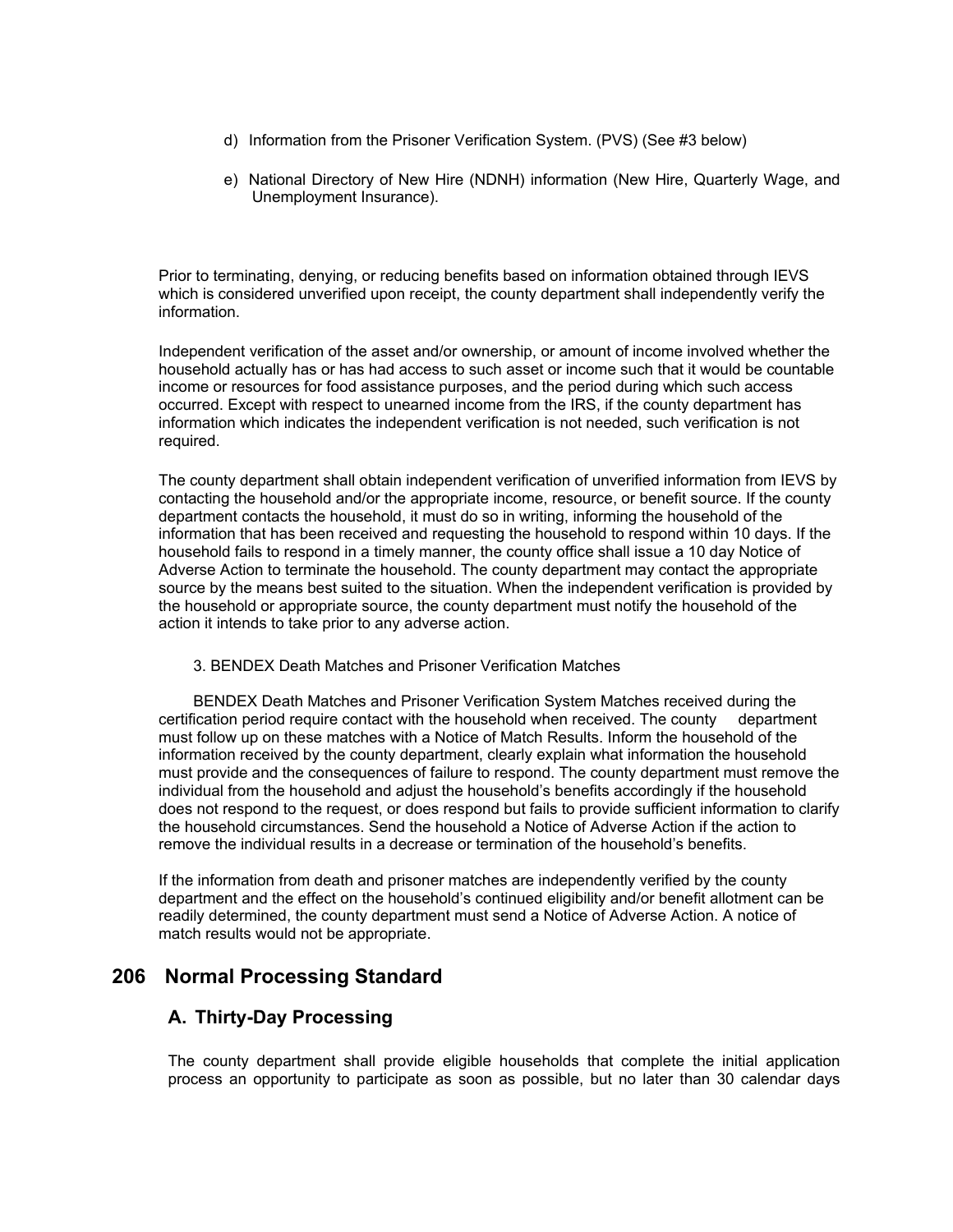following the date the application was filed, unless such households are entitled to expedited services.

See Section 212, "Providing Benefits to Participants", for delivery of benefits.

## **B. Denying the Application**

Households that are found to be ineligible are to be sent a notice of denial as soon as possible but not later than 30 days following the date the application was filed. If the 30th day falls on a weekend or holiday, the application should be denied on the first work day following the weekend or holiday.

If the household has failed to appear for a scheduled interview and has not made subsequent contact with the county department to express interest in pursuing the application, the household should be issued a notice of denial on the 30th day following the date of application. The household must file a new application if it wishes to participate.

In cases where the county department was able to conduct an interview and request all the necessary verification on the same day the application was filed, and no subsequent requests for verification have been made, the application shall be denied on the 30th day if the county department provided any assistance the household requested and the household failed to provide the requested verification.

# **207 Delays in Processing**

## **A. Determining Cause**

If the county department does not determine a household's eligibility and provide an opportunity to participate within 30 days following the date the application was filed, the county department shall determine if the cause of the delay is the fault of the household or the county department.

The delay shall be considered the **fault of the household** if the household has failed to complete the application process even though the county department has taken all the action it is required to take to assist the household; such action consists of the following:

- 1. For households that failed to complete the application form, the county department must have offered, or attempted to offer, assistance in its completion.
- 2. If one or more members who were required to register for work have failed to do so, the county department must have informed the household of the need to register for work, determined if the household members are exempt from work registration, and given the household at least 10 days from the date of notification to register these members.
- 3. In cases where verification is incomplete, the county department must have provided assistance as required and allowed the household sufficient time to provide the missing verification. Sufficient time shall be at least 10 days from the date of the county department's initial request for the particular verification that was missing.
- 4. For households that have failed to appear for an interview, the county department must notify the household that it missed the scheduled interview and that it is responsible for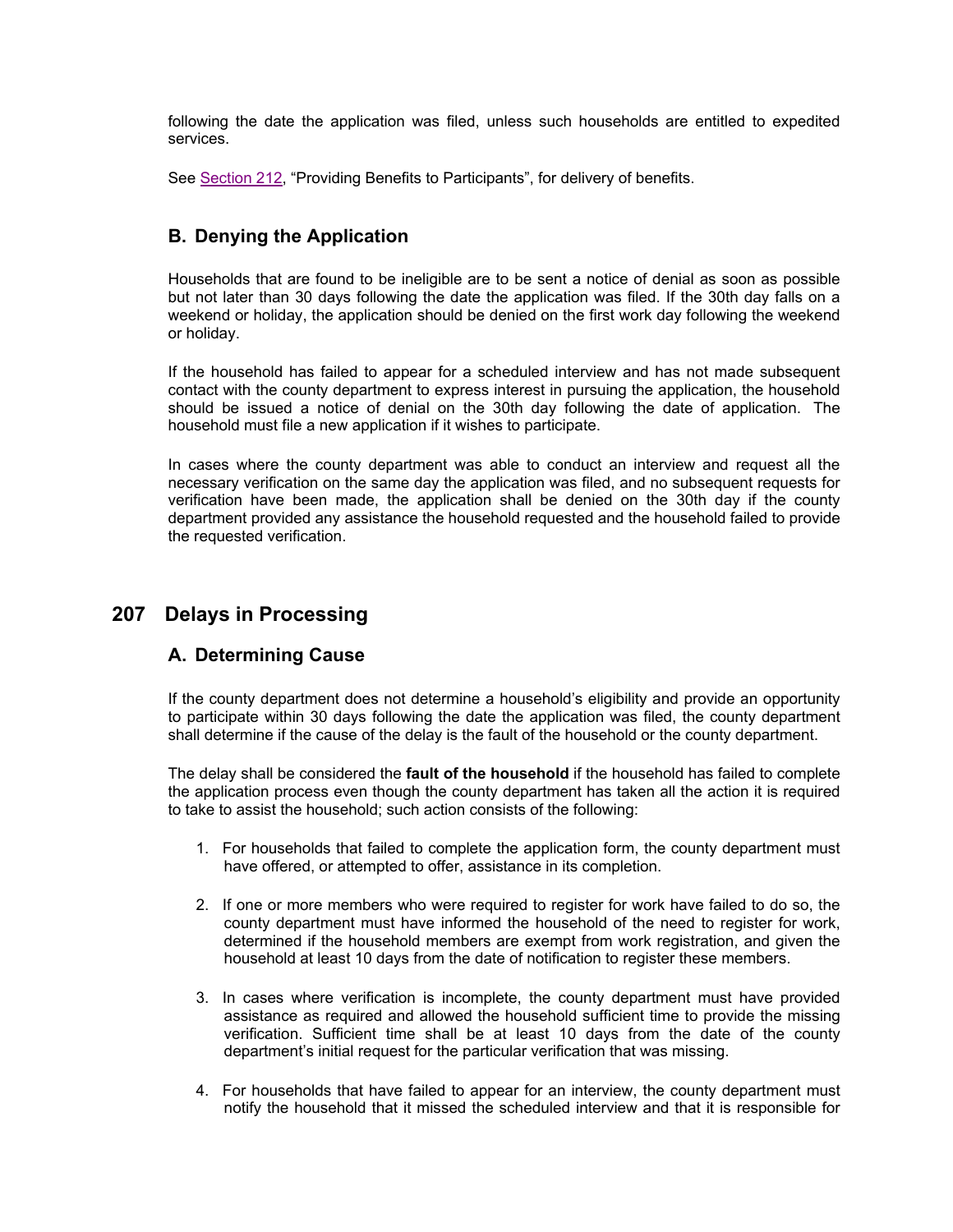rescheduling a missed appointment within 30 days from the date the application was filed.

- a) If the household fails to schedule a second appointment, or the subsequent interview is postponed at the household's request or cannot otherwise be rescheduled until after the 20th day but before the 30th day following the date the application was filed, the household must appear for the interview, bring verification, and register members for work by the 30th day; otherwise the delay shall be the fault of the household.
- b) If the household fails to appear for the first interview, fails to schedule a second interview, and/or the subsequent interview is postponed at the household's request until after the 30th day following the date the application was filed, the delay shall be the fault of the household.
- c) If the household has missed both scheduled interviews and requests another interview, any delay shall be the fault of the household.

If the household fails to comply with the above requirements, deny the application on the 30th day following the date of application. Reopen the denied food assistance application if the denial was caused by the delay of the household and the household provided all necessary information within 60 calendar days from the original application date.

Delays that are the fault of the county department include, but are not limited to, those cases where the state agency failed to take the actions described in the items above.

### **B. Delays Caused by the Household**

If by the 30th day the county department cannot take any further action on the application due to the fault of the household, the household shall lose its entitlement to benefits for the month of application.

On the 30th day following the date the application was filed, a Notice of Denial/Pending Status shall be sent to the household explaining the reason for the denial and what actions the household must take in the second 30 days in order to reopen their case. (See Forms Manual for instructions.) As a Notice of Denial was issued on the 30th day, the application has been processed within the standard of promptness and is not delinquent.

1. If the 30th day falls on a weekend or holiday and the requested information is received on the first workday after the weekend or holiday, benefits shall be prorated from the date the information is received.

The household shall be given an additional 30 days to take the required action, such as providing requested verification or registering for work those members who were required to register, but did not.

2. If the household takes the required action within the second 30-days, the county department shall reopen the case without requiring a new application.

When the household is at fault for the delay in the first 30-day period, but is found to be eligible during the second 30-day period, the county department shall provide benefits only from the month following the month of application. Benefits must be prorated from the date the household takes the necessary action to enable the application to be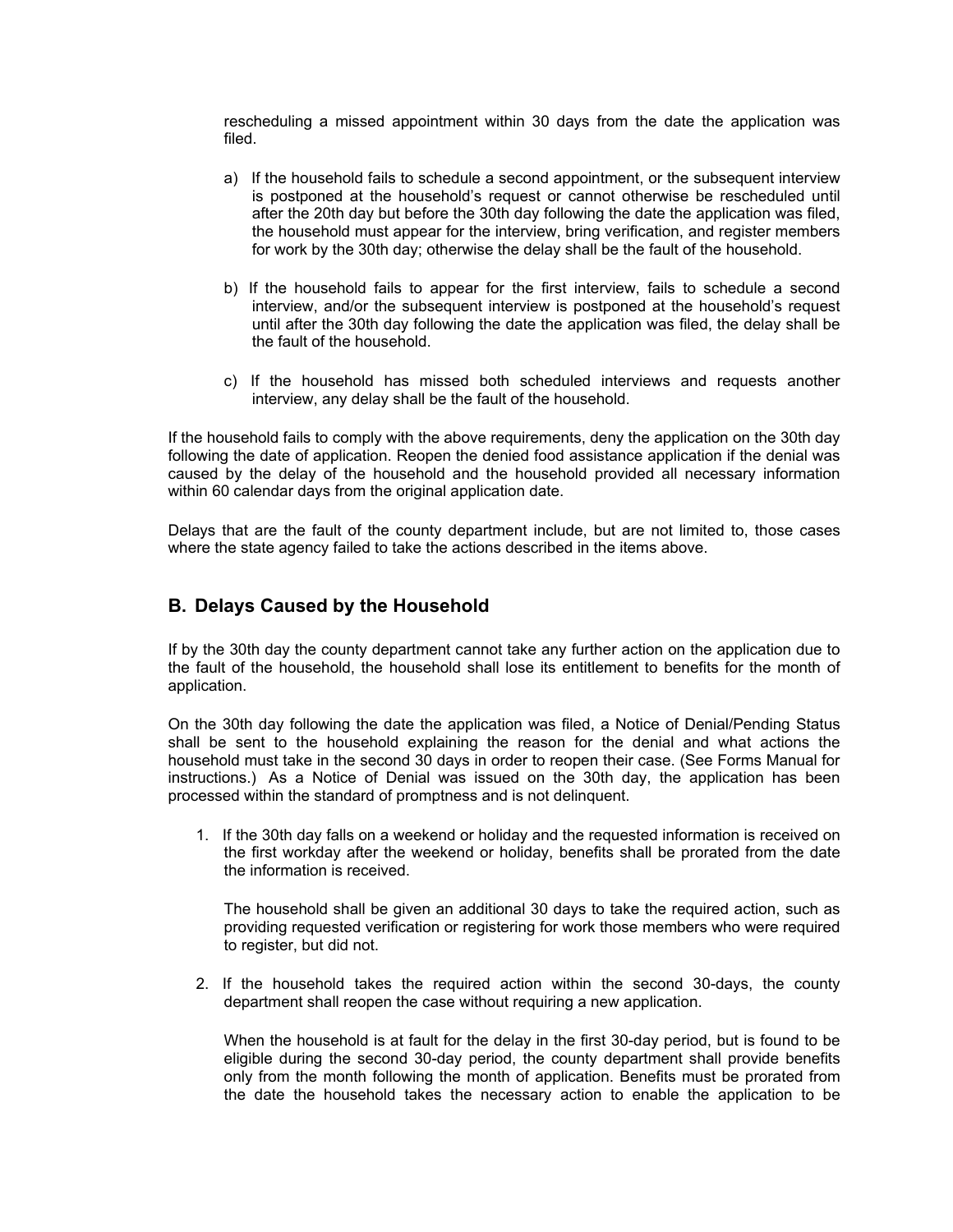processed. The household is not entitled to benefits for the month of application when the delay was the fault of the household.

3. If the household does not take the required action within the second 30-days, no further action by the county department is required.

### **C. Delays Caused by the County Department**

Whenever a delay in the initial 30-day period is the fault of the county department, the county department shall take immediate corrective action.

The county department shall not deny the application if it caused the delay, but shall instead notify the household by the Notice of Denial/Pending Status, on the 30th day following the date the application was filed that its application is being held pending. **Although the Notice of Denial/Pending Status is issued on the 30th day, the application is still considered delinquent as the county department has not determined the household's eligibility by the 30th day.**

If the household is found to be eligible during the second 30-day period, the household shall be entitled to benefits retroactive to the month of application. If, however, the household is found to be ineligible, the county department shall deny the application.

### **D. Delays beyond 60 Days**

If the county department is at fault for not completing the application process by the end of the second 30-day period, and the case file is otherwise complete, the county department shall continue to process the original application until an eligibility determination is reached.

If the household is determined eligible, and the county department was at fault for the delay in the initial 30-days, the household shall receive benefits retroactive to the month of application. However, if the initial delay was the household's fault, the household shall receive benefits retroactive only to the month following the month of application.

The county department shall use the original application to determine the household's eligibility in the months following the 60-day period.

If the county department is at fault for not completing the application process by the end of the second 30-day period, but the case file is not complete enough to reach an eligibility determination, the county department may either continue to process the original application, or deny the case and notify the household to file a new application. If the case is denied, the household shall also be advised of its possible entitlement to benefits lost as a result of county department causing the delay. If the county department was at fault for the delay in the initial 30 days, the amount of benefits lost would be calculated from the month of application. If, however, the household was at fault for the initial delay, the amount of benefits lost would be calculated from the month following the month of application.

If the household continues to be at fault for not completing the application process by the end of the second 30-day period, the county department shall require the household to file a new application if it wishes to participate. The household is not entitled to any lost benefits. If the delay in the initial 30-days of the application had been the fault of the household, the household is not entitled to retroactive benefits for the first 30-days nor can their case be reopened after the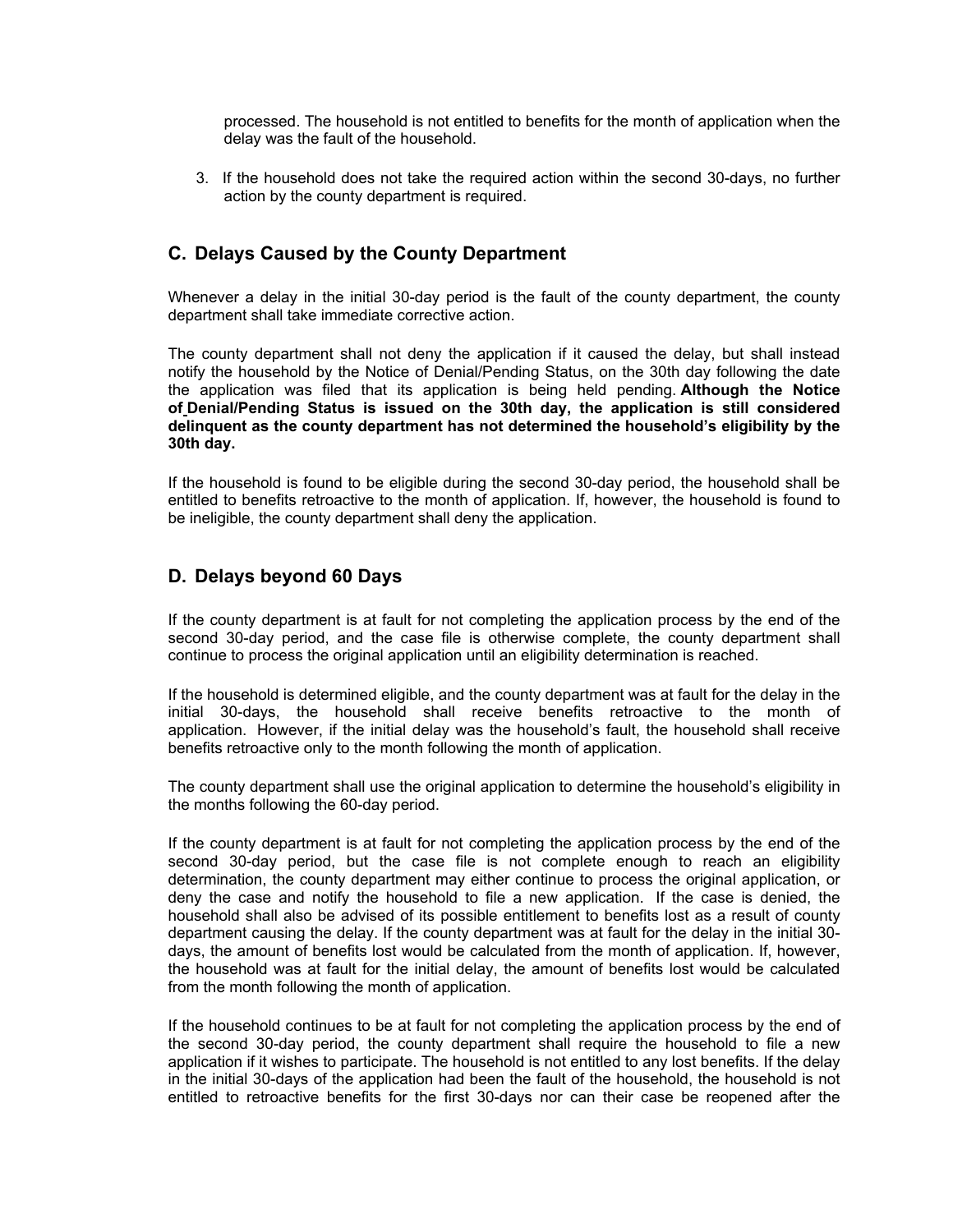second 30-days. The county department does not send a second denial at the end of the second 30-days.

## **208 Expedited Service**

## **A. Entitlement to Expedited Service**

The following households are entitled to expedited service:

1. Households with less than \$150 in monthly countable gross income provided their liquid resources (i.e., cash on hand, checking or savings accounts, savings certificates, and lump sum payments) do not exceed \$100.

Note: Income that is excluded for food assistance purposes shall not be considered in determining the household's entitlement to expedited service.

- 2. Migrant or seasonal farm worker households who are defined as destitute in Section 1004C provided their liquid resources (i.e. cash on hand, checking or savings accounts, savings certificates, and lump sum payments) do not exceed \$100.
- 3. Households whose combined monthly gross income and liquid resources are less than the household's monthly rent or mortgage and actual utilities, except that the telephone standard rate shall be substituted for actual telephone bills.

## **B. Identifying Households Needing Expedited Service**

The Food Assistance Application (and the Joint Application for Public Assistance and Food Assistance, short form) are designed to identify households eligible for expedited service at the time the household requests assistance. (When the Joint Application is filed without the short form, the worker shall determine, based on the interview, if the household is entitled to expedited service.)

Applications shall be screened for entitlement to expedited service as they are filed or as individuals come in to apply for assistance. A receptionist, volunteer, or other employee may conduct the screening.

## **C. Processing Standards**

The county department shall use the following procedures for expediting issuance to households entitled to expedited service and determined eligible in accordance with Section 208 below.

Food assistance must be available not later than the seventh calendar day following the date the application was filed. (This provision includes all expedited service households, regardless of whether such households reside in drug addict or alcoholic treatment rehabilitation centers or group living arrangement facilities.)

There are no exceptions to the seven calendar day processing standard for weekends or holidays.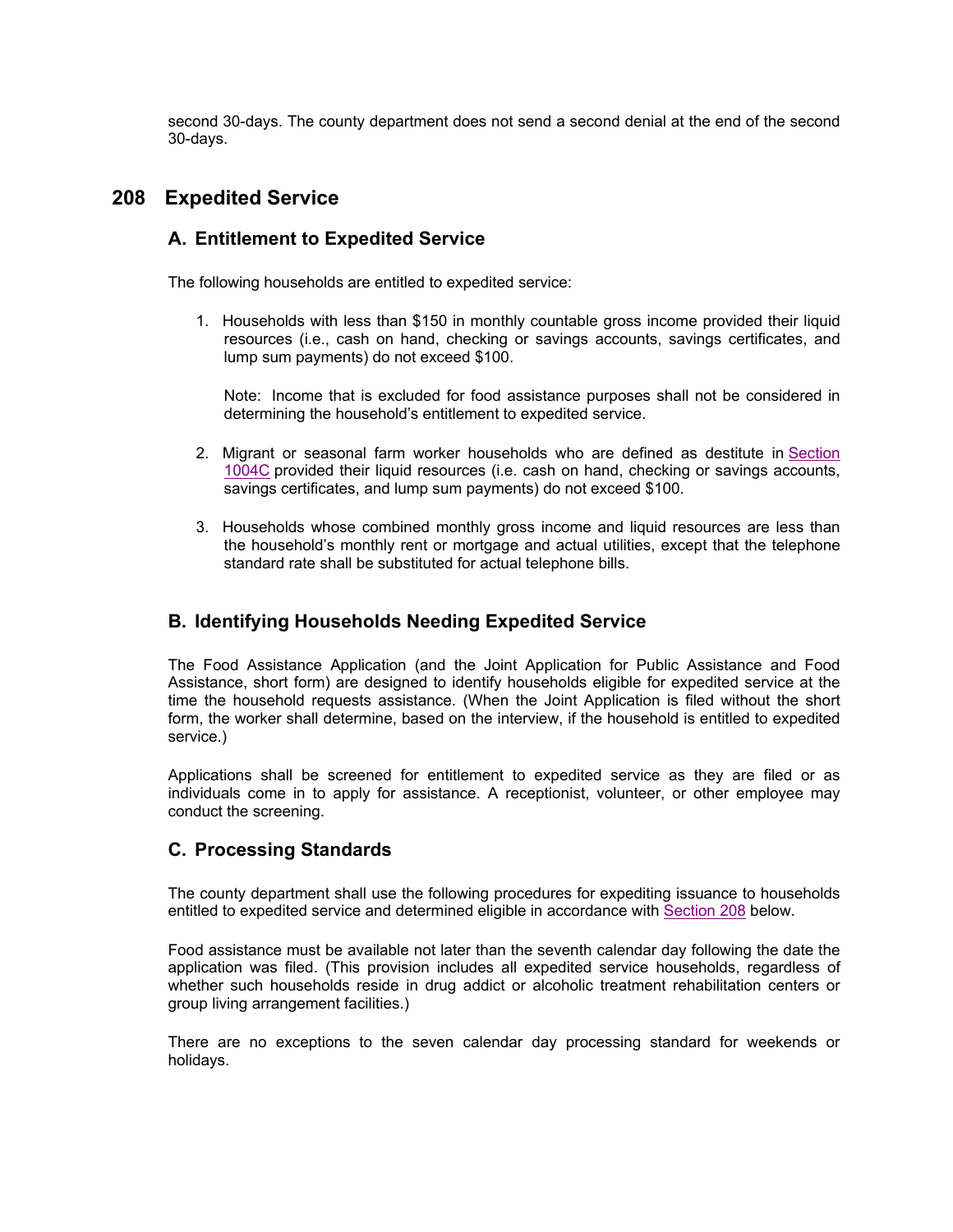- 1. If the seventh calendar day falls on a Saturday, Sunday, or legal holiday, the household shall have the opportunity to pick up their food stamps on the last working day prior to the weekend or holiday.
- 2. If food assistance is mailed, sufficient time shall be allowed for the assistance to reach the household by the seventh calendar day after the application is filed.

#### **Entitlement to Expedited Service and Waiver of the Office Interview**

If the household is entitled to expedited service and is also entitled to a waiver of the office interview, the county department shall conduct the interview (unless the household cannot be reached) and complete the application process within the expedited service standards unless a telephone interview is conducted.

If the county department conducts a telephone interview and must mail the application to the household for signature, the mailing time involved will not be calculated in the expedited service standards. Mailing time shall only include the days the application is in the mail to and from the household and the days the application is in the household's possession pending signature and mailing.

#### **Late Determinations/Changes in Expedited Status**

If the screening of applications required in B above fails to identify a household as being entitled to expedited service and the county department subsequently discovers that the household is entitled to expedited service, the county department shall provide expedited service to households within the processing standards described in this section, except that the processing standard shall be calculated from the date the county department discovers the household is entitled to expedited service.

If a household loses its entitlement to expedited service between the date of application and the interview, the application shall be processed using normal processing standards.

If a household is not eligible for the month of application, but is eligible and qualifies for expedited service for the following month, it shall be provided an opportunity to participate within seven days from the date of application or the first day of the second month, whichever is later.

### **D. Special Procedures**

The county department shall use the following special procedures for expediting certification to households entitled to expedited service:

- 1. In all cases, the applicant's identity (i.e., the identity of the person making the application) shall be verified through a collateral contact or readily available documentary evidence.
- 2. All reasonable efforts shall be made to verify through collateral contact or readily available documentary evidence the following items within the expedited processing standards:
	- a) Residency
	- b) Income statement (including a statement that the household has no income).
	- c) Liquid resources.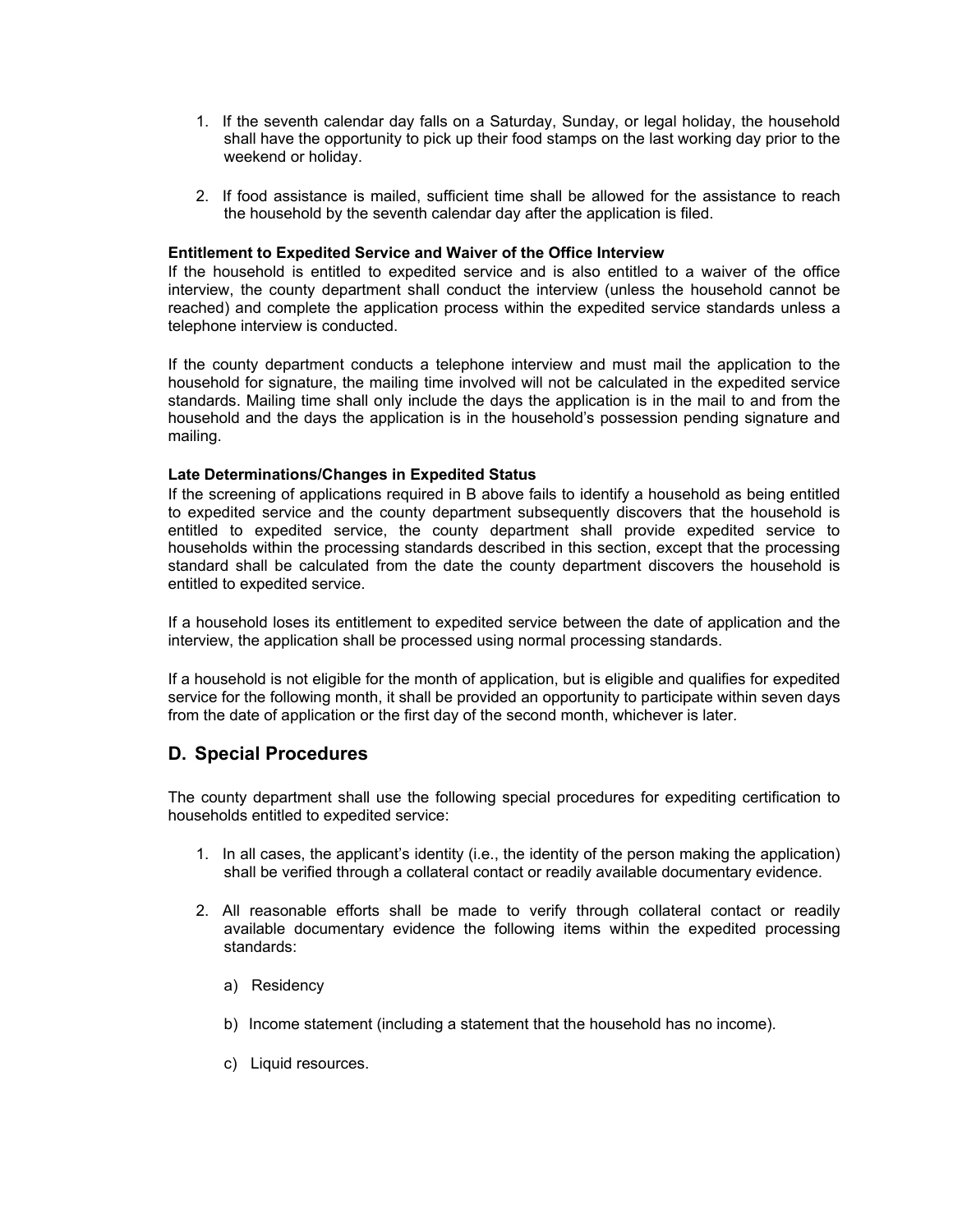d) All other factors for which verification is required if the application is an initial application or if it is a recertification application.

Food assistance benefits shall not be delayed beyond the 7-day processing standards in this section solely because the above eligibility factors (other than identity) have not been verified.

County departments should attempt to obtain as much verification as possible during the interview, but should not delay the certification of households entitled to expedited service for the full 7-day timeframe if it has been determined it is unlikely the other verification can be obtained within the 7 days.

Specific nonfinancial eligibility criteria shall be handled as follows for expedited cases.

Social Security numbers: Households will be requested to provide a SSN or apply for one for each person before the first full month of participation (or before the second full month of participation if the household receives a combined allotment). Household members who are unable to provide the required SSN can continue to participate only if they satisfy the good cause requirements in Chapter 6. If the household is unable to provide proof of application for an SSN for a newborn, the household must provide the SSN or proof of application at its next recertification or within 6 months following the month the baby is born, whichever is later. If the household is unable to provide an SSN or proof of application for an SSN at its next recertification or within 6 months following the baby's birth, determine if the good cause provisions of Chapter 6 are applicable.

Work registration: With regard to the work registration requirements, the county department shall, at a minimum, require the applicant to register (unless exempt or unless the person being interviewed is the authorized representative). The county department may attempt to register other household members but shall postpone the registration of other household members if it cannot be accomplished within the expedited service timeframes.

The county department may attempt work registration of other household members by requesting that the applicant complete the work registration forms for other members to the best of his or her ability. The county department may also attempt to accomplish work registration for other household members in a timely manner through other means, such as calling the household. The county department may attempt to verify questionable work registration exemptions, but such verification shall be postponed if the expedited service timeframes cannot be met.

### **Collateral Contact When Documentary Evidence Is Not Readily Available**

Once an acceptable collateral contact has been designated, the county department shall promptly contact the collateral contact, in accordance with the provisions in Section 205 D. Although the household has the primary responsibility for providing other types of verification, the county department shall assist the household in promptly obtaining the necessary verification.

### **Certification Periods**

Households that are certified on an expedited basis and have provided all necessary verification required in Section 205 shall be assigned normal certification periods; semi-annual reporting households shall be assigned a certification period of twelve months. If verification was postponed, the county department may certify these households for:

1. The month of application (the month of application and the subsequent month for those households applying after the 15th of the month), or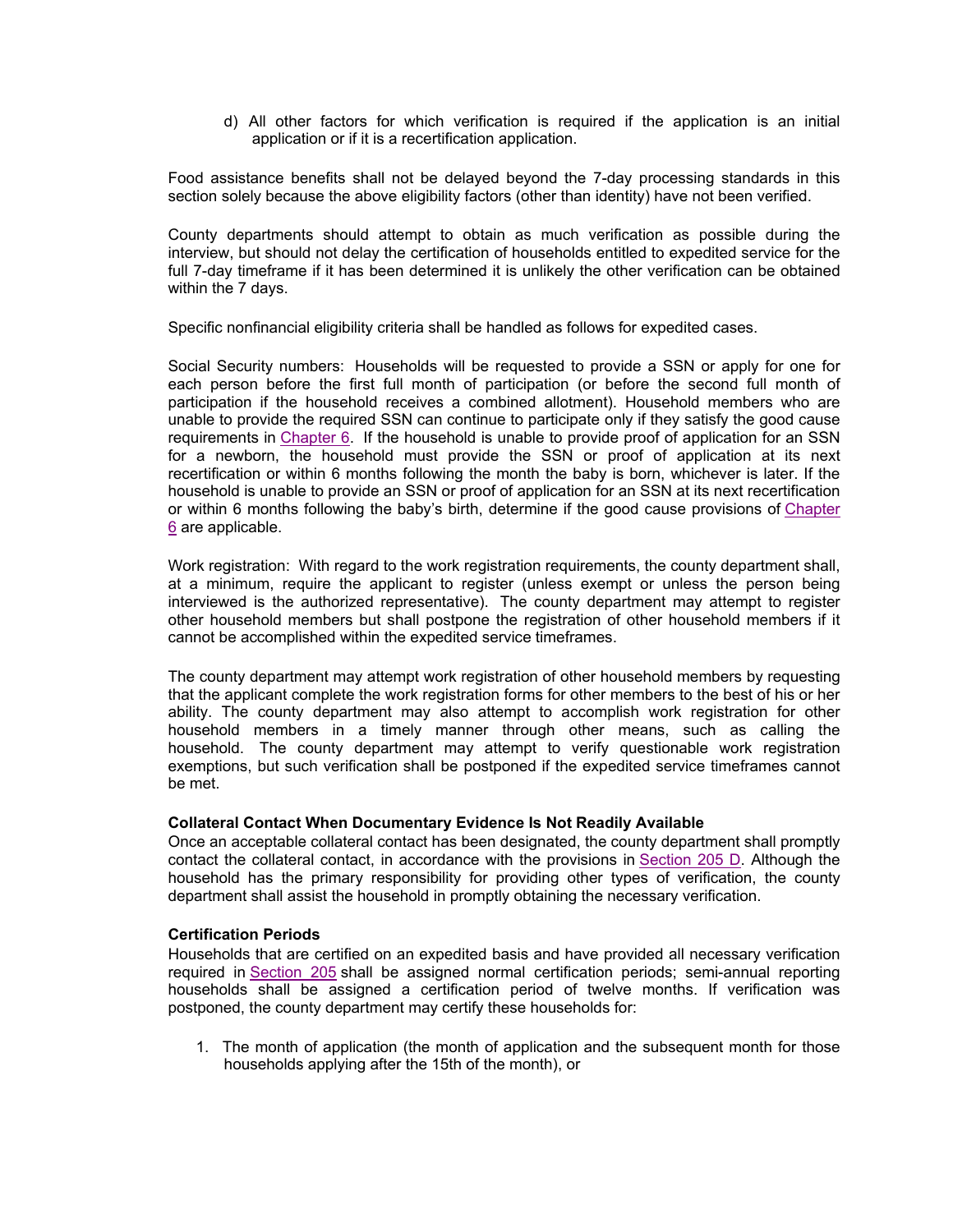2. A normal certification period for those households whose circumstances would otherwise warrant longer certification periods than one or two months as described above.

#### **When Verification Is Postponed**

Verification of all eligibility factors other than identity may be postponed in accordance with Section 208D to meet the timely processing standard for expedited applications.

When certified only for the month of application, households must reapply and complete the verification which was postponed, unless they have been certified under normal processing standards since the last expedited certification.

All households applying between the 1st and 15th of a month, who are assigned certification periods greater than one month, shall have verification postponed for the month of application, if needed, and are entitled to receive the first month's prorated benefit within the expedited timeframe if otherwise eligible. The State agency shall notify the households in writing that no further benefits will be issued until the postponed verification is completed. The notice must also advise the household that if verification results in changes in the household's eligibility or level of benefits, the county will act on those changes without advance notice of adverse action.

Households applying after the 15th of the month, who is assigned certification periods greater than one month, shall have verification postponed for the first month and the subsequent month, if verification cannot be secured within the expedited timeframe, and shall receive the first month's benefit and the following month's benefit as a combined allotment, if they are otherwise eligible. The State agency shall notify the households in writing that no further benefits will be issued until the postponed verification is completed. The notice must also advise the household that if verification results in changes in the household's eligibility or level of benefits, the county will act on those changes without advance notice of adverse action.

Migrant households applying after the 15th of a month, who are assigned certification periods greater than one month shall:

- 1. Receive the first month's benefit and the following month's benefit within the expedited timeframe, if otherwise eligible.
- 2. Be notified in writing that they shall provide postponed verification from sources within the state before the third month's benefits are issued.
- 3. Be notified that they shall provide all verification from out-of-state sources before being issued benefits for the fourth month.

The notice shall also advise the household that if verification results in changes in the household's eligibility or level of benefits, the county department shall act on those changes without advance notice of adverse action.

Migrant households shall be entitled to postpone out-of-state verification only once each season. If a migrant household requesting expedited service has already received this exception during the current season, the county department shall grant a postponement of out-of-state verification only for the initial and second month's issuance and not for the third month's issuance.

When households which applied for benefits after the 15th of the month provide the required postponed verification, the county department shall issue the third month's benefits within five working days from receipt of the verification or the first day of the third calendar month, whichever is later (regardless of the household's scheduled issuance day). The actual first working day of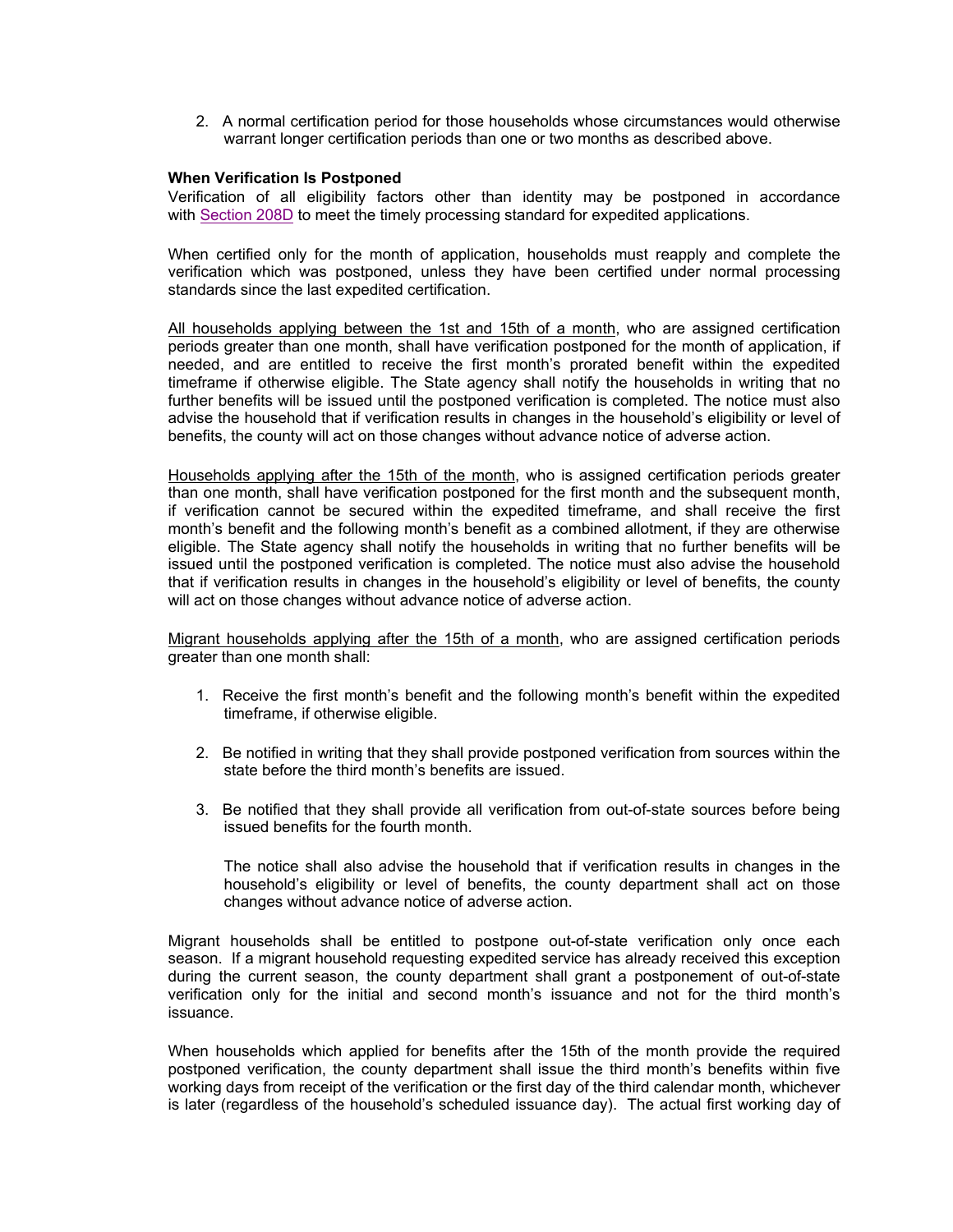the calendar month issuance provision shall also apply to issuance in the fourth month for those migrant households needing out-of-state verification.

Except for migrant households needing out-of-state verification, when the postponed verification is not completed by the end of the second month, the county department shall terminate the household's participation and shall issue no further benefits.

#### **When Verification Is Not Postponed**

Households who have applied for benefits after the 15th of the month and who have been determined eligible to receive benefits for the initial month of application and the subsequent month shall receive their prorated allotment for the month of application and the first full month's allotment at the same time within the expedited timeframe.

- 1. If the prorated allotment is less than \$10, the second month's allotment shall be issued in accordance with the expedited service timeframe.
- 2. The period of intended use for the combined allotment is two months regardless of the date of issuance; therefore the household is entitled to receive both months' allotments at the same time in either the first or second month.
- 3. Unless the migrant or seasonal farm work household has been out of certification at least 30 days, this household is not entitled to a combined allotment even if he meets the criteria for entitlement to a combined allotment.

#### **Recertification**

There is no limit to the number of times a household can be certified under expedited procedures, as long as prior to each expedited certification, the household either completes the verification requirements that were postponed at the last expedited certification or was certified under normal processing standards since the last expedited certification.

#### **Non-entitlement to Expedited Services**

Households requesting, but not entitled to, expedited service shall have their applications processed according to normal standards.

# **209 Special Procedures for Reopening Cases after Household Fails to Provide Verification** [6]

Simplified Reporting households in certification that fail to respond to a request for additional information/verification which results in case closure or termination of benefits may have their benefits reinstated if the requested information/verification is submitted to the county office after the case has closed but before the end of the month following case closure/termination. The county office must have issued a written request advising the household of the additional information/verification it must provide and allowed the household 10 days to provide the requested information/verification. This policy should also be applied to expedited service households that fail to provide postponed mandatory verification which results in case closure or termination. The county office must have issued a notice of adverse action or appropriate notice of action explaining the reason for case closure.

The automated notice of action will inform the household that their case can be reopened without a new application if the household provides the missing information/verification by the end of the month. The household must fully resolve the reason for case closure and be eligible for benefits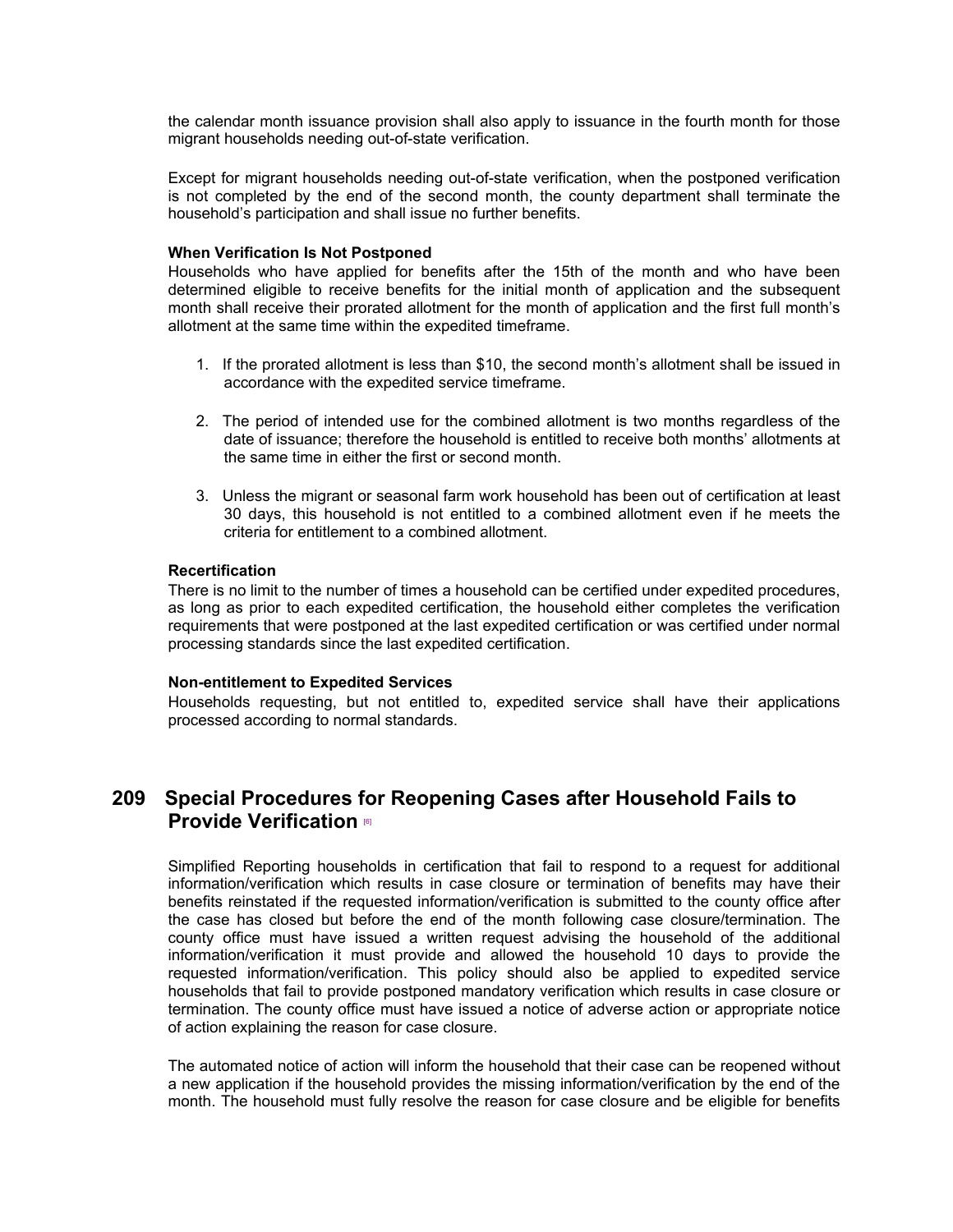during the reinstatement month and the remainder of the certification period. The household must have at least one month remaining in the certification period after the effective date of eligibility in order to apply these special procedures. Benefits for the month the case is reopened must be prorated. The certification period will be for the month the case is reopened and the months remaining in the current certification period. Reference Chapter 17, Section 1706-C, Special Procedures for Reopening Six-Month Reporting Cases after Household Fails to Provide Verification, for policy and instructions on reinstatement/reopening six-month reporting cases after the household fails to provide verification which includes expedited service cases with postponed verification that fail to verify.

# **210 Public Assistance and Categorically Eligible Households**

Any household in which all members are recipients of PA and/or SSI benefits shall be considered eligible for food assistance because of their PA/SSI status.

1. Recipients include individuals authorized to receive PA and/or SSI benefits but who have not yet received payment.

2. In addition, persons are considered recipients if their PA or SSI benefits are suspended or recouped.

3. Persons entitled to PA benefits but who are not paid such benefits because the grant is less than \$10 are also considered PA recipients.

4. Persons not receiving PA or SSI benefits who are entitled to Medicaid only shall not be considered recipients.

Categorically eligible households shall be certified in accordance with the notice, procedural and timeliness requirements of the food assistance program.

## **A. Categorically Eligible Households**

Any household (except those listed in the exceptions below) in which all members receive or are authorized to receive PA and/or SSI benefits shall be considered eligible for food assistance because of their status as PA and/or SSI recipients unless the entire household is institutionalized or any member is disqualified for any reason from receiving food assistance. (See "Exceptions to Categorical Eligibility" below)

The eligibility factors which are deemed for food assistance eligibility without the verification required in Section 205 of this chapter because of PA/SSI status are resources, gross and net income limits, social security number information, sponsored alien information and residency. If any of the following factors are questionable, the county department shall verify that the household which is considered categorically eligible:

- 1. Contains only members that are PA or SSI recipients as defined in this section.
- 2. Meets the household definition in Section 100, Chapter 1.
- 3. Includes all persons who purchase and prepare food together in one food assistance household regardless of whether or not they are separate units for PA or SSI purposes.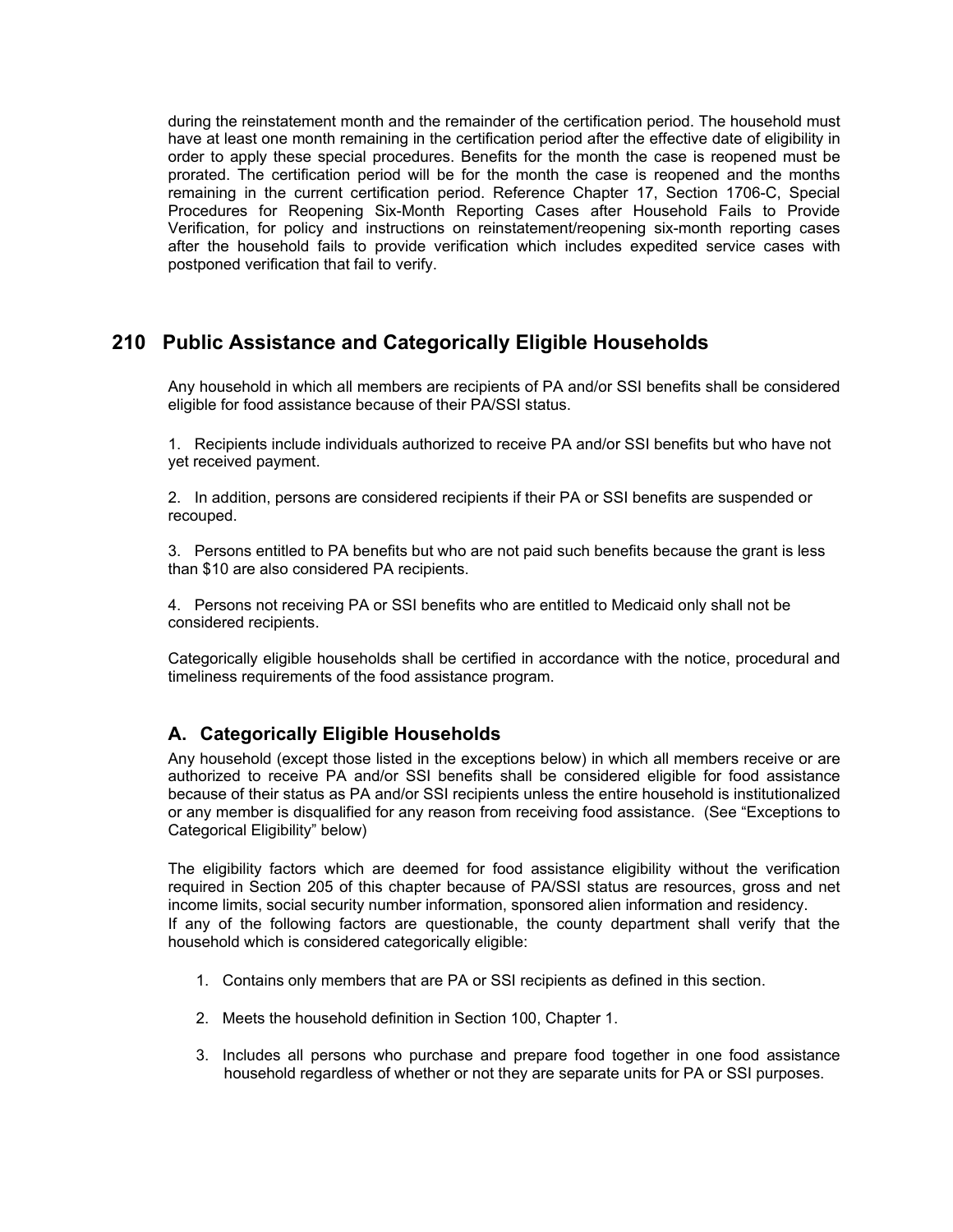4. Includes no persons who have been disqualified as provided in the exception to categorically eligible listed below.

Households subject to retrospective budgeting that have been suspended for PA purposes or that receive zero benefits shall continue to be considered as authorized to receive benefits from the appropriate agency. Categorical eligibility shall be assumed at recertification in the absence of a timely PA redetermination.

Categorical eligibility shall be assumed at recertification in the absence of a timely PA redetermination.

Households determined to be categorically eligible must report substantial lottery and gambling winnings of \$3500 or more.

Households that reapply and are certified after losing eligibility for benefits due to substantial lottery or gambling winnings must not be considered categorically eligible. Eligibility for these households must be determined under regular program rules.

### **B. Expanded Categorically Eligible Households**

All households authorized to receive non-cash services funded by Temporary Assistance for Needy Families (TANF) shall be considered categorically eligible after receiving information and referral services, i.e. pamphlet series 09-3 and after Broad Based Categorical Eligibility has been conferred to the household. Conferring means that the household has been determined eligible to receive food assistance benefits. Households authorized to receive FANF non-cash services must continue to meet the remaining food assistance eligibility criteria. Categorical eligibility must not be extended to any household that is not eligible to participate in the Food Assistance Program because the entire household is institutionalized or any member is disqualified for any reason from receiving food assistance. (See "Exceptions to Categorical Eligibility" below)

To determine categorical eligibility based on receipt of TANF non-cash services, households are subject to the following income test.

- 1. 130% of the Federal Poverty Level (FPL), or
- 2. 200% of the FPL if all household members are elderly or disabled and the net income limit is at or below 100% if FPL. The county department must revert to normal program policy (use of 100% net income limit and \$3000 asset test) if the income of these households exceed the 200% gross income limit.

Households that qualify under expanded categorical eligibility rules are exempt from the asset (resource) test.

Benefit and allotment levels must be based on the net income limits after all income and deductions are verified and applied.

### **Exceptions to Categorical Eligibility**

Households that reapply and are certified for Food Assistance after losing eligibility due to substantial lottery or gambling winnings must not be conferred Broad Based Categorical Eligibility. Eligibility for these households must be determined under regular program rules.

Under no circumstances shall any household be considered categorically eligible (even if all members are PA and/or SSI recipients) if any member(s) of that household is disqualified for: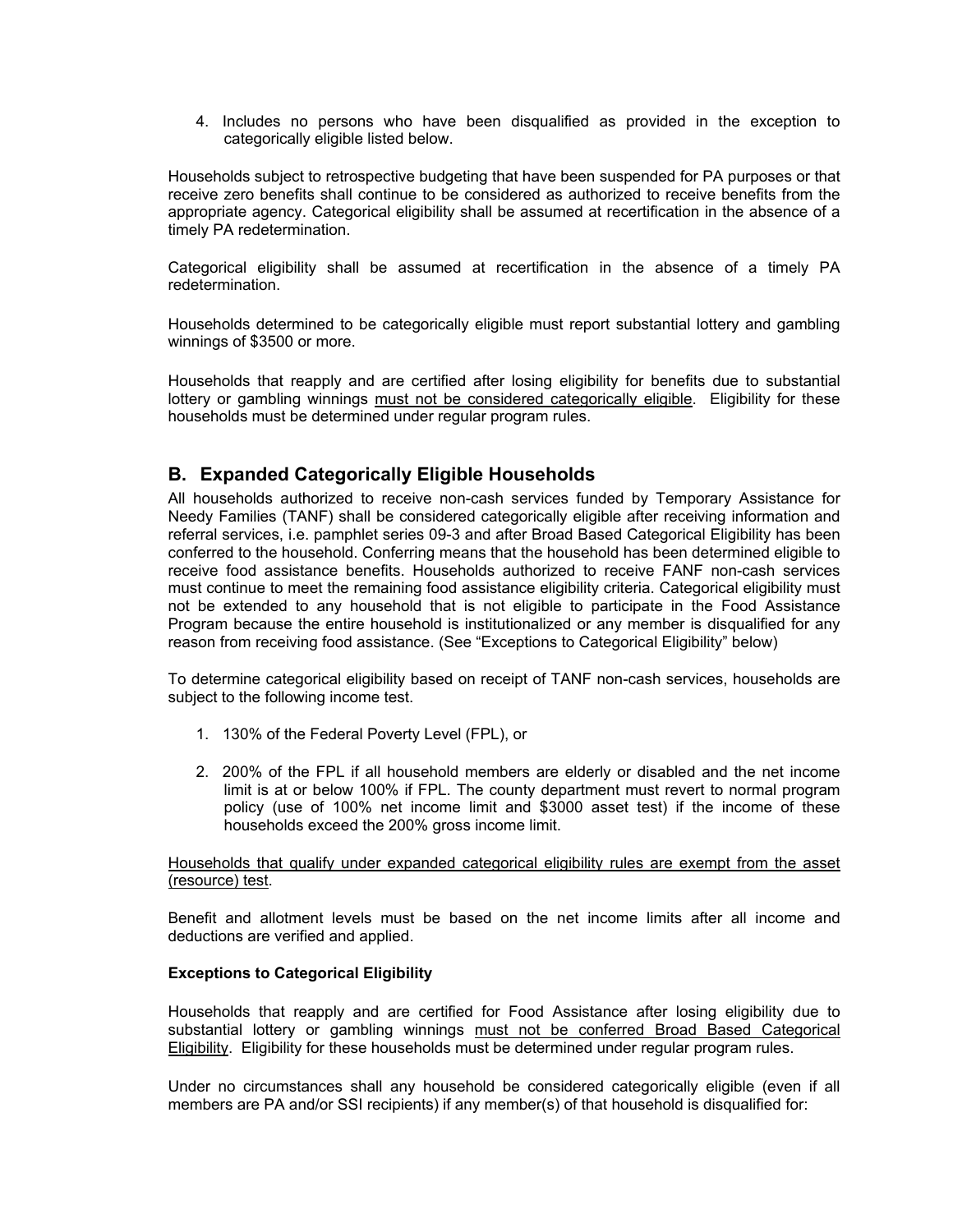- 1. An intentional program violation.
- 2. Failure to comply with any of the work requirements (registration, compliance with job search, etc.).
- 3. Drug felons who have not met the requirements found in Chapter 1, Section 101-f.
- 4. Lottery and gambling winnings of \$3500 or more.

The above households are subject to all food assistance eligibility and benefit provisions.

### **Excluded Household Members**

No person shall be included as a member in any household which is otherwise categorically eligible if that person is:

- 1. An ineligible alien.
- 2. An ineligible student.
- 3. Institutionalized in a nonexempt facility.
- 4. An ineligible ABAWD

### **Work Registration**

For the purposes of work registration, the normal requirements and exemptions shall be applied to individuals in categorically eligible households. Any household member who is not exempt from work registration is subject to all other work registration requirements.

When determining eligibility for a categorically eligible household described in "A" above (all members receive SSI and/or PA), all factors of eligibility except for those listed below shall apply.

- 1. Categorically eligible households do not have to meet the resource limits.
- 2. Categorically eligible households do not have to meet either the gross or net income eligibility standards.
- 3. Categorically eligible households do not have to have their eligibility determined for the month of application.
- 4. Categorically eligible households do not have to have their available resources determined at the time of their certification interview.
- 5. Categorically eligible households do not have to have their income determined or anticipated to establish eligibility for food assistance.
- 6. Categorically eligible households shall not be denied due to their income exceeding the net income standards.

When determining eligibility for an expanded categorically eligible household described in "B" above, all factors of eligibility except for those listed below shall apply.

- 1. Categorically eligible households do not have to meet the resource limits.
- 2. Households must meet income limits for TANF Information & Referral Service.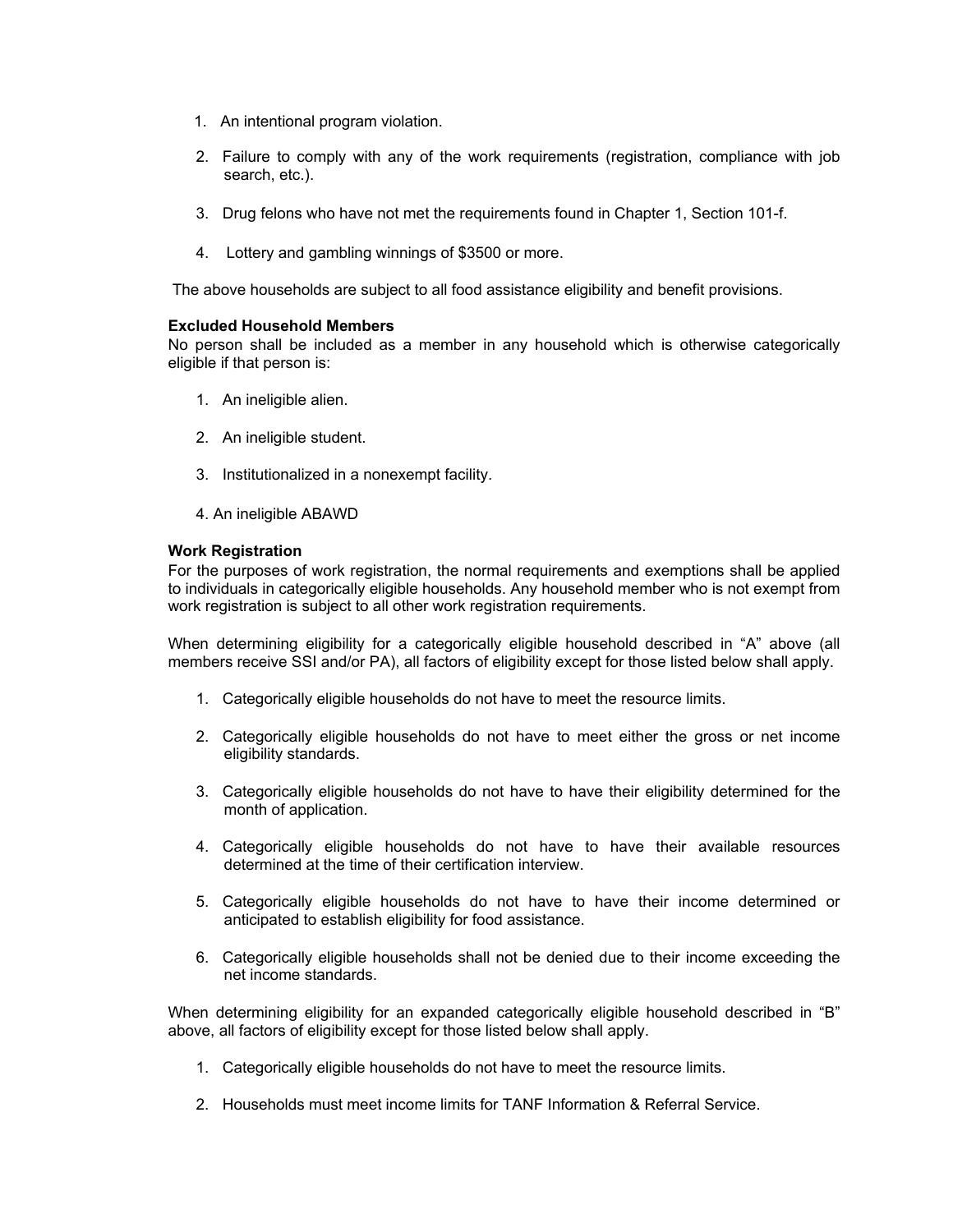- 3. Categorically eligible households do not have to have their available resources determined at the time of their certification interview.
- 4. Categorically eligible households whose net income exceeds the food assistance net income limits must be denied.

### **211 SSI Households**

Households which meet all the following conditions may apply for food assistance benefits and have their application interview at the SSA office:

- 1. All members are applying for SSI.
- 2. The household has not applied for food assistance in the 30 preceding days.
- 3. The household does not have an application pending at the food assistance office.

Households applying simultaneously for SSI and food assistance shall be subject to food assistance eligibility criteria, and benefit levels shall be based solely on food assistance eligibility criteria until the household is considered categorically eligible.

Households that are denied food assistance that have an SSI application pending shall be informed on the Notice of Denial of the possibility of categorical eligibility if they become SSI recipients.

All fair hearing requests for households jointly applying for SSI and food assistance regarding their food assistance eligibility or benefit level must be handled by the Department of Human Resources as is now the case. The presence of Social Security Administration employees may not be compelled at any such hearings, but any negative findings concerning the Social Security Administration should be forwarded to the Social Security Administration for corrective action.

Any civil rights complaints directed at Social Security Administration employees or other complaints about Social Security Administration employees, procedures or facilities should be directed to the Social Security Administration for review and appropriate action.

### **A. Initial Application and Eligibility Determination**

Whenever a member of a household consisting only of SSI applicants or recipients transacts business at a SSA office, the SSA shall inform the household of:

- 1. It's right to apply for food assistance at the SSA office without going to the food assistance office.
- 2. It's right to apply at a food assistance office if it chooses to do so.

The SSA office will accept and complete food assistance applications received at the SSA office from SSI households and forward them, within one working day after receipt of a signed application to the local food assistance office for the county in which the households resides. The food assistance application shall be attached to Form SSA-4233(6-81), Social Security Administration Transmittal for Food Assistance Applications when forwarded by SSA.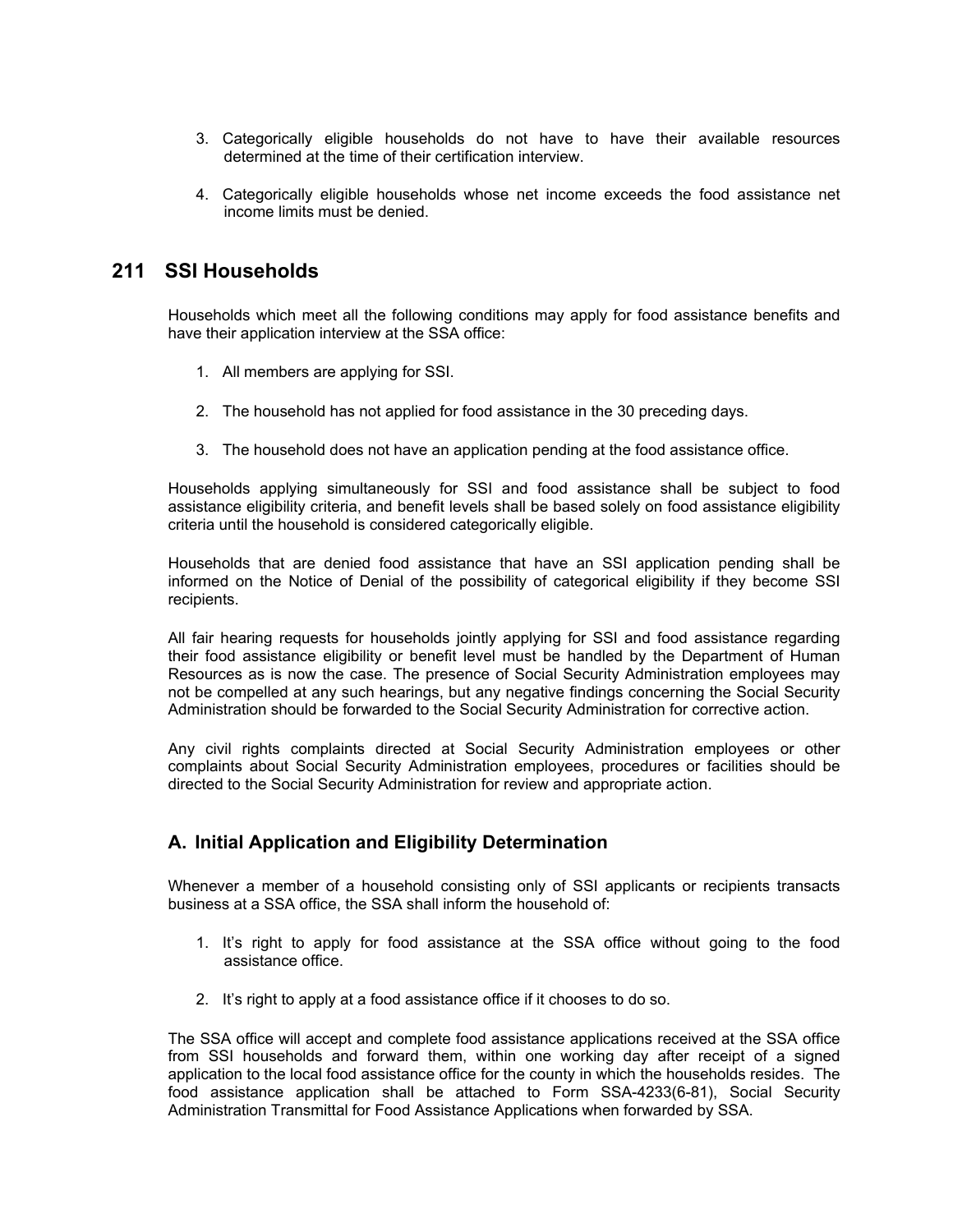### **County Department Action**

County departments shall act on food assistance applications received from SSA in accordance with the following procedures:

1. The county department shall make an eligibility determination and issue food assistance benefits to eligible SSI households within 30 days following the date the application was received by the SSA. Applications shall be considered filed for normal processing purposes when the signed application is received by SSA.

The expedited processing time standards shall begin on the date the county department receives a food assistance application.

- 2. Food assistance applications and supporting documentation sent to an incorrect food assistance office shall be sent to the correct office, by the county department, within one working day of their receipt in accordance with Section 202(B) of this chapter.
- 3. Households in which all members are applying for or participating in SSI will not be required to see an eligibility worker, or otherwise be subjected to an additional county interview.
- 4. The food assistance application will be processed by the county department.
- 5. The county department shall not contact the household further in order to obtain information for certification for food assistance benefits unless one of the following applies:
	- a) The application is improperly completed.
	- b) Mandatory verification required is missing.
	- c) The county department determines that certain information on the application is questionable.
- 6. In no event would the applicant be required to appear at the food assistance office to finalize the eligibility determination.
- 7. Further contact made in accordance with the above procedures shall not constitute a second food assistance certification interview.

#### **Households Where Not All Members Are Applying For or Receiving SSI**

The SSA office is not required to accept food assistance applications or conduct food assistance interviews for SSI applicants/recipients who are members of households which contain non-SSI applicants/recipients. An applicant for or recipient of SSI shall be informed at the SSA office of the availability of benefits under the Food Assistance Program and the availability of a food assistance application at the SSA office.

Applications from such households shall be considered filed on the date the signed application is received in the appropriate food assistance office.

#### **Expedited Service Screening**

The SSA shall prescreen all applications for entitlement to expedited services on the day the application is received at the SSA office and shall mark "Expedited Processing" on the first page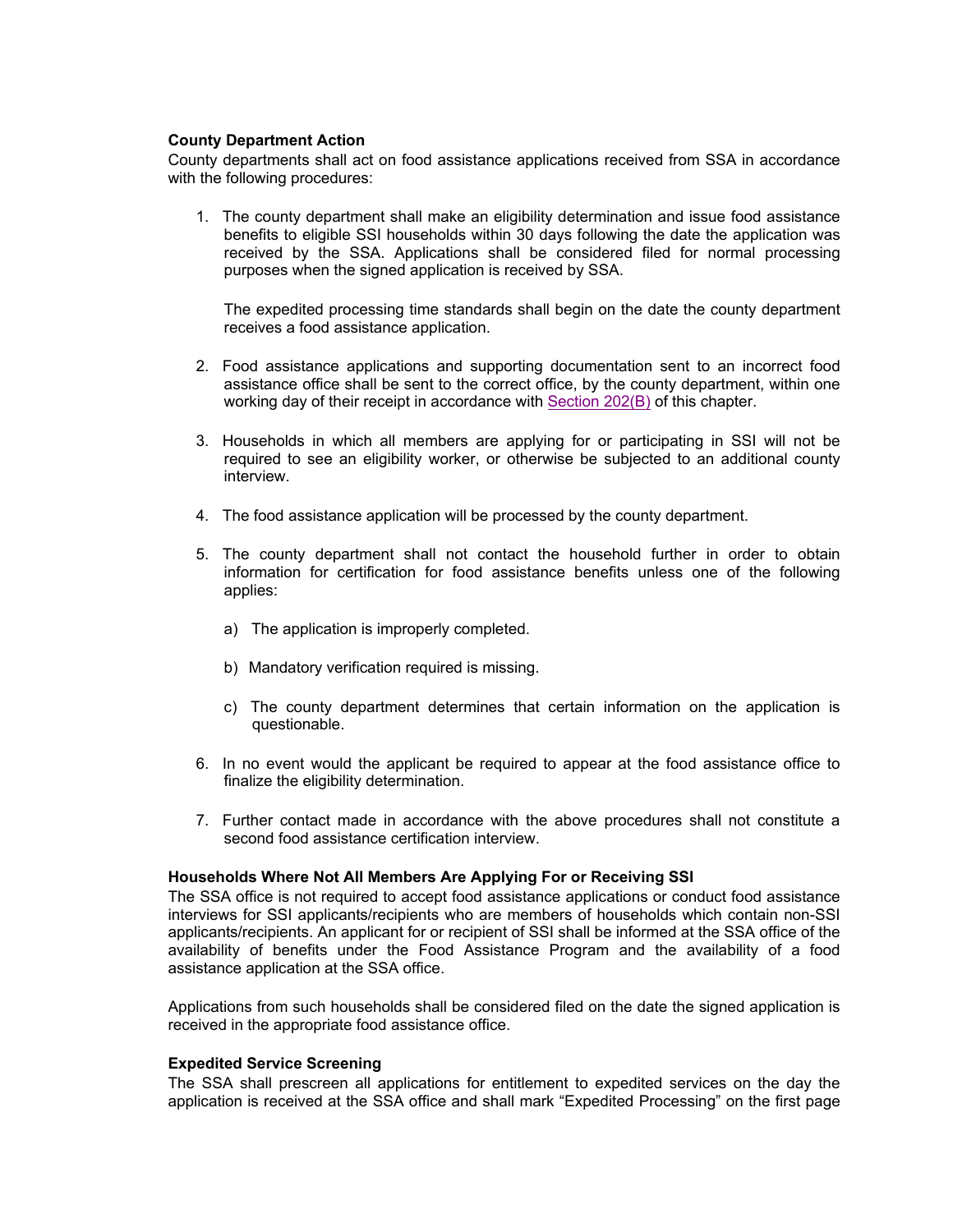of all households' applications that appear to be entitled to such processing. The SSA will inform households which appear to meet the criteria for expedited service that benefits may be issued a few days sooner if the household applies directly at the food assistance office. The household may take the application from SSA to the food assistance office for screening, an interview, and processing of the application.

The county department shall prescreen all applications received from the SSA for entitlement to expedited service on the day the application is received at the correct food assistance office. All SSI households entitled to expedited service shall be certified in accordance with expedited service procedures except that the expedited processing time standard shall begin on the date the application is received at the correct food assistance office.

### **SSI Applications by Phone**

If SSA takes an SSI application or redetermination on the telephone from a member of a pure SSI household, a food assistance application shall also be completed during the telephone interview.

- 1. In these cases, the food assistance application shall be mailed to the claimant for signature for return to the SSA office or to the food assistance office.
- 2. SSA shall then forward any food assistance applications it receives to the food assistance office.
- 3. The county department may not require the household to be interviewed again in the food assistance office. The county department shall act in accordance with the above section, "County Department Action".

### **SSI Applications by Mail**

To SSI recipients re-determined for SSI by mail, the SSA shall send a stuffer informing them of their right to file a food assistance application at the SSA office (if they are members of a pure SSI household) or at their local food assistance office, and their right to an out-of-office food assistance interview to be performed by the county department if the household is unable to appoint an authorized representative.

### **Food Assistance Information Distributed By SSA**

The Department of Human Resources provides SSA with an information sheet, "Facts about Your Food Assistance Application", for distribution to SSI households.

### **Verification for Households Initially Applying for SSI and Food Assistance**

Verification for households initially applying are the same as for any other household initially applying. Households entitled to expedited services shall be processed in accordance with expedited service procedures.

### **Certification Periods/Denial of SSI**

County departments shall follow the normal guidelines for certification periods for households applying for SSI and food assistance. In these households in which the SSI determination results in denial, and the county department believes that food assistance eligibility or benefit levels may be affected, the State agency shall:

1. Send the household a Notice of Expiration advising that the certification period will expire at the end of the month following the month in which the notice is sent and that it must reapply if it wishes to continue to participate.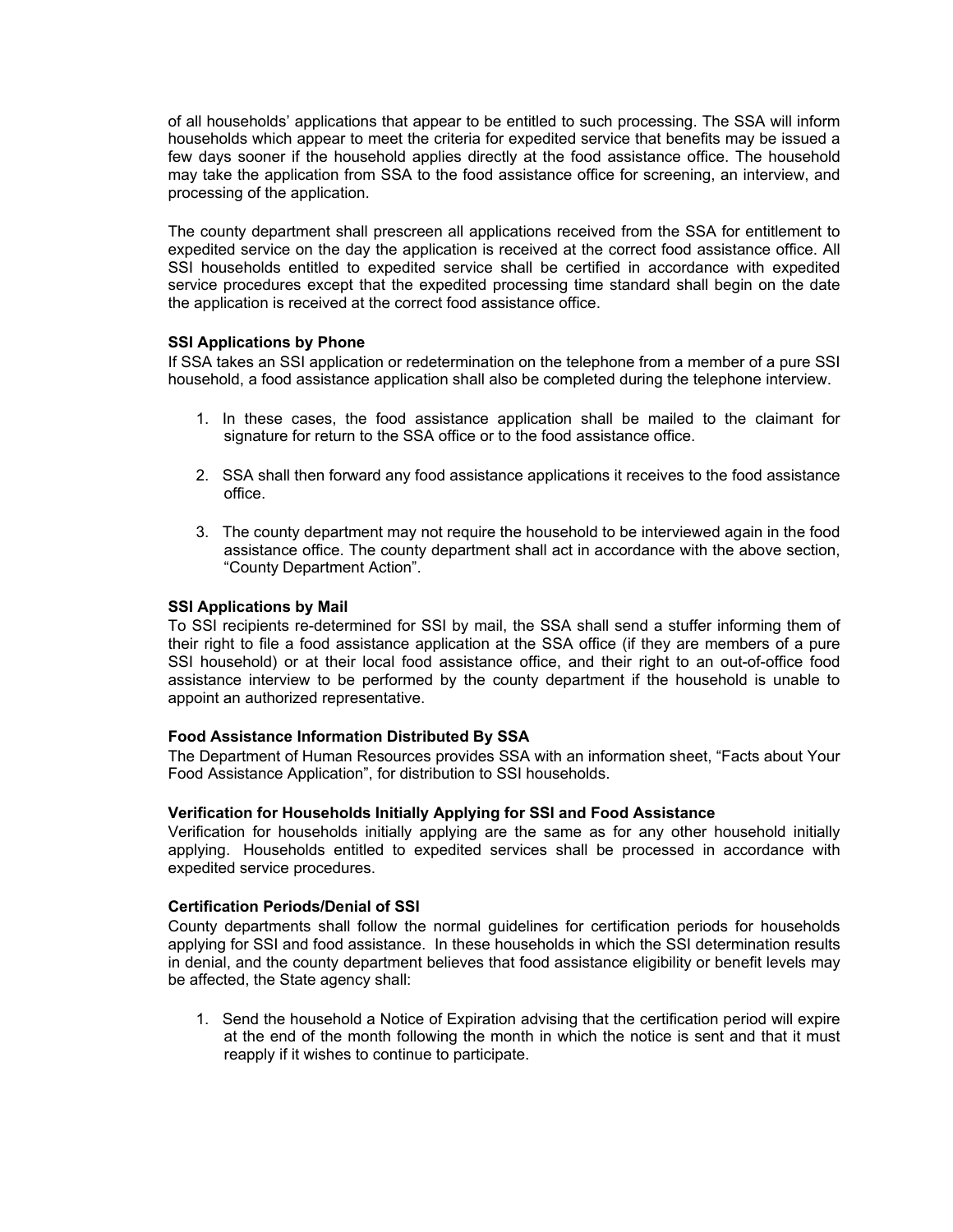2. The notice shall also explain that its certification period is expiring because of changes in circumstances which may affect food assistance eligibility or benefit levels and that the household may be entitled to an out-of-office interview.

### **Changes in Circumstances**

These households shall be subject to the same change reporting requirements as all other households based on the type of budgeting the household is subject to.

### **SSI Households Applying at the County Department**

The county department shall allow SSI households to submit food assistance applications to local food assistance offices rather than through the SSA if the household chooses. In such cases all verification, including that pertaining to SSI program benefits, shall be provided by the household or by SDX or BENDEX, rather than being provided by the SSA.

### **Restoration of Lost Benefits**

The county department shall restore to the household benefits which were lost whenever the loss was caused by an error by the county department or by the Social Security Administration through joint processing. Such an error shall include, but not be limited to the loss of an applicant's food assistance application after it has been filed with SSA.

### **B. Recertification**

The county department shall complete the application process and approve or deny timely applications for recertification in accordance with Chapter 14.

A face-to-face interview shall be waived if requested by a household consisting entirely of SSI participants unable to appoint an authorized representative.

The county department shall provide SSI households with a Notice of Expiration in accordance with Chapter 14, except that such notification shall inform households consisting entirely of SSI recipients that they are entitled to a waiver of a face-to-face interview if the household is unable to appoint an authorized representative.

Households shall be entitled to make a timely application for food assistance recertification at an SSA office under the following conditions:

- 1. SSA shall accept the application of a pure SSI household and forward the completed application, transmittal form and any available verification to the designated food assistance office.
- 2. Where SSA accepts and refers the application in such situations, the household shall not be required to appear at a second office interview, although the county department may conduct an out-of-office interview, if necessary.

# **212 Households Applying for or Receiving Social Security Benefits**

An applicant for or recipient of social security benefits under Title II of the Social Security Act shall be informed at the SSA office of the availability of benefits under the Food Assistance Program and the availability of a Food Assistance Program application at the SSA office. The SSA office is not required to accept applications and conduct interviews for Title II applicants/recipients.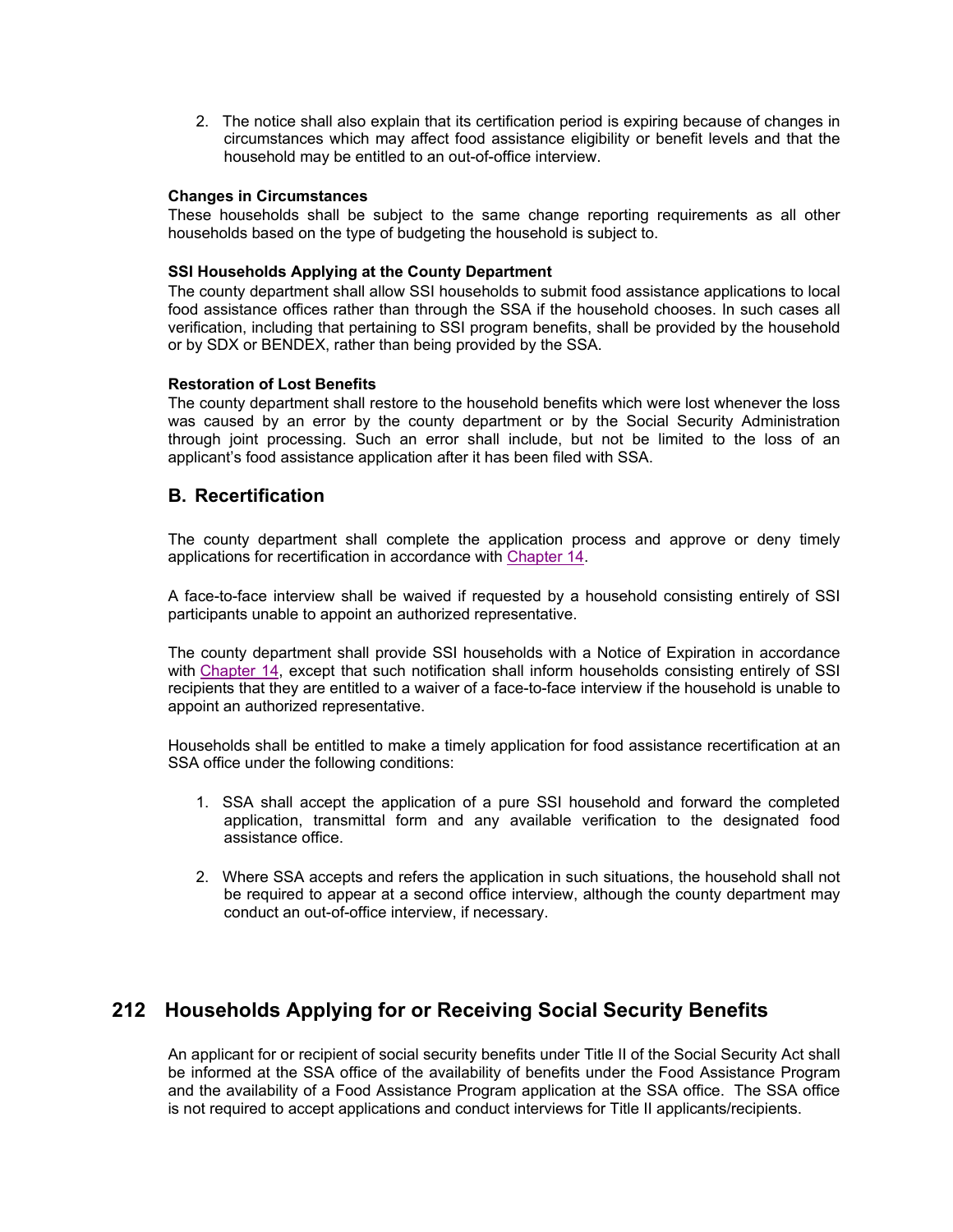# **213 Providing Benefits to Participants**

### **A. General**

Each county department is responsible for the timely and accurate issuance of benefits to certified eligible households. Those households comprised of elderly or disabled members who have difficulty reaching issuance offices, and households which do not reside in a permanent dwelling or of a fixed mailing address shall be given assistance in obtaining their regular monthly benefits. County departments shall assist these households by arranging for mail issuance of coupons to them, by assisting them in finding authorized representatives who can act on their behalf, or by using other appropriate means.

## **B. Newly Certified Households**

All newly certified households, except those that are given expedited service, shall be given an opportunity to participate no later than 30 calendar days following the date the application was filed. An opportunity to participate consists of having an issuance facility open and available for the household to obtain its allotment. If food assistance is mailed, two days shall be allowed for delivery before determining if the household has been provided an opportunity to participate.

A unique provision for the delivery of benefits is made to households who meet all of the following conditions:

- 1. Apply for food assistance after the fifteenth of a month.
- 2. Fulfill all eligibility requirements and
- 3. Are determined to be eligible for both the month of application and the next subsequent month.

This provision is these households shall receive both allotments at the same time within the appropriate timeliness standards.

4. The period of intended use for an aggregate allotment is two months regardless of the date of issuance.

Therefore, a household would be entitled to both the initial and second month's allotment in either the first month or the second month.

# **C. Ongoing Households**

All households shall be placed on an issuance schedule so that they receive their benefits on or about the same date each month.

1. The date upon which a household receives its initial allotment after certification need not be the date that the household must receive its subsequent allotments.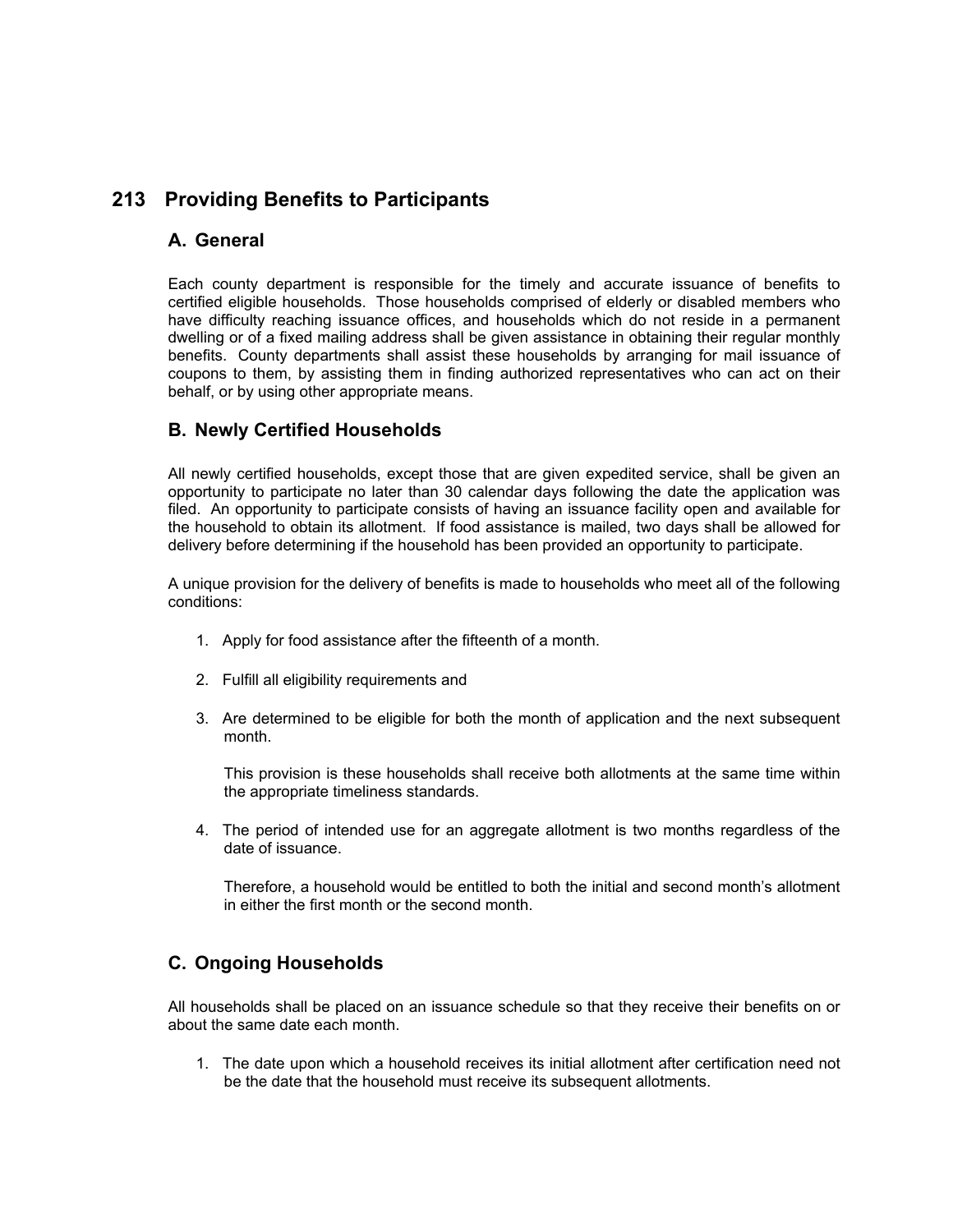County departments may stagger the issuance of benefits to households throughout the entire month.

2. No more than 40 days shall be allowed to elapse between any two issuances provided to a household. However, this policy does not apply to households who receive their combined allotment during the first month of the certification period. In these cases more than 40 days may elapse between the combined allotment received during the month of application and the issuance of the third month's benefits.

## **214 Confidentiality and Disclosure of Information**

Every household which has at any time applied or been certified for food assistance is guaranteed confidentiality of the information in their case record. Use or disclosure of information shall be handled as explained in this Section.

### **A. Use or Disclosure without the Household's Permission**

Information in a household's case record may be shared with the following individuals without the household's permission:

- 1. Persons directly connected with the administration or enforcement of the provision of the Food Assistance Act or regulations, other federal assistance programs, or federally assisted state programs providing assistance on a means-tested basis to low income individuals.
- 2. Persons directly connected with the administration or enforcement of the programs which are required to participate in IEVS to the extent the food assistance information is useful in establishing or verifying eligibility or benefit amounts under those programs.

NOTE: Information from the food assistance case record may not be shared with the Internal Revenue Service without the client's permission.

- 3. Persons directly connected with the verification of immigration status of aliens applying for food assistance benefits through the Systematic Alien Verification for Entitlements (SAVE) program to the extent the information is necessary to identify the individual for verification purposes.
- 4. Persons directly connected with the Administration of the Child Support Program under Part D Title IV of the Social Security Act in order to assist in the administration of that program.
- 5. Employees of the Comptroller General's Office of the United States for Audit examination authorized by any other provision of law.
- 6. Local, State or Federal law enforcement officials upon their written request for the purpose of investigating an alleged violation of the Food Assistance Act or regulations. The written request shall include the identity of the individual requesting the information and his authority to do so, violation being investigated and the identity of the person on whom the information is requested.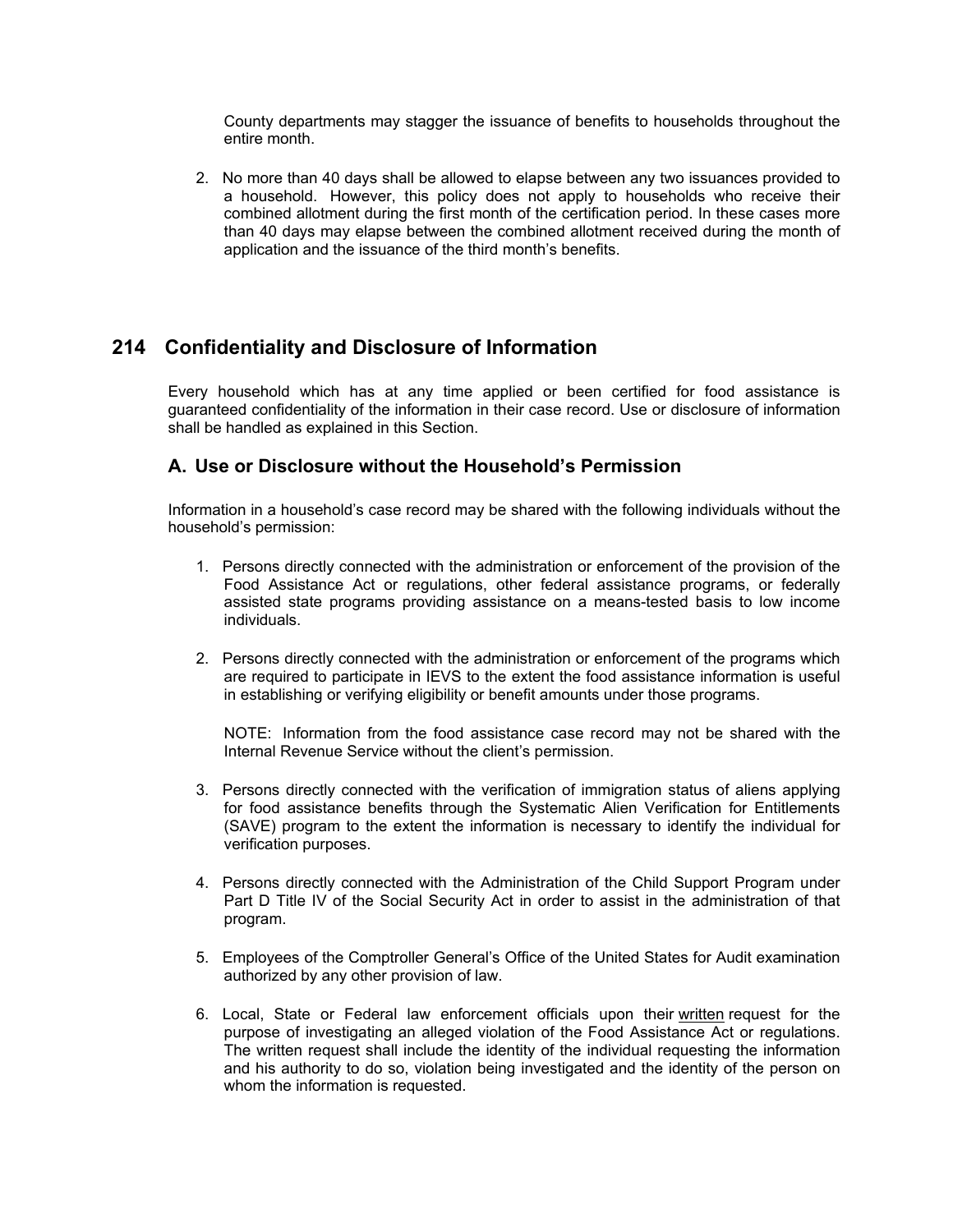- 7. Local, State or Federal law enforcement officers upon written request shall be provided the address, social security number, and (if available) photograph of food assistance recipients if the officer furnishes the recipient's name and notifies the agency that:
	- a) Locating or apprehending the individual is an official duty.
	- b) The request is being made in the proper exercise of an official duty and
	- c) The individual is fleeing to avoid prosecution, custody, or confinement for a felony, the individual is violating a condition of probation or parole, law enforcement is actively seeking the individual to enforce the conditions of the probation or parole, or the individual has information necessary for the officer to conduct an official duty related to another member who is fleeing to avoid prosecution, custody, confinement for a felony, or has violated a condition of probation/parole. The county office must follow the same procedure for verifying through law enforcement whether an applicant or participant is a probation or parole violator as those used to determine if an individual is a fleeing felon. The county department shall terminate the participation of the member if the law enforcement officer provides documentation of the offense. A written request from law enforcement without the proper documentation of the offense will not be sufficient to terminate the member's participation.

NOTE: The information may be disclosed or released only upon written request that contains: (1) the name of the requestor, (2) the requestor's position and authority, (3) crime being investigated, (4) the name of the person on whom information is requested, and (5) the information being requested.

- 8. Names and address only of participating households may be made available to Department of Human Resources employees assigned to public information and nutrition education efforts and to the Cooperative Extension System.
- 9. Employees of the Department of Human Resources in the official performance of their duties directly related to the administration or enforcement of any federal assistance program or federally assisted state program in order to aid in maintaining the integrity of the assistance programs and to prevent the abuse of government aid. This includes but is not limited to the Child Support Program, Protective Services and the Parent Locator Service.
- 10. The Medicaid Agency including Medicaid Quality Control.

## **B. Use or Disclosure with the Household's Permission**

Information in a household's case record may be shared with the following individuals with the permission of the household:

- 1. Household members and currently authorized representatives shall be given access to their records or case file information when the household member or authorized representative provides in writing a request to the county department to review their record or to obtain information from their record.
- 2. Other individuals who may have access to a household case record with permission are non-household members (other than authorized representatives) acting on behalf of the household's request. This may be a friend, attorney, congressman, etc.